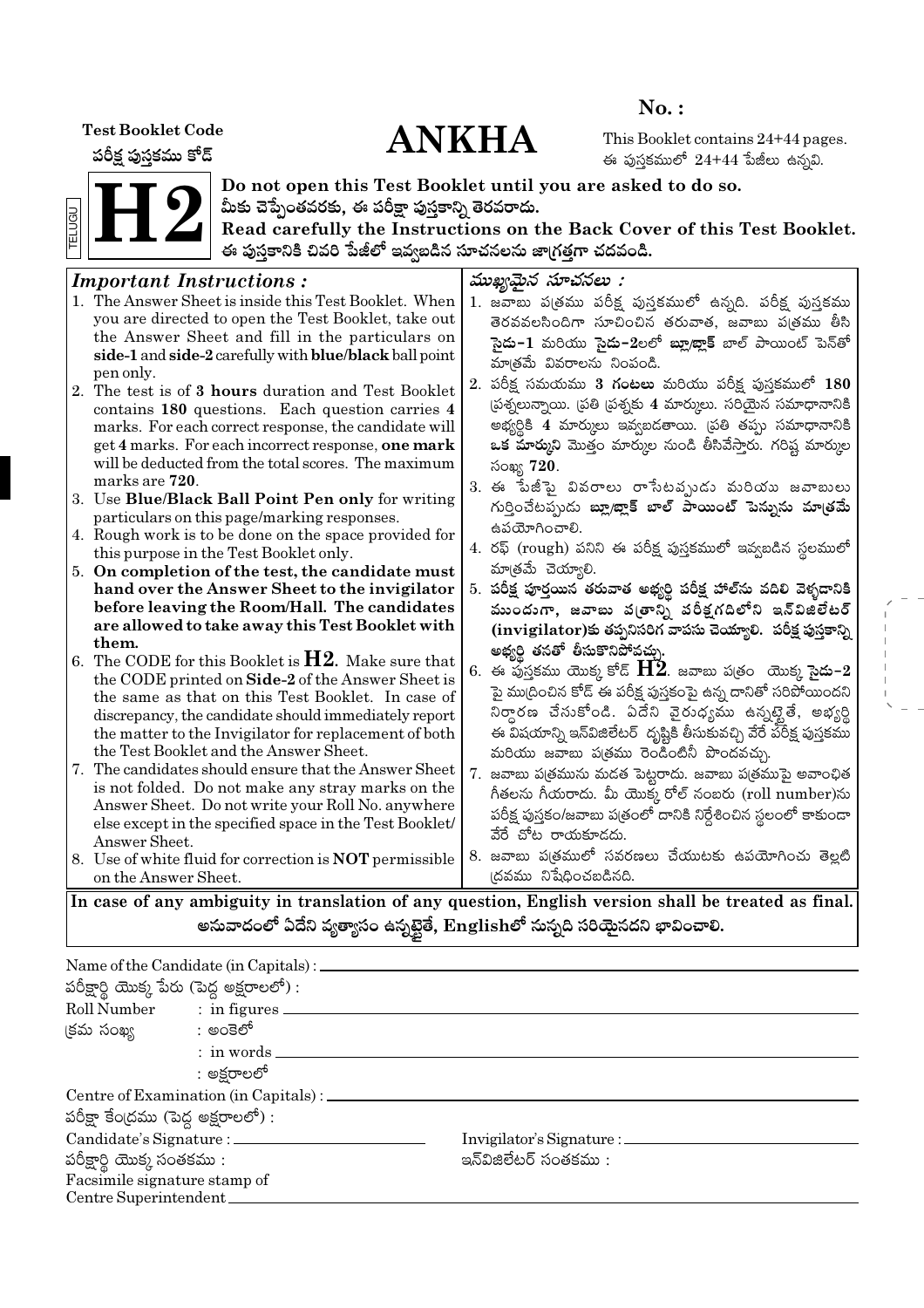- $^{175}_{71}$ Lu లో (పోటాన్లు, న్యూటాన్లు మరియు ఎల్కక్టాన్ల  $\mathbf{1}$ . సంఖ్యలు వరుస $m:$ 
	- $(1)$  $175, 104$  మరియు  $71$
	- $(2)$  $71, 104$  మరియు  $71$
	- $(3)$  $104.71$  మరియు  $71$
	- $71, 71$  మరియు  $104$  $(4)$
- క్రింది లోహము అయాన్ చాలా ఎంజైములను ఉత్తేజ  $2.$ పరుస్తుంది, గ్లూకోజ్ని ఆక్సీకరణం చేసి ATP ని తయారు చేయడంలో పాల్గొంటుంది మరియు Na తో కలిసి నాడీ సంకేతాలను (ప్రసారం చేయడానికి పని చేస్తుంది :
	- పొటాషియం  $(1)$
	- ఐరన్  $(2)$
	- $(3)$ కాపర్
	- $(4)$ క్యాల్సియం
- కార్బన్ మొనాక్పైడ్ గురించి క్రిందివాటిలో సరి అయినది **కానిది** 3. ఏది ?
	- దహన చర్య పూర్తి కాకపోవడం వలన ఇది ఏర్పడినది.  $(1)$
	- ఇది కార్బాక్సిహీమోగ్లోబిన్ని ఏర్పరుస్తుంది.  $(2)$
	- ఇది రక్తం ఆక్సిజన్ని రవాణాచేసే సామర్యాన్ని క్షీణింప  $(3)$ చేస్తుంది.
	- కార్బాక్సిహీమోగ్లోబిన్ (హీమోగ్లోబిన్ CO తో బంధం  $(4)$ ఏర్పడింది) ఆక్సిహీమోగ్లోబిన్ కంటే అస్థిరమైనది.
- క్రింది వాటిలో దేనిలో అత్యధిక పరమాణువుల సంఖ్య  $\overline{4}$ . doctona?
	- 1 g Li $(\tilde{\omega})$  లో [Li పరమాణు (దవ్యరాశి = 7]  $(1)$
	- 1 g Ag(ఘ) లో [Ag పరమాణు (దవ్యరాశి = 108]  $(2)$
	- 1 g  $Mg(x)$ ) లో [Mg పరమాణు (దవ్యరాశి = 24]  $(3)$
	- 1 g  $O_2(\pi)$  లో [O పరమాణు (దవ్యరాశి = 16]  $(4)$
- పేపర్ క్రోమటోగ్రాఫీకి ఉదాహరణ :  $5<sub>1</sub>$ 
	- కాలమ్ (కోమటోగ్రాఫీ  $(1)$
	- అధిశోషణ (కోమటో(గాఫీ  $(2)$
	- వితరణ (కోమటోగ్రాఫీ  $(3)$
	- పలుచని పొర క్రోమటోగ్రాఫీ  $(4)$
- (కిందివాటిలో సహజ పాలిమర్ ఏది ? 6.
	- $(1)$ పాలి (బ్యుటాదయాన్-ఎక్రైలోన్నైటైల్)
	- $\partial \bar{z}$ -1,4-పాలిఐసో(పీన్  $(2)$
	- పాలి (బ్యుటాడయాన్-స్కైరీన్)  $(3)$
	- $(4)$ పాలిబ్యుటాదయాన్
- రౌల్ట్ నియమము నుండి ధనాత్మక విచలనాన్ని (పదర్శించే 7. మి(శమము :
	- క్హోరోఈథేన్ + ట్రోమోఈథేన్  $(1)$
	- ఇథనోల్ + ఎసిటోన్  $(2)$
	- బెంజీన్ + టోలీన్  $(3)$
	- ఎసిటోన్ + క్రోరోఫారమ్  $(4)$
- $\mathrm{Cr^{2+}}$  అయాన్కు లెక్కించిన (భమణ-ఆధారిత (భామకము 8. (spin only):
	- $(1)$ 2.84 BM
	- $(2)$ 3.87 BM
	- 4.90 BM  $(3)$
	- $(4)$ 5.92 BM
- ఈ (కింది దానిలో దేనివల్ల ఒక టెర్నియరి బ్యూటైల్ 9. కార్భొకాటయాన్ ఒక సెకండరీ బ్యూటైల్ కార్భొకాటయాన్ కంటే అధిక స్థిరత్వం కలిగి ఉంటుంది ?
	- అతిసంయుగ్మము  $(1)$
	- $-CH_3$  (గూపుల  $-I$  (పభావం వల్ల  $(2)$
	- $(3)$  $-CH_3$  (గూపుల +R (పభావం వల్ల
	- $(4)$  $-CH<sub>3</sub>$  (గూపుల  $-R$  (పభావం వల్ల
- స్థిరోష్ణక పరిస్థితులలో ఆదర్శ వాయువు స్వేచ్చా వ్యాకోచంనకు 10.  $\tilde{N}$ రైన ఐచ్చికము:
	- $(1)$  $q > 0$ ,  $\Delta T > 0$  మరియు  $w > 0$
	- $(2)$  $q = 0$ ,  $\Delta T = 0$  మరియు  $w = 0$
	- $(3)$  $q = 0$ ,  $\Delta T < 0$  మరియు  $w > 0$
	- $q < 0$ ,  $\Delta T = 0$  మరియు  $w = 0$  $(4)$
- 2-బ్రోమో–పెంటేన్ నుండి పెంట్-2-ఈన్ ఏర్పడే బహిషురణ  $11.$ చర్య :
	- $(a)$ β-బహిషురణ చర్య
	- జైట్ సెవ్ నియమాన్ని పాటిస్తుంది  $(b)$
	- డిహై(దోహాలొజనీకరణ చర్య  $\left( \text{c} \right)$
	- $(d)$ నిర్జలీకరణ చర్య
	- $(1)$  $(a), (b), (d)$
	- $(2)$  $(a), (b), (c)$
	- $(3)$  $(a), (c), (d)$
	- $(4)$  $(b), (c), (d)$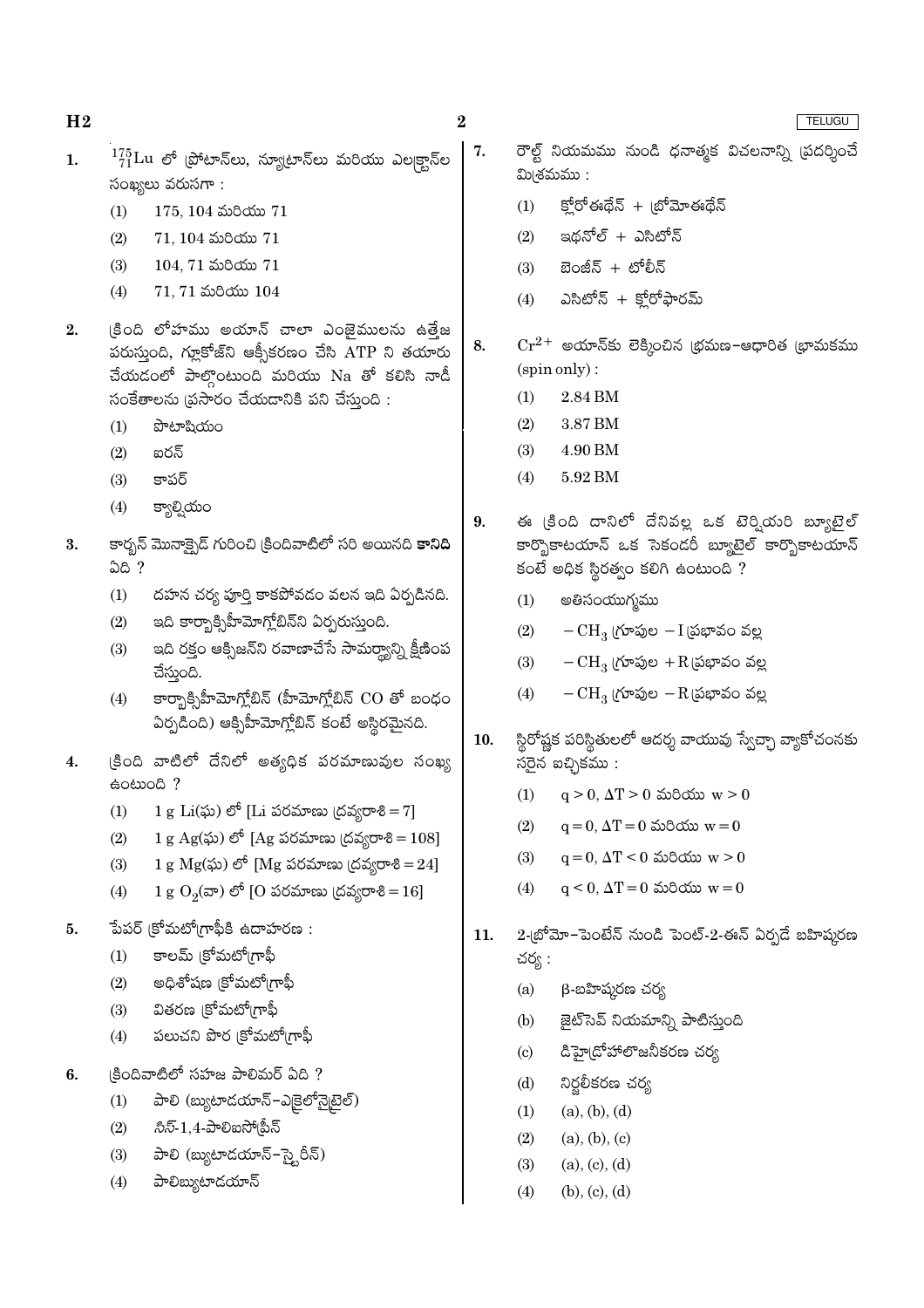- కింది వివరణలలో సరైనవి గుర్తించండి.  $12.$ 
	- $CO<sub>2</sub>(a)$ ను ఐస్–క్రీమ్ మరియు అతిశీతలమైన  $(a)$ ఆహారములకు వుశీతకంగా ఉపయోగిసారు.
	- $(b)$  $C_{60}$  నిర్మాణం పన్నెండు ఆరు కార్బన్ల వలయాలు మంయు ఇరవై ఐదు కారృన్ల వలయాలు కలిగి ఉంటుంది.
	- ఒక రకమైన జియొలైట్, ZSM-5ను ఆల్మహాల్**ల**ను  $(c)$ గాసోలీన్గా మార్చడానికి ఉపయోగిస్తారు.
	- $CO$  రంగు లేని మరియు వాసన లేని వాయువు.  $(d)$
	- $(1)$  $(c)$  మరియు  $(d)$  మా $(d)$
	- $(a)$ ,  $(b)$  మరియు  $(c)$  మా $\check{\mathfrak{so}}$ మే  $(2)$
	- $(a)$  మరియు  $(c)$  మాత్రమే  $(3)$
	- $(4)$ (b) మరియు  $(c)$  మా $\check{\mathsf{B}}$ మే
- క్రింది వాటిలో సమన్వయ సమ్మేళనాలు ఏర్పాటులో లైగాండ్ 13. క్షేత బలము పెరిగే సరి అయిన (క్రమము ఏది ?
	- $CN^- < C_2O_4^{2-} < SCN^- < F^ (1)$
	- $SCN^- < F^- < C_2O_4^{2-} < CN^ (2)$
	- $SCN^{-} < F^{-} < CN^{-} < C_2O_4^{2-}$  $(3)$
	- $F^-$  < SCN<sup>-</sup> < C<sub>2</sub>O<sub>4</sub><sup>2-</sup> < CN<sup>-</sup>  $(4)$
- సుక్రోజ్ జలవిశ్లేషణ క్రింది చర్య ద్వారా ఇవ్వడమైనది : 14.

సుక్రోజ్ + $H_2O \rightleftharpoons$  గూ్లకోజ్ + (ఫక్హోజ్

 $300 \text{ K}$  వద్ద సమతాస్థితి స్థిరాంకం  $(K_c)$   $2 \times 10^{13}$  అయిన అదే ఉష్మోగత వద్ద  $\tilde{\Delta_r}$ G $^\circ$  విలువ :

- $-8.314 \,\mathrm{J} \,\mathrm{mol}^{-1} \mathrm{K}^{-1} \times 300 \,\mathrm{K} \times \ln(4 \times 10^{13})$  $(1)$
- $(2)$  $-8.314 \,\mathrm{J}$  mol<sup>-1</sup>K<sup>-1</sup>×300 K×ln(2×10<sup>13</sup>)
- 8.314 J mol<sup>-1</sup>K<sup>-1</sup> × 300 K × ln(2 × 10<sup>13</sup>)  $(3)$
- 8.314 J mol<sup>-1</sup>K<sup>-1</sup> × 300 K × ln(3 × 10<sup>13</sup>)  $(4)$
- 15. సరిగా జత కానిదానిని గుర్తించండి.

|                   | ేపరు            |       | $IUPAC$ పేరు    |
|-------------------|-----------------|-------|-----------------|
| (a)               | Unnilunium      | (i)   | మెండలీవియం      |
|                   |                 |       | (Mendelevium)   |
| (b)               | Unniltrium      | (ii)  | లారెన్సియం      |
|                   |                 |       | (Lawrencium)    |
| (c)               | Unnilhexium     | (iii) | సీబొర్గియం      |
|                   |                 |       | (Seaborgium)    |
| (d)               | Unununnium      | (iv)  | డర్మ్స్టేడ్టియం |
|                   |                 |       | (Darmstadtium)  |
| (1)               | $(d)$ , $(iv)$  |       |                 |
| (2)               | (a), (i)        |       |                 |
| (3)               | $(b)$ , $(ii)$  |       |                 |
| $\left( 4\right)$ | $(c)$ , $(iii)$ |       |                 |
|                   |                 |       |                 |

- $\bf{3}$
- ఎనిసోల్ను HI తో విదళనము (cleavage) గావించినపుడు  $16.$ ఏర్పడునది :







- క్రింది వాటిలో **సరి అయిన** వివరణను గుర్తించండి. 17.
	- దుక్క ఇనుమును రకరకాల ఆకారాలలోకి పోతపోయ  $(1)$ వచ్చును.
	- $(2)$ చేత ఇనుము 4% కార్బన్ గల మలిన ఇనుము.
	- బ్లిస్టర్ (బొబ్బర్లు) కాపర్కు పగుళ్ళ (బొబ్బర్ల) రూపం  $(3)$  $CO<sub>2</sub>$  వెలువడటం వల్ల వస్తుంది.
	- వాన్ ఆర్కెల్ పద్ధతితో బాష్నటావస్థ శోధనం నికెల్కు  $(4)$ జరుపబడుతుంది.
- 18.  $2Cl(g) \rightarrow Cl_2(g)$  ఈ చర్యకు సరైన ఐచ్చికము:
	- $\Delta F = 0$  మరియు  $\Delta F = 0$  $(1)$
	- $\Delta_r H > 0$  మరియు  $\Delta_r S > 0$  $(2)$
	- $(3)$  $\Delta_r H > 0$  మరియు  $\Delta_r S < 0$
	- $\Delta F = 0$  మరియు  $\Delta F = 0$  $(4)$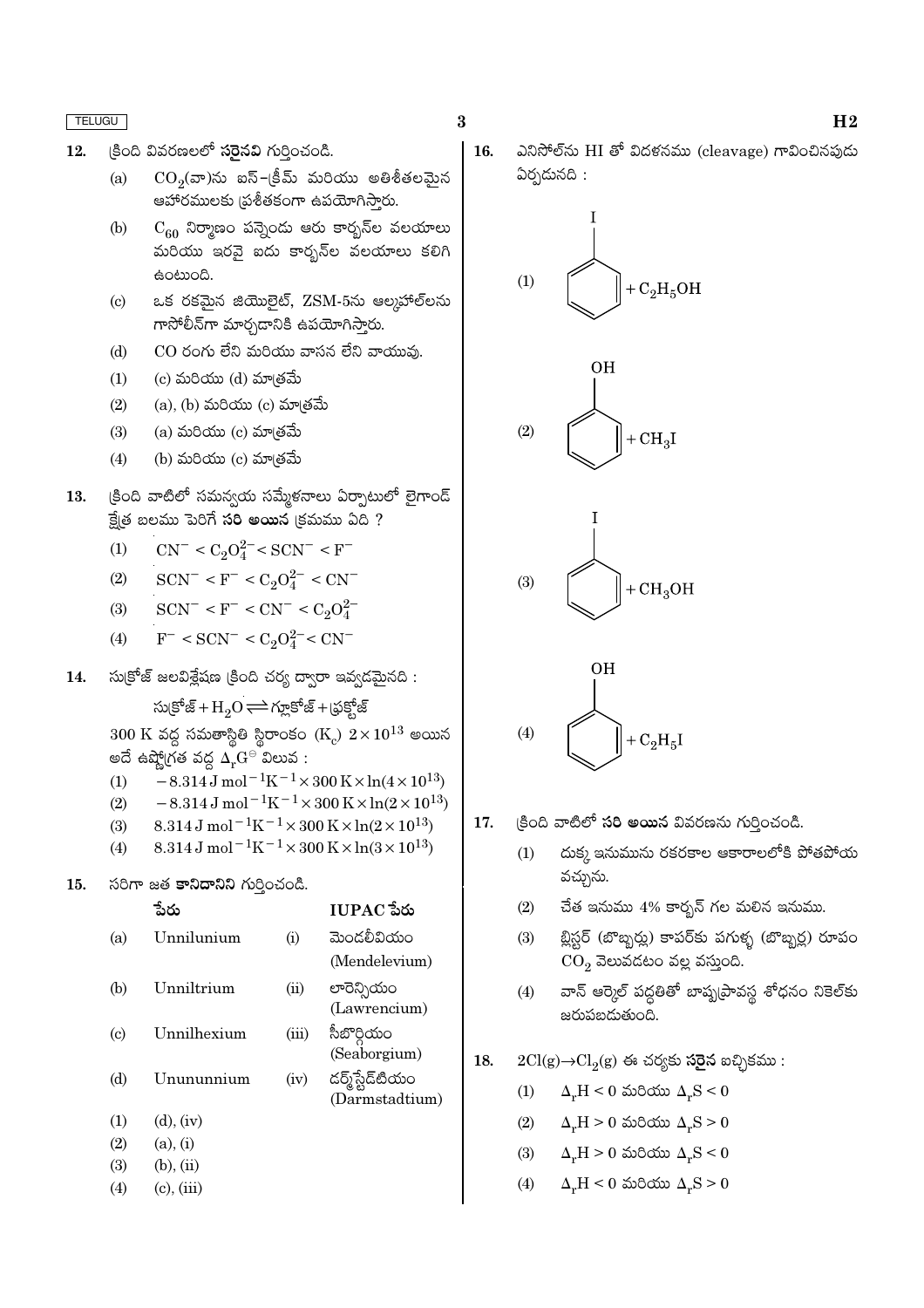$\beta$ ంది చర్యల పరంపరలలో సమ్మేళనం X ను గుర్తించండి : 19.

## **CHO**  $CH<sub>3</sub>$  $Cl_2/h\nu$  $_{\rm H_2O}$





 $\mathrm{CH_{2}Cl}$  $(3)$ 



20. (కింది వాటిని జతచేయండి :

|                           | ఆక్సైడ్                        |       |          | స్వభావం                                     |  |  |  |  |
|---------------------------|--------------------------------|-------|----------|---------------------------------------------|--|--|--|--|
| (a)                       | CO                             |       | $\rm(i)$ | క్షార                                       |  |  |  |  |
| (b)                       | BaO                            |       | (ii)     | తటస్థ                                       |  |  |  |  |
| $\left( \text{c} \right)$ | $\mathrm{Al}_2\mathrm{O}_3$    |       | (iii)    | ఆమ్ల                                        |  |  |  |  |
| (d)                       | Cl <sub>2</sub> O <sub>7</sub> |       | (iv)     | ద్వి స్వభావిక                               |  |  |  |  |
|                           |                                |       |          | (కిందివాటిలో <b>సరి అయిన</b> ఐచ్చికము ఏది ? |  |  |  |  |
|                           | (a)                            | (b)   | (c)      | (d)                                         |  |  |  |  |
| (1)                       | (iv)                           | (iii) | (ii)     | (i)                                         |  |  |  |  |
| (2)                       | (i)                            | (ii)  | (iii)    | (iv)                                        |  |  |  |  |
| (3)                       | (ii)                           | (i)   | (iv)     | (iii)                                       |  |  |  |  |
| (4)                       | (iii)                          | (iv)  | (i)      | (ii)                                        |  |  |  |  |
|                           |                                |       |          |                                             |  |  |  |  |

- యూరియా నీటితో చర్య జరిగి A ఏర్పడుతుంది, అది 21. వియోగము చెంది B ని యిస్తుంది.  $Cu^{2+}$  (జల) ద్వారా B ని పంపినప్పుడు ముదురు నీలి రంగు  $\overline{\mathbb{C}}$ ావణం  $\overline{\mathbb{C}}$ ఏర్పడుతుంది. క్రింది వాటిలో  $\mathbf C$  ఫార్ములా ఏది ?
	- $CuCO<sub>3</sub>·Cu(OH)<sub>2</sub>$  $(1)$
	- $(2)$  $CuSO<sub>4</sub>$
	- $[Cu(NH_3)_4]^{2+}$  $(3)$
	- $Cu(OH)_{2}$  $(4)$
- ప్లాటినం (Pt) ఎల|క్టోడ్లను ఉపయోగించి సజల సల్ఫ్యూరిక్ 22. ఆమ్హమును విద్యుద్విశ్లేషణ చేయగా, ఆనోడ్ వద్ద లభించే ఉత్పన్నము:
	- $\mathrm{SO}_2$  వాయువు  $(1)$
	- $(2)$ హై(దోజన్ వాయువు
	- ఆక్సిజన్ వాయువు  $(3)$
	- $(4)$  $H_2S$  వాయువు
- యూనిట్ సెల్ అంచు పొడవు  $288$  pm తో ఒక మూలకము 23. అంత:కేంద్రిత ఘన (bcc) నిర్మాణం కలిగి ఉన్నది. ఆ మూలకపు పరమాణువు వ్యాసార్థము:
	- $\frac{4}{\sqrt{2}} \times 288$  pm  $(1)$  $\frac{\sqrt{3}}{4} \times 288$  pm  $(2)$
	- $\frac{\sqrt{2}}{2} \times 288$  pm  $(3)$  $\times$  288 pm  $(4)$
- సుక్రోజ్ జలవిశ్లేషణలో ఏర్పడేవి: 24.
	- $\alpha$ - $\mathrm{D}$ -(ఫ్రక్షోజ్ +  $\beta$ - $\mathrm{D}$ -(ఫ్రక్షోజ్  $(1)$
	- $\beta$ - $D$ -గ్లూకోజ్ + α- $D$ -(ఫక్బోజ్  $(2)$
	- $\alpha$ -D-గ్లూకోజ్ + β-D-గ్లూకోజ్  $(3)$
	- $\alpha$ -D-గ్లూకోజ్ + β-D-(ఫక్హోజ్  $(4)$
- క్రింది వాటిలో క్షార ఎమినో ఆమ్లము ఏది ? 25.
	- లైసీన్  $(1)$
	- $(2)$ స్తెన్
	- $(3)$ ఎలనైన్
	- $(4)$ ్టైరోసిన్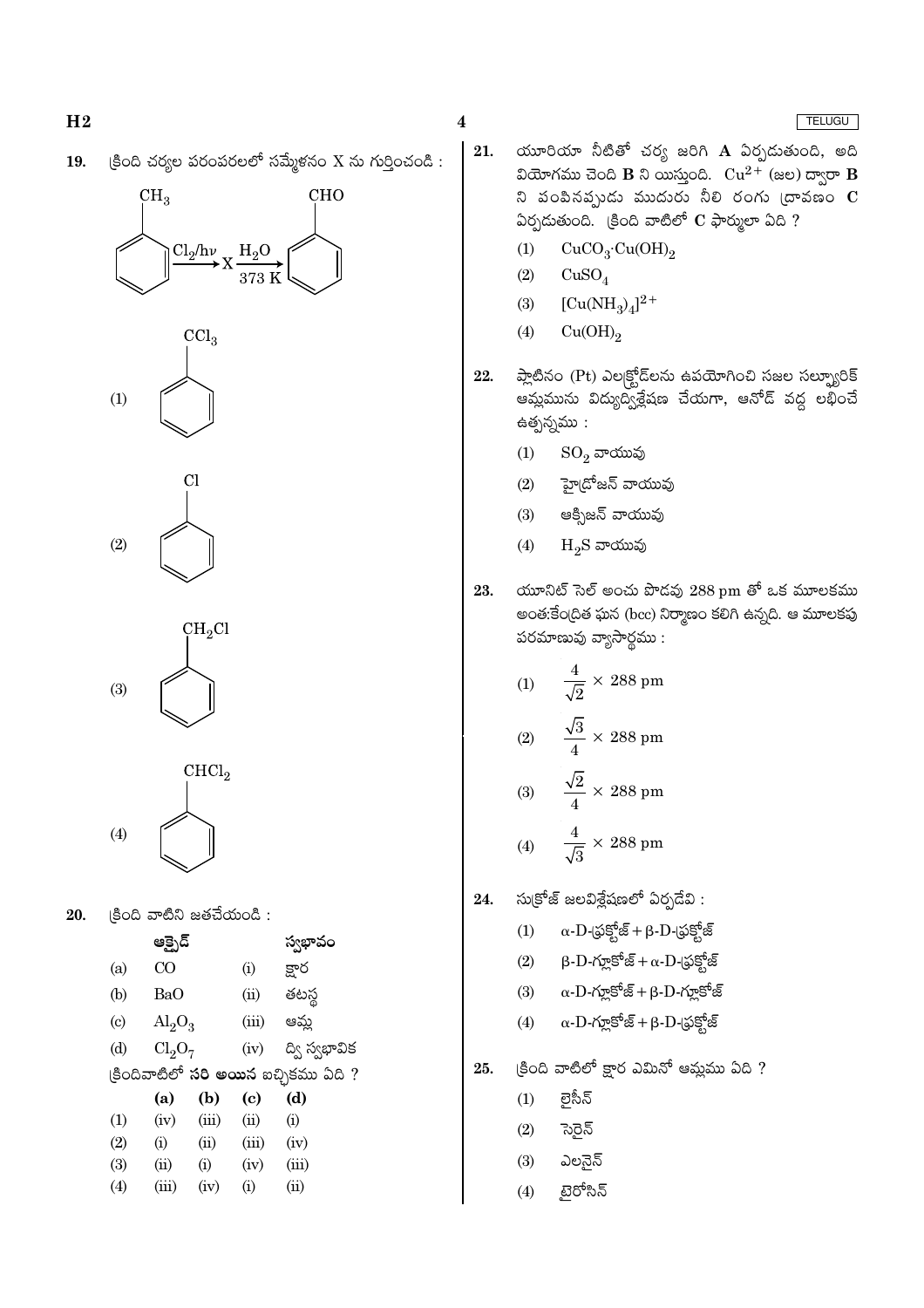#### $\bf{5}$

- క్రింది వాటిలో ఏ అణువుల సమితికి ద్విధువ భామకము 26. సున్న ఉంటుంది?
	- బోరాన్ టైఫ్లోరైడ్, బెరిలియం డైఫ్లోరైడ్, కార్బన్ డైఆక్సైడ్,  $(1)$  $1,4$ -ದ಼ಕ್ಲ್ಲೇರ್ಿಪಂಜಿನ
	- అవె్మూనియా, బెరిలియం డైఫ్లాకైడ్, నీరు,  $(2)$  $1,4$ -යුక్హోరోబెంజీన్
	- బోరాన్ టైఫ్లోరైడ్, హైడ్రోజన్ ఫ్లోరైడ్, కార్బన్ డైఆక్రైడ్,  $(3)$  $1,3$ -డైక్హోరోబెంజీన్
	- నైటోజన్ టైఫ్లోరైడ్, బెరిలియం డైఫ్లోరైడ్, నీరు,  $(4)$  $1.3$ - $\overline{a}$ కోరోబెంజీన్
- బెంజీన్ భునీభవన స్థాన నిమ్నత స్థిరాంకం  $(\mathrm{K}_{\mathrm{f}})$ 27.  $5.12\ {\rm K}\ {\rm kg}\ {\rm mol}^{-1}$ . బెంజీన్లో అవిద్యుద్వశ్లేష్య ద్రావితం ఉన్న ద్రావణం మోలాలిటి  $0.078$  m యొక్క ఘనీభవన స్థాన నిమ్నత. (రెండు డెసిమల్ స్థానాలకు కుదించబడింది) :
	- $(1)$  $0.60K$
	- $(2)$  $0.20K$
	- $0.80K$  $(3)$
	- $0.40K$  $(4)$
- (కింది సల్ఫర్ ఆక్సోఆమ్లంలో దేనికి  $-0-0-$  బంధనము 28. eocooo ?
	- $\mathrm{H_{2}S_{2}O_{7}}$ , పైరోసల్ప్యూరిక్ ఆమ్లం  $(1)$
	- $\mathrm{H_{2}SO_{3}},$  సల్ఫ్యూరస్ ఆమ్లం  $(2)$
	- $\mathrm{H_{2}SO_{4}}$ , సల్ఫ్యూరిక్ ఆమ్లం  $(3)$
	- $\mathrm{H_2S_2O_8}$ , పెరాక్సోదైసల్బ్యూరిక్ ఆమ్లం  $(4)$
- $CaCl<sub>2</sub>$ ,  $MgCl<sub>2</sub>$  మరియు NaCl (దావణం ద్వారా HCl 29. చెందును ?
	- NaCl, MgCl<sub>2</sub> మరియు CaCl<sub>2</sub>  $(1)$
	- $MgCl<sub>2</sub>$  మరియు  $CaCl<sub>2</sub>$  రెండు  $(2)$
	- $(3)$  $NaCl$  మా $\check{\phantom{aa}}$ బే
	- $MgCl<sub>2</sub>$  మాత్రమే  $(4)$
- 30. కొల్లాయిడ్ (దావణం ఏ ధర్మాన్ని కనుగొనటానికి జీటా పొటెన్వియల్ కొలత ఉపయోగపడుతుంది ?
	- కొల్లాయిడ్ కణాల పరిమాణం  $(1)$
	- స్నిగ్ధత  $(2)$
	- ౹దావణీయత  $(3)$
	- కొల్లాయిడ్ కణాల స్థిరత్వం  $(4)$
- ఒక (పథమ (కమాంకచర్య రేటు స్థిరాంకం  $4.606 \times 10^{-3}$  s<sup>-1</sup>. 31.  $2.0\,\mathrm{g}$  క్రియాజనకాన్ని  $0.2\,\mathrm{g}$  లకు తగ్గించటానికి అవసరమైన కాలము :
	- $(1)$  $1000 s$
	- $(2)$  $100 s$
	- $200 s$  $(3)$
	- $(4)$  $500 s$
- ఉర్ఆర్ట్ చర్య ద్వారా ఈ క్రింది ఏ ఆల్కేన్ను అధిక దిగుబడిలో 32. పొందలేము $?$ 
	- n-బ్యూటేన్  $(1)$
	- $(2)$ n-హెక్సేన్
	- $2,3$ -డైమిథైల్ౠ్యబేన్  $(3)$
	- $(4)$ n-హెప్టేన్
- క్రింది వాటిని జతచేసి **సరైన** ఐచ్ఛికాన్ని గుర్తించండి. 33.
	- (i)  $Mg(HCO_3)_2 + Ca(HCO_3)_2$ (a)  $CO(\overline{\omega}) + H_2(\overline{\omega})$
	- $(i)$  ఎల $\mathbb{E}^5_2$ న్ కొరత హైడ్రెడ్ (b) నీటి తాత్కాలిక కాఠిన్యత
	- (c)  $B_2H_6$  $(iii)$  సింధెసిస్ గ్యాస్ (d)  $H_2O_2$ 
		- $(iv)$  సమతలం కాని నిర్మాణం
	- $(b)$  $(d)$  $(a)$  $\left( \mathbf{c} \right)$  $(1)$  $(i)$  $(iii)$  $(ii)$  $(iv)$  $(2)$  $(iii)$  $(i)$  $(ii)$  $(iv)$  $(3)$  $(iii)$  $(ii)$  $(i)$  $(iv)$  $(4)$
	- $(i)$  $(iii)$  $(iv)$  $(ii)$
- 0.1 M NaOH లో  $Ni(OH)_{2}$  ద్రావణీయతను కనుగొనండి. 34.  $\mathrm{Ni(OH)}_{2}$  అయానిక్ లబ్దము  $2 \times 10^{-15}$  గా యివ్వనైనది.
	- $1\times10^8\,\mathrm{M}$  $(1)$
	- $2 \times 10^{-13} \, \mathrm{M}$  $(2)$
	- $2\times10^{-8}\,\mathrm{M}$  $(3)$
	- $1 \times 10^{-13}$  M  $(4)$
- ఉనికి లేని అణువును గుర్తించు. 35.
	- $(1)$  $O_2$
	- $(2)$  $He<sub>2</sub>$
	- $Li<sub>2</sub>$  $(3)$
	- $(4)$  $C_2$

#### $H<sub>2</sub>$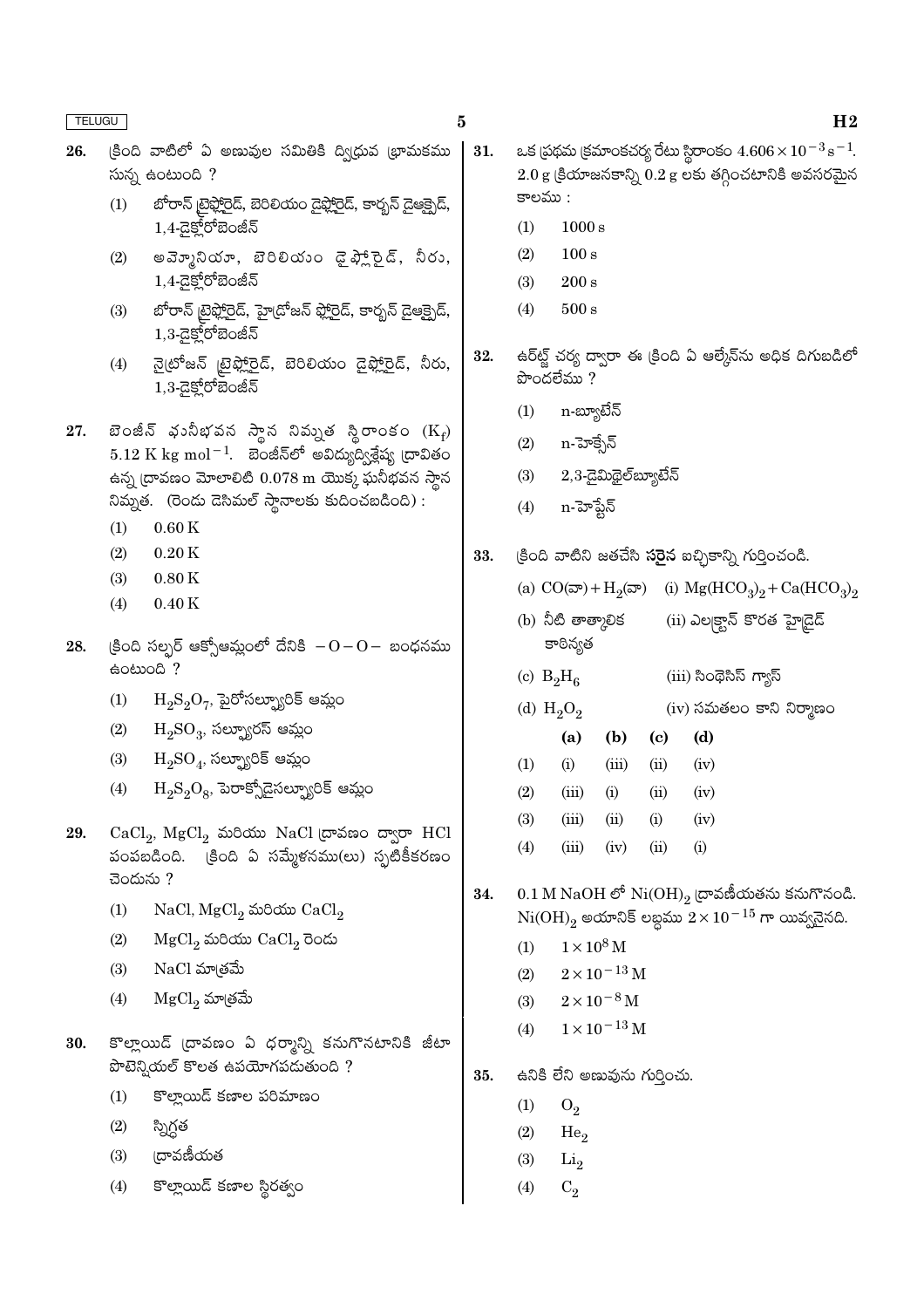ఒక చర్యలో క్రియాజనకాల గాఢతలను పెంచడం దేనిలో ఈ క్రింది ఏ ఎమీన్ కార్బైలెమీన్ పరీక్షను యిస్తుంది ? 38. మార్చుకు దారి తీస్తుంది ?  $(1)$ తాడన పౌన:పున్యం  $NHC<sub>2</sub>H<sub>5</sub>$  $(2)$ ఉత్తేజిత శక్తి చర్యోష్ణము  $(3)$  $(1)$  $(4)$ පරංಭ శక్తి (threshold energy) ఒక స్థూపంలోని  $N_2$  మరియు Ar వాయువుల మి(శమములో 39.  $7\,\mathrm{g}\,\,\mathrm{\v{N}_2}$  మరియు  $8\,\mathrm{g}\,\,\mathrm{Ar}$  ఉన్నవి. స్థూపంలోని వాయువుల NΗ, మి(శమము మొత్తం పీడనం  $27$   $\rm{bar}$  అయిన  $\rm{N}_2$  పాక్షిక పీదనము $:$  $(2)$ 

6

[ పరమాణు (దవ్యరాసులు (g mol<sup>-1</sup> లలో) :  $N=14$ ,  $Ar = 40$  ఉపయోగించండి ]

- $18<sub>bar</sub>$  $(1)$
- $(2)$ 9 bar
- $(3)$  $12<sub>bar</sub>$
- $(4)$  $15<sub>bar</sub>$
- 40. గలన  $CaCl<sub>2</sub>$  నుంచి  $20 g$  కాల్వియం ఉత్పాదనకు అవసరమైన  $\frac{1}{2}$ లేద (F) ల సంఖ్య (Ca పరమాణువు (దవ్యరాశి =  $40\:{\rm g\:mol^{-1}})$  :
	- $(1)$  $\overline{4}$
	- $(2)$  $\mathbf{1}$
	- $(3)$  $\overline{2}$
	- $(4)$ 3
- నజల NaOH నమక్షంలో బెంజాల్డి హైడ్ మరియు 41. ఎసిటోఫినోన్ల మధ్య జరిగే చర్య పిలువబడేది :
	- మి<sub>(</sub>శమ ఆల్దాల్ సంఘననం  $(1)$
	- ఆల్డాల్ సంఘననం  $(2)$
	- కెనిజారో చర్య  $(3)$
	- మినమ కెనిజారో చర్య  $(4)$
- క్రింది చర్యలో కార్బన్ ఆక్సీకరణ సంఖ్యలో మార్చు ఎంత ? 42.  $CH_A(\mathbb{D}) + 4Cl_2(\mathbb{D}) \rightarrow CCl_A((\mathbb{D}) + 4HCl(\mathbb{D}))$ 
	- $(1)$  $0$  to  $-4$
	- $(2)$  $+4$  to  $+4$
	- $(3)$  $0$  to  $+4$
	- $(4)$  $-4$  to  $+4$
- 37. సరి అయిన వివరణ కానిదానిని గుర్తించండి.
	- $\text{CrO}_4^{2-}$  మరియు  $\text{Cr}_2\text{O}_7^{2-}$ లలో (కోమియుం  $(1)$ ఆక్సీకరణ స్థితులు ఒకటి కావు.
	- నీటిలో  $Cr^{2+}(d^4)$ ,  $Fe^{2+}(d^6)$  కంటే బలమైన  $(2)$ క్టయకరణ కారకము.
	- బహు ఆక్సీకరణ స్థితులు మరియు సంశ్లిష్టాలను  $(3)$ ఏర్పరచటాన్ని అనుసరించే సామర్థ్యం ఉన్నవి కనుక పరివర్తన మూలకాలు మరియు వాటి సమ్మేళనాలు ఉత్పేరక క్రియాశీలత కలిగి ఉన్నాయి.
	- $H$ ,  $C$  లేదా  $N$  లాంటి చిన్న పరమాణువులు, లోహాల  $(4)$ స్పటిక జాలకంలో చిక్కుకు పోయినప్పుడు ఏర్పడే సమ్మేళనాలను అల్పాంతరాళ సమ్మేళనాలు అంటారు.

 $H<sub>2</sub>$ 

36.







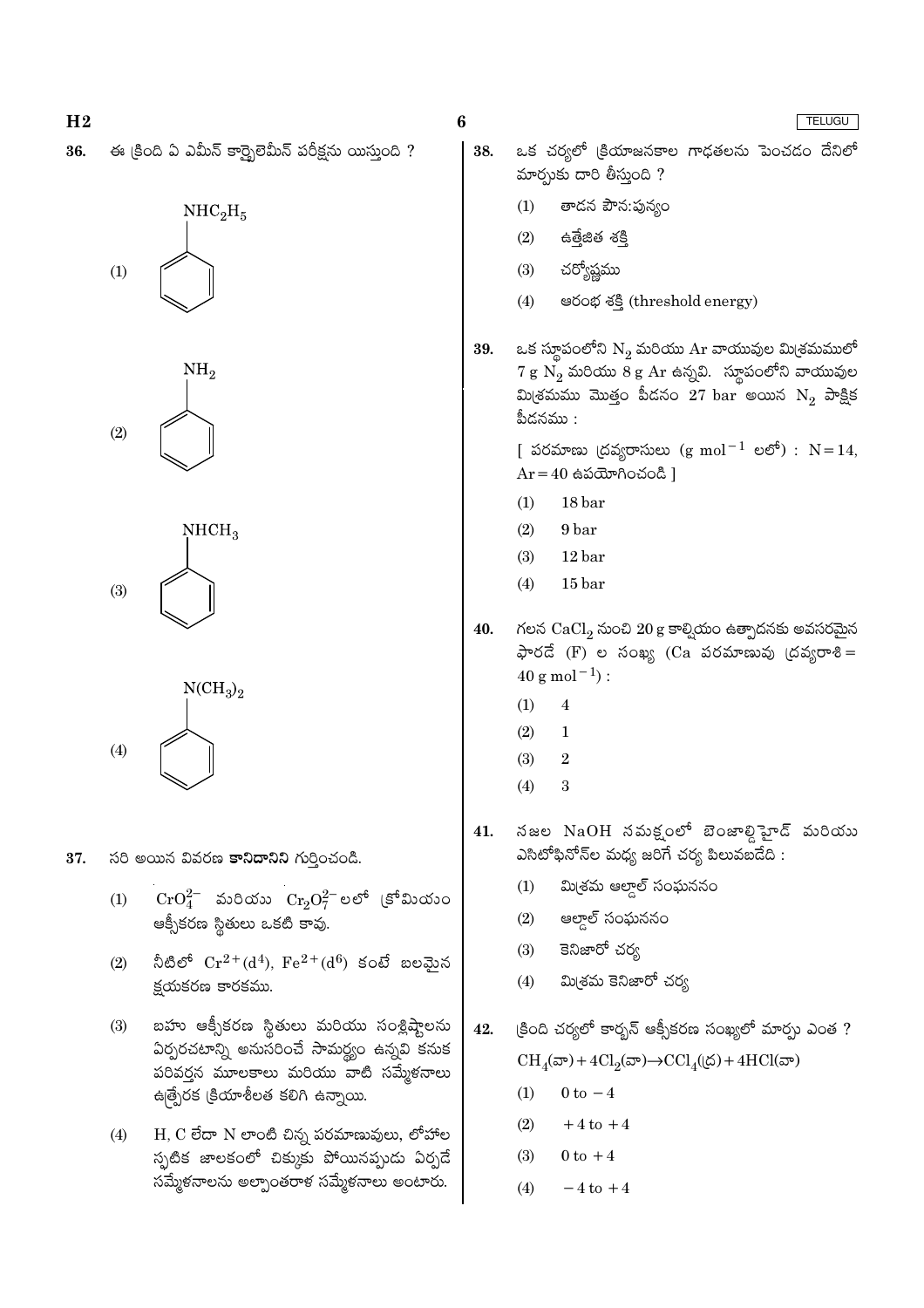| <b>TELUGU</b> |                                                                                                                                                                                                                                                                                    | 7   | H <sub>2</sub>                                                                                                                                                                                                                                                                                                                                                                                                                                              |
|---------------|------------------------------------------------------------------------------------------------------------------------------------------------------------------------------------------------------------------------------------------------------------------------------------|-----|-------------------------------------------------------------------------------------------------------------------------------------------------------------------------------------------------------------------------------------------------------------------------------------------------------------------------------------------------------------------------------------------------------------------------------------------------------------|
| 43.           | ఒక ఆల్కీన్ ఒజోనీకరణం ద్వారా మిథనాల్ని ఒక ఉత్పన్నంగా<br>యిస్తుంది. దాని నిర్మాణము:<br>$CH_2CH_2CH_3$<br>(1)                                                                                                                                                                         | 47. | కణచ(కంలో విభజన చెందే కొన్ని కణాలు ని)పుమిస్తాయి (exit).<br>ఇవి క్రియాశూన్యత కల్గిన శాకీయ కణాల్లోకి (పవేశిస్తాయి.<br>దీనిని శాంత (quiescent - $\mathrm{G}_{0}$ ) దశ అంటారు.  దిగువ<br>ఇవ్వబడిన వాటిల్లో ఏ ప్రక్రియలో ఇది చివరిగా జరుగుతుంది ?<br>(1)<br>$G_2$ దశ<br>$M$ దశ<br>(2)<br>(3)<br>$G_1$ దశ<br>$S \, \breve{\circ} \breve{\circ}$<br>(4)                                                                                                            |
|               | $CH = CH - CH3$<br>(2)<br>$CH_2-CH_2-CH_3$<br>(3)                                                                                                                                                                                                                                  | 48. | దిగువ వాటిని సరిగా జతపరుచుము :<br>ఉత్పేరక చర్య నిరోధకము<br>రిసిన్<br>(i)<br>(a)<br>మెలనేట్<br>పెప్త్టెడు బంధాలు కల్గినవి     (ii)<br>(b)<br>శిలీంద్ర కణకవచ పదార్థం<br>ఖైటిన్<br>(iii)<br>$\left( \mathrm{c}\right)$<br>ద్వితీయ జీవ(కియోత్సన్నము<br>(d)<br>(iv)<br>కొల్లాజిను<br>స <b>రియైన</b> ఐచ్ఛికాన్ని ఎంపిక చేయుము :<br>(d)<br>(b)<br>$\left( \mathbf{c} \right)$<br>(a)<br>(1)<br>(ii)<br>(iii)<br>(i)<br>(iv)<br>(2)<br>(iii)<br>(i)<br>(ii)<br>(iv) |
| 44.           | $CH_2-CH=CH_2$<br>(4)<br>ఎసిటోన్ మరియు మిథైల్మెగ్నిషియం క్లోరైడ్ మధ్య చర్య                                                                                                                                                                                                         | 49. | (3)<br>(i)<br>(iii)<br>(iv)<br>(ii)<br>(iii)<br>(ii)<br>(4)<br>(iv)<br>(i)<br>ఫ్లోరిడియను పిండి పదార్థ నిర్మాణం దేనిని పోలి (similar)<br>ఉందును ?<br>లామినారిన్ మరియు సెల్యులోజు<br>(1)<br>పిండి పదార్థం మరియు సెల్యులోజు<br>(2)<br>అమైలోపెక్టిన్ మరియు గ్లైకోజెన్<br>(3)<br>మానిటాల్ మరియు అల్జిన్<br>(4)                                                                                                                                                  |
| 45.           | తరువాత జలవిశ్లేషణ ద్వారా వచ్చేది :<br>ఐసోబ్యూటైల్ ఆల్కహాల్<br>(1)<br>ఐసో(పొపైల్ ఆల్కహాల్<br>(2)<br>సెకందరీ బ్యూటైల్ ఆల్కహాల్<br>(3)<br>టెర్నియరీ బ్యూటైల్ ఆల్కహాల్<br>(4)<br>క్రిందివాటిలో కేటయానిక్ డిటర్లైంటు ఏది ?<br>సోడియం డోడెకైల్¤ెంజీన్ సల్ఫోనేట్<br>(1)                   | 50. | ద్వితీయ జీవ(కియ ఉత్పన్నాలు – ఉదాహరణకి నికోటిన్,<br> స్టికినిన్ మరియు కఫిన్లను మొక్కలు ఉత్పత్తి చేస్తాయి <mark>–</mark><br>ఎందుకొరకు :<br>(1)<br>(పత్యుత్పత్తి పై (పభావం<br>పోషక విలువ<br>(2)<br>(3)<br>పెరుగుదల (పతిస్పందన<br>(4)<br>రక్షణ చర్య                                                                                                                                                                                                             |
| 46.           | సోడియం లారిల్ సల్ఫేట్<br>(2)<br>సోడియం స్టియరేట్<br>(3)<br>సిటైల్[టైమిథైల్ అమోనియం (బోమైద్<br>(4)<br>పెంగ్విన్లు మరియు డాల్ఫిన్ల ఫ్లిప్పర్లు (రెక్కలు) దీనికి<br>ఉదాహరణ :<br>(పకృతి వరణము<br>(1)<br>ఉపయుక్త వికిరణము<br>(2)<br>అభిసార పరిణామం<br>(3)<br>పారి(శామిక మెలానిజం<br>(4) | 51. | సాధారణ క్షీరద కణంలో రెండు (పక్కపక్కనగల క్షార జతల<br>వుధ్య దూరం $0.34$ nm అయినవ్పుడు మరియు<br>ద్వికుండలాకార DNA యొక్క మొత్తం క్షార జతల సంఖ్య<br>$6.6\times10^9$ bp అయినప్పుడు ఆ DNA యొక్క పొడవు<br>సుమారుగా ఇంత ఉంటుంది :<br>$2.7$ మీటర్లు<br>(1)<br>$2.0$ మీటర్లు<br>(2)<br>$2.5$ మీటర్లు<br>(3)<br>$2.2$ మీటర్లు<br>(4)                                                                                                                                    |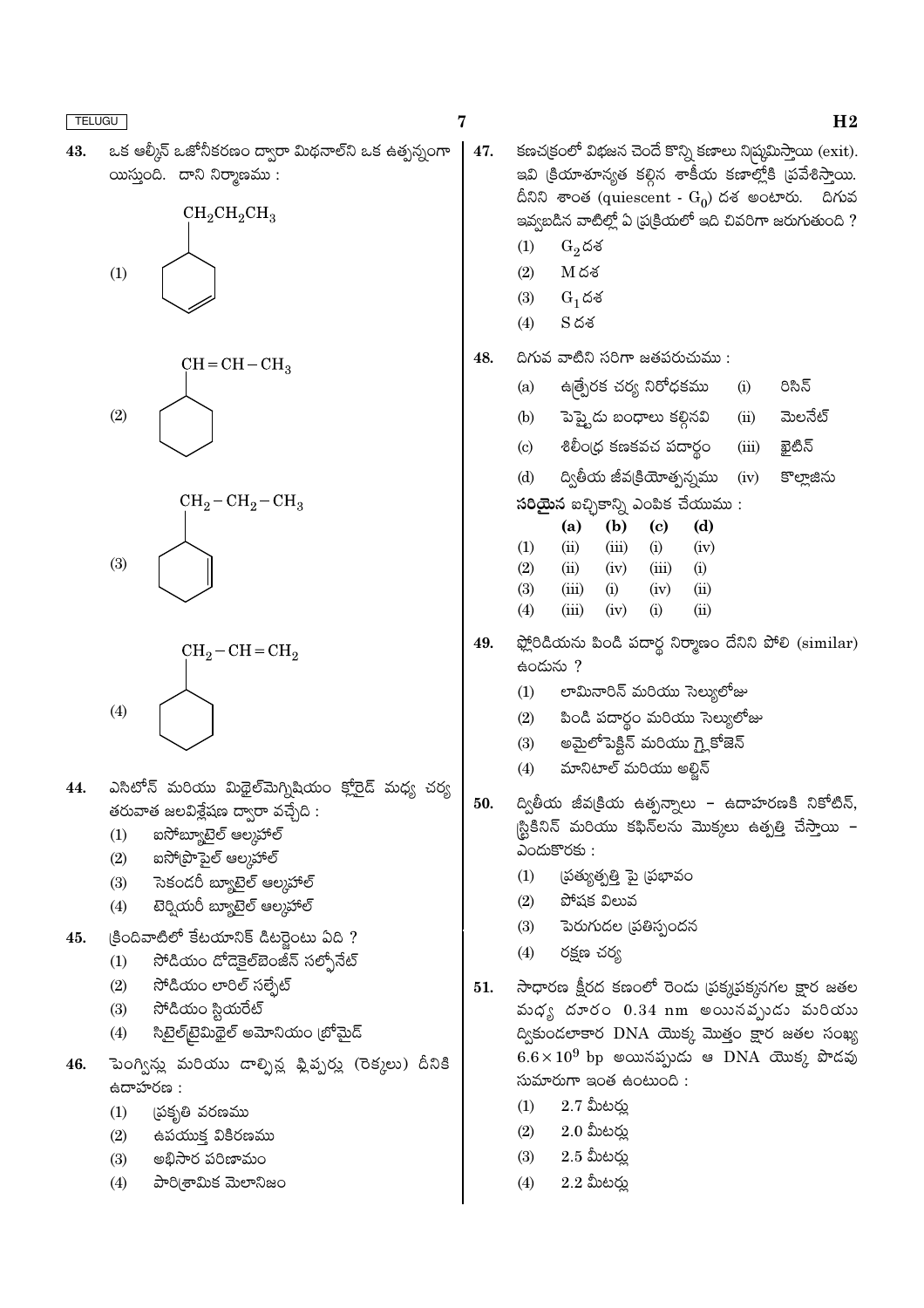- గడ్డి ప్రతాలలో రాత్రి మరియు ఉదయం పూట నీరు (దవ 52. రూపములో వాటి అగ్రభాగాల ద్వారా వెలువడును. ఈ (ప(కియను ఏమంటారు?
	- $(1)$ కణ(దవ్యసంకోచము
	- బాష్పోత్సేకం  $(2)$
	- వేరు ఒత్తిడి  $(3)$
	- నిపానం  $(4)$
- $ABO$  రక్త వర్గాన్ని నియం(తించు జన్యువు 'I' కు సంబంధించి 53. సరిగాలేని వ్యాఖ్యను గుర్తింపుము.
	- యుగ్మవికల్పం 'i' విటువంటి చక్కెరను ఉత్పత్తి చేయదు.  $(1)$
	- జన్యువు (I) మూడు యుగ్మవికల్పాలు కలిగి ఉంటుంది.  $(2)$
	- ఒక వ్యక్తి మూడింటిలో రెండు యుగ్మవికల్పాలు  $(3)$ మాత్రమే కలిగి ఉంటాదు.
	- $I^A$  మరియు  $I^B$  రెండూ కలిసి ఉన్నప్పుడు, అవి ఒకే  $(4)$ రకమైన చక్కెరను వ్యక్తపరుస్తాయి.
- సినాప్త్టోనీమల్ సంక్లిష్టం కణవిభజనలోని ఈ దశలో 54. కరిగిపోతుంది :
	- లెప్తోటీన్  $(1)$
	- పాచీటీన్  $(2)$
	- జైగోటీన్  $(3)$
	- డిప్లోటీన్  $(4)$
- మురుగు (పక్షాళనలో ఈ క్రింది వానిలో దేనిని అవాయు స్లడ్జ్ 55. డైజెస్టర్లో వేసారు ?
	- $(1)$ స్క్రియమైన బురద
	- (పాథమిక స్లడ్జ్ (బురద)  $(2)$
	- తేలియాదే చెత  $(3)$
	- (పాథమిక చికిత్స తరువాతి వ్యర్థాలు  $(4)$
- కార్డేటా వర్గానికి సంబంధించిన ఈ క్రింది వానిలో ఏ వ్యాఖ్యలు 56. సరియైనవి ?
	- యూరోకార్డేటాలో పృష్ఠవంశం తలనుండి తోక వరకు  $(a)$ ఉండి జీవిత పర్యంతము ఉంటుంది.
	- వర్టిబేటాలో పృష్ణవంశము పిందాభివృద్ధి దశలో మాత్రమే  $(b)$ ఉంటుంది.
	- కేంద్ర నాడీ వ్యవస్థ పృష్ణ భాగాన ఉండి బోలుగా  $\left( \text{c} \right)$ ఉంటుంది.
	- $\overline{\mathcal{S}}$   $\mathcal{S}$ లుగా విభజించబడింది:  $(d)$ హెమికార్డేటా, ట్యూనికేటా మరియు సెఫాలోకార్డేటా
	- (b) మరియు (c)  $(1)$
	- $(2)$ (d) మరియు (c)
	- $(3)$  $(c)$  మరియు $(a)$
	- $(4)$  $(a)$  మరియు $(b)$
- లైంగిక సంక్రామిక వ్యాధులు ఉన్న సమూహాన్ని గుర్తింపుము. 57.
	- క్యాన్సర్, AIDS, సిఫిలిస్  $(1)$
	- గనోరియా, సిఫిలిస్, జననాంగ హెర్బెస్  $(2)$
	- గనోరియా, మలేరియా, జననాంగ హెర్నెస్  $(3)$
	- AIDS, మలేరియా, ఫైలేరియా  $(4)$
- 58. ఘనాకార ఉపకళ సూక్ష్మ చూషకాలు కలిగిన (బష్ ఉపరితలం గలవి ఉండు స్థానం :
	- యూస్టేషియన్ నాళం  $(1)$
	- పేగు లోపలి తలం  $(2)$
	- లాలాజల (గంథుల నాళాలు  $(3)$
	- నె(ఫాన్లోని సమీప సంవళితనాళం  $(4)$
- మొక్క యొక్క అడ్డు కోతలో దిగువ ఇవ్వబడిన అంతర్నిర్మాణ 59. లక్షణాలు కన్పిస్తాయి :
	- ఎక్కువ సంఖ్యలో వెదజల్లబడిన పుంజసహిత తొడుగు  $(a)$ కల్గిన నాళికా పుంజాలు.
	- నంధాయక కణజాలము (వస్పుటంగా అధిక  $(b)$ మృదుకణజాలము ఉందుట.
	- సంయుక్త మరియు సంవృత నాళికాపుంజాలు ఉందుట  $(c)$
	- పోషక కణజాల మృదుకణజాలం లేక పోవడం  $(d)$

మొక్క రకాన్ని మరియు మొక్క భాగాన్ని గుర్తింపుము.

- ద్విదళ బీజ వేరు  $(1)$
- ఏకదళ బీజ కాండం  $(2)$
- ఏకదళ బీజ వేరు  $(3)$
- ద్విదళ బీజ కాండం  $(4)$
- బికనీరి యూస్ మరియు మరీనో రామ్స్ మధ్య సంపర్కం ద్వారా 60. అభివృద్ధి చేసిన కొత్త జాతి గొ(రె 'హిసార్డేల్' ఈ రకమైన  $\frac{1}{2}$ సంకరణానికి ఉదాహరణ:
	- అంతః¦పజననం  $(1)$
	- $(2)$ బాహ్య సంపర్కం
	- $(3)$ ఉత్పరివర్తన (పజననం
	- $(4)$ పర (పజననం
- $1987$  లో మాం(టియాల్ (పోటోకాల్ దీని నియం(తణకు 61.  $\tilde{\mathcal{A}}$ ంతకాలు చేసారు :
	- $(1)$ ఇ–వేస్తులను తొలగించడం
	- జస్యు మార్పిడికి లోనైన జీవులను ఒక దేశంనుండి  $(2)$ వేరే దేశాలకు తదలించడం
	- ఓజోను పొరకు హాని చేసే ఉద్దారాలు  $(3)$
	- గ్రీన్ హౌజు గ్యాసెస్ను ఎక్కువగా వెలువరించడం  $(4)$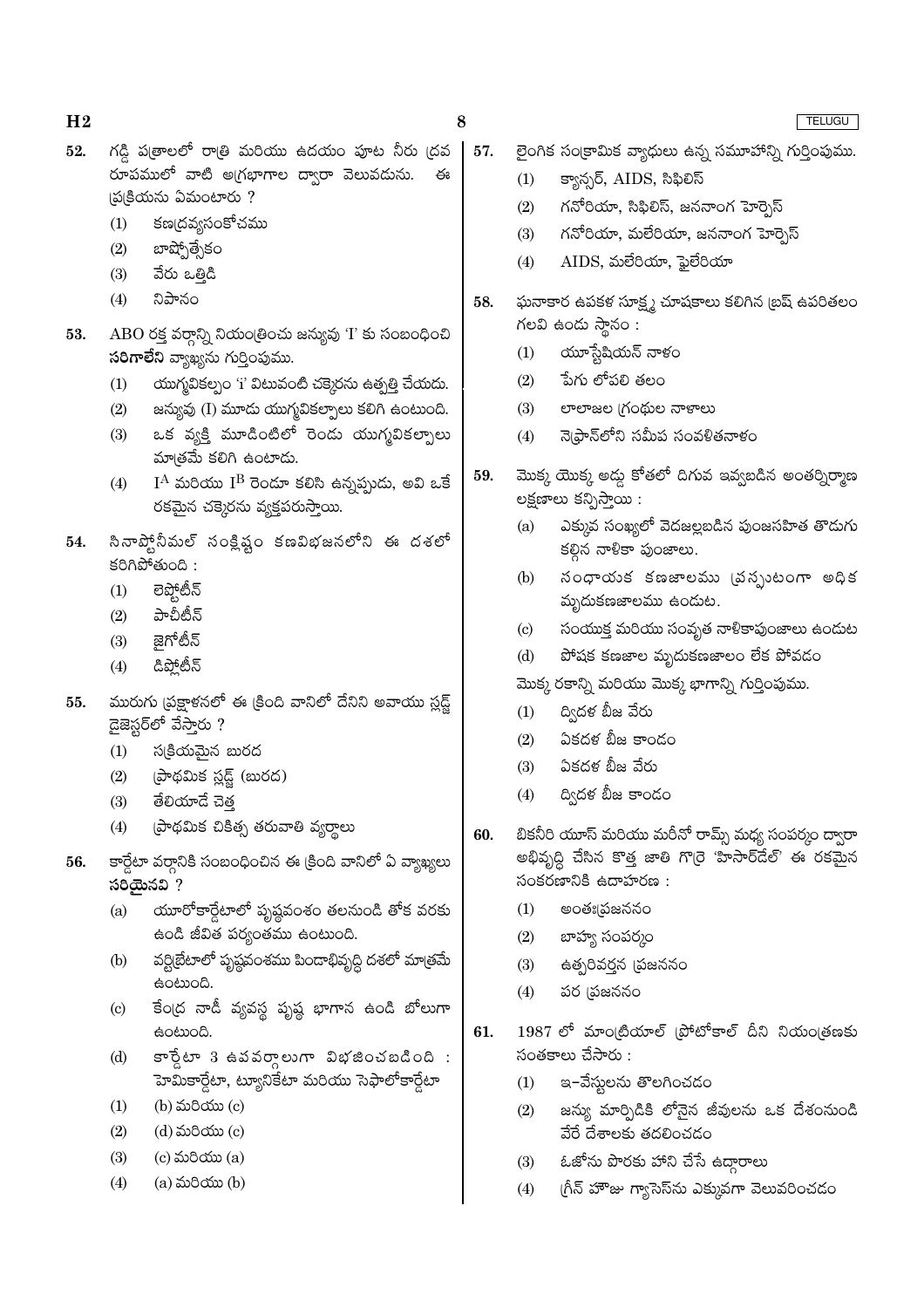| TELUGU |                            |                |                                |                |        |                                                                           | $\boldsymbol{9}$ |                             |               |                                                     |                                   |                           | H <sub>2</sub>                                               |
|--------|----------------------------|----------------|--------------------------------|----------------|--------|---------------------------------------------------------------------------|------------------|-----------------------------|---------------|-----------------------------------------------------|-----------------------------------|---------------------------|--------------------------------------------------------------|
| 62.    |                            |                |                                |                |        | ఈ క్రింది వరుసలలోని వానిని జతపరిచి <b>సరియైన</b> ఐచ్చికాన్ని              | 66.              |                             |               |                                                     |                                   |                           | కింది జీవులను జీవ సాంకేతిక ఆధారంగా జతపరుచుము.                |
|        | గుర్తింపుము.               |                |                                |                |        |                                                                           |                  | (a)                         | బాసిల్లస్     |                                                     |                                   | (i)                       | క్లోనింగ్ వెక్తార్                                           |
|        |                            | వరుస - I       |                                |                |        | వరుస - II                                                                 |                  |                             |               | థూరింజియెన్సిస్                                     |                                   |                           |                                                              |
|        | (a)                        | Bt పత్తి       |                                |                | (i)    | జన్యు చికిత్స                                                             |                  | (b)                         |               | థర్మస్ ఎక్వాటికస్                                   |                                   | (ii)                      | మొదటి rDNA                                                   |
|        | (b)                        | ఎడినోసిన్      |                                |                | (ii)   | కణస్థాయిలో రక్షణ                                                          |                  | $\left( \mathrm{c}\right)$  |               | ఆగ్రోబాక్టీరియం                                     |                                   | (iii)                     | అణువును నిర్మించుట<br>డి.ఎన్.ఎ.                              |
|        |                            |                | డీఅమైనేజ్ లోపం                 |                |        |                                                                           |                  |                             |               | ట్యుమిఫేసియన్స్                                     |                                   |                           | పాలిమరేజు                                                    |
|        | $\left( \mathrm{c}\right)$ | <b>RNAi</b>    |                                |                | (iii)  | $\rm{HIV}$ వ్యాధి నిర్దారణ                                                |                  | (d)                         | సాల్మనెల్లా   |                                                     |                                   | (iv)                      | $\mathrm{Cry}$ (పోటీన్ను                                     |
|        | (d)                        | ${\mbox{PCR}}$ |                                |                | (iv)   | బాసిల్లస్                                                                 |                  |                             |               | టైఫిమ్యురియం                                        |                                   |                           |                                                              |
|        |                            |                |                                |                |        | థూరింజియెన్సిస్                                                           |                  |                             |               | సరియైన సమాధానం ఇవ్వండి:                             |                                   |                           |                                                              |
|        |                            | (a)            | (b)                            | (c)            | (d)    |                                                                           |                  | (1)                         | (a)<br>(iii)  | (b)<br>(iv)                                         | $\left( \mathrm{c}\right)$<br>(i) | (d)<br>(ii)               |                                                              |
|        | (1)                        | (i)            | (ii)                           | (iii)          | (iv)   |                                                                           |                  | (2)                         | (ii)          | (iv)                                                | (iii)                             | (i)                       |                                                              |
|        | (2)                        | (iv)           | (i)                            | (ii)           | (iii)  |                                                                           |                  | (3)                         | (iv)          | (iii)                                               | (i)                               | (ii)                      |                                                              |
|        | (3)                        | (iii)          | (ii)                           | (i)            | (iv)   |                                                                           |                  | (4)                         | (iii)         | (ii)                                                | (iv)                              | (i)                       |                                                              |
|        | (4)                        | (ii)           | (iii)                          | (iv)           | (i)    |                                                                           | 67.              | గుర్తింపుము.                |               |                                                     |                                   |                           | ఈ క్రింది వరుసలలోని వానిని జతపరిచి <b>సరియైన</b> ఐచ్చికాన్ని |
| 63.    |                            |                |                                |                |        | రాబర్ట్ మే (పకారంగా (పపంచంలోని (పజాతుల వైవిధ్యం                           |                  |                             | వరుస - I      |                                                     |                                   |                           | వరుస - II                                                    |
|        | దాదాపు:                    |                |                                |                |        |                                                                           |                  | (a)                         |               | కోర్టీ అంగము                                        |                                   | (i)                       | చెవి మధ్య భాగాన్ని                                           |
|        | (1)                        |                | 7 మిలియన్లు                    |                |        |                                                                           |                  |                             |               |                                                     |                                   |                           | మరియు (గసనిని                                                |
|        | (2)                        |                | $1.5$ మిలియన్లు                |                |        |                                                                           |                  | (b)                         |               |                                                     |                                   | (ii)                      | కలుపుతుంది<br>గహనం యొక్క                                     |
|        | (3)                        |                | $20$ మిలియన్లు                 |                |        |                                                                           |                  |                             | కర్ణావర్తనం   |                                                     |                                   |                           | చుట్టుకొని ఉన్న                                              |
|        | (4)                        |                | 50 మిలియన్లు                   |                |        |                                                                           |                  |                             |               |                                                     |                                   |                           | భాగం                                                         |
| 64.    |                            |                |                                |                |        | దిగువనీయబడిన వాటిలో <b>సరియైన</b> జతను గుర్తింపుము.                       |                  | (c)                         |               | యూస్టేషియన్ నాళం                                    |                                   | (iii)                     | అందాకార సుషిరంతో<br>కలిసి ఉంటుంది                            |
|        | (1)                        |                |                                |                | చేయడం  | ఎక్సోన్యూక్లియేజెస్ - DNA యొక్క ప్రత్యేక<br>స్తానాలలో విభాజ్యము           |                  | (d)                         | కర్ణాంతరాస్థి | (a) (b) (c)                                         |                                   | (iv)<br>(d)               | బేసిల్లార్ త్వచంపై<br><b>doctoon</b>                         |
|        | (2)                        | లైగాజులు       |                                |                |        | రెండు DNA అణువులను                                                        |                  | (1)                         | (i)           | (ii)                                                | (iv)                              | (iii)                     |                                                              |
|        |                            |                |                                |                | కలుపుట |                                                                           |                  | (2)                         | (ii)          | (iii)                                               | (i)                               | (iv)                      |                                                              |
|        | (3)                        |                | పాలిమెరేజెస్                   | $\blacksquare$ |        | DNA ను పోగులగా విరుపుట                                                    |                  | (3)<br>(4)                  | (iii)<br>(iv) | (i)<br>(ii)                                         | (iv)<br>(i)                       | $\dot{\rm (ii)}$<br>(iii) |                                                              |
|        | (4)                        |                | న్యూక్లియేజెస్                 |                |        | రెండు DNA పోగులను వేరు                                                    | 68.              |                             |               |                                                     |                                   |                           |                                                              |
|        |                            |                |                                |                | చేయడం  |                                                                           |                  | (1)                         |               | జఠరికల పునర్ధృవీకరణ                                 |                                   |                           | (పమాణ $\rm ECG$ లో QRS సంక్లిష్టం దీనిని సూచిస్తుంది :       |
|        |                            |                |                                |                |        |                                                                           |                  | (2)                         |               | కర్ణికల పునర్ధృవీకరణ                                |                                   |                           |                                                              |
| 65.    |                            |                |                                |                |        | రె <mark>స్టిక్షన్ ఎంజైములకు సంబంధించిన <b>సరిగాలేని</b> వ్యాఖ్యను</mark> |                  | (3)                         |               | కర్ణికల విధృవీకరణ                                   |                                   |                           |                                                              |
|        | గుర్తింపుము.               |                |                                |                |        |                                                                           |                  | (4)                         |               | జరరికల విధృవీకరణ                                    |                                   |                           |                                                              |
|        | (1)                        |                | అతికించవచ్చు.                  |                |        | $DNA$ లైగేజ్లను ఉపయోగించి జిగురుకొనలను                                    | 69.              |                             |               |                                                     |                                   |                           | దిగువ ఇవ్వబడిన వాటిల్లోని ఏ నిర్మాణాలలో వరుసగా               |
|        | (2)                        |                |                                |                |        | (పతి రె¦స్టిక్షన్ ఎంజైము $\rm{DNA}$ వరుస(కమం యొక్క                        |                  |                             |               |                                                     |                                   |                           | గ్లై కోసైడిక్ బంధము (glycosidic bond) మరియు పెప్టైదు         |
|        |                            |                | పొడవును గమనించి పని చేస్తుంది. |                |        |                                                                           |                  | (1)                         |               | aoගෙ (peptide bonds) සංහා ?<br>ఇన్యులిను, ఇన్సులిన్ |                                   |                           |                                                              |
|        | (3)                        |                |                                |                |        | అవి DNA పోగుని పాలిం(డోమిక్ స్థానాలలో ఛేదన                                |                  | (2)                         |               | ఖైటిన్, కొలెస్టెరాల్                                |                                   |                           |                                                              |
|        |                            |                | (కట్) చేస్తాయి.                |                |        |                                                                           |                  | గ్లిసరాల్, (టిప్సిన్<br>(3) |               |                                                     |                                   |                           |                                                              |
|        | (4)                        |                |                                |                |        | జన్యు ఇంజనీరింగ్లో అవి ఉపయోగపడతాయి.                                       |                  | (4)                         |               | సెల్యులోజు, లెసిథిన్                                |                                   |                           |                                                              |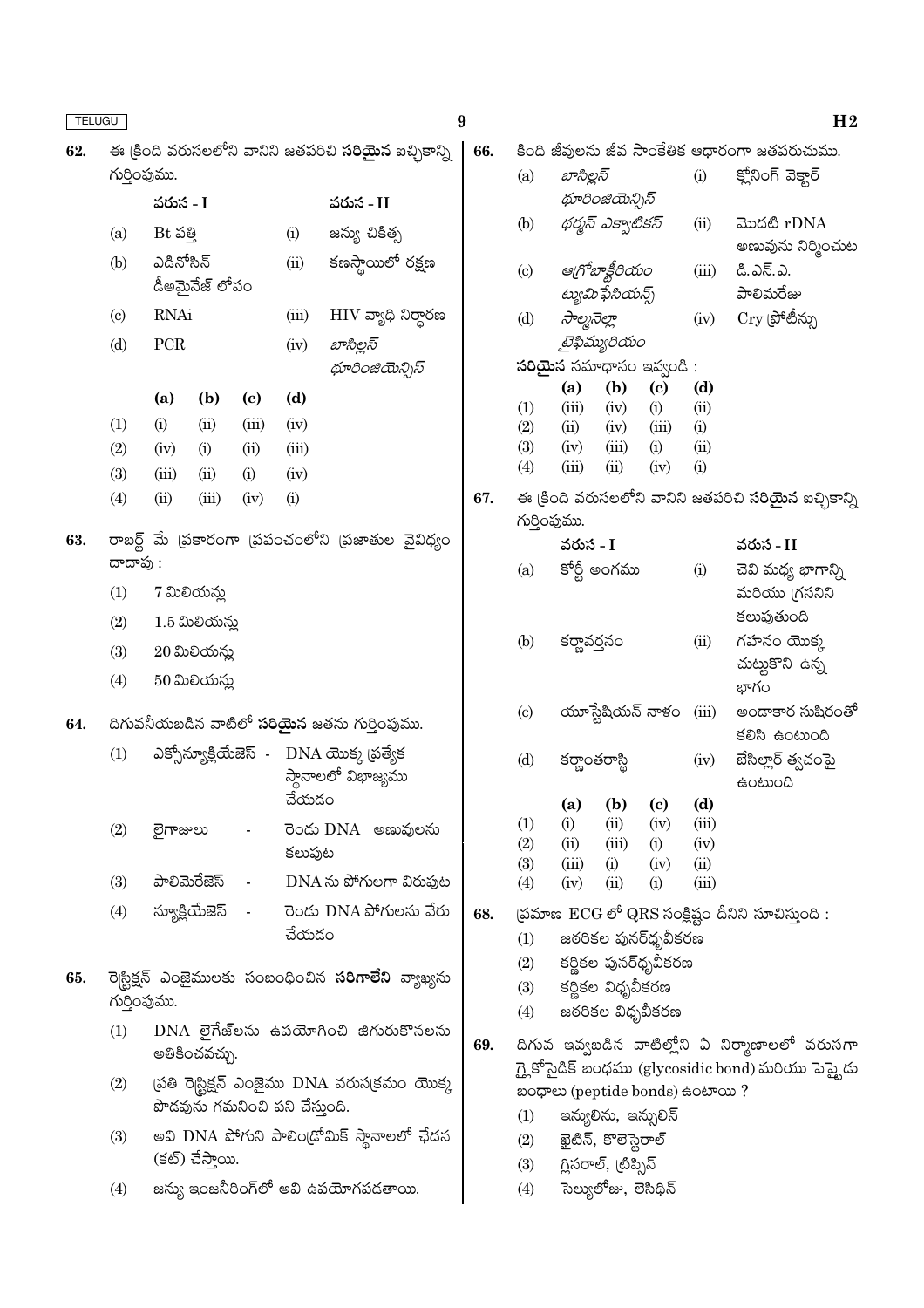| H <sub>2</sub> |                            |              |                                               |                             |                             |                                                                           | 10  |                                                                                         | <b>TELUGU</b>                                                                                                                |  |  |
|----------------|----------------------------|--------------|-----------------------------------------------|-----------------------------|-----------------------------|---------------------------------------------------------------------------|-----|-----------------------------------------------------------------------------------------|------------------------------------------------------------------------------------------------------------------------------|--|--|
| 70.            | 600?                       |              |                                               |                             |                             | స్రపంచములోని ఏ స్రదేశంలో అధిక స్రజాతుల వైవిధ్యం                           | 74. | బొద్దింక తలను తీసివేసినప్పటికీ అది కొన్ని రోజుల వరకు<br>జీవించి ఉండగలగడానికి గల కారణం : |                                                                                                                              |  |  |
|                | (1)<br>(2)                 |              | అమెజాన్ ఫారెస్తు                              |                             | వెస్టర్న్ ఘాట్స్ ఆఫ్ ఇండియా |                                                                           |     | (1)                                                                                     | తలలో 1/3 వంతు నాడీ వ్యవస్థ ఉండి మిగిలినది<br>శరీరంలోని పృష్ఠ భాగమంతా ఉంటుంది.                                                |  |  |
|                | (3)                        | మెడగాస్కర్   |                                               |                             |                             |                                                                           |     | (2)                                                                                     | బొద్దింకలోని అధ్యాహార వాహికా నాడీ సంధులు                                                                                     |  |  |
|                | (4)                        |              | హిమాలయాస్                                     |                             |                             |                                                                           |     |                                                                                         | ఉదరంలోని ఉదరభాగంలో ఉంటాయి.                                                                                                   |  |  |
| 71.            |                            |              |                                               |                             |                             | ఈ క్రింది వరుసలలోని దానిని జతపరిచి <b>సరియైన</b> ఐచ్చికాన్ని              |     | (3)                                                                                     | బొద్గింకలో నాడీవ్యవస్థ ఉండదు.                                                                                                |  |  |
|                | గుర్తింపుము.               |              |                                               |                             |                             |                                                                           |     | (4)                                                                                     | తల నాడీ వ్యవస్థలో కొద్ది భాగం కలిగి మిగిలిన                                                                                  |  |  |
|                |                            | వరుస - I     |                                               |                             |                             | వరుస - II                                                                 |     |                                                                                         | భాగమంతా శరీరంలోని ఉదర భాగమంతా ఉంటుంది.                                                                                       |  |  |
|                | (a)                        | జరాయువు      |                                               |                             | (i)                         | అం[దోజెన్లు                                                               | 75. |                                                                                         | ఒక సారి (one turn) జరుగు సిట్రికామ్లం వలయంలోని                                                                               |  |  |
|                | (b)                        |              | జోనా పెల్లుసిడా                               |                             | (ii)                        | మానవ కోరియానిక్<br>గోనాడో(టాపిన్                                          |     |                                                                                         | అథస్థపదార్థస్థాయి ఫాస్పారిలేషనుల యొక్క సంఖ్య ఎంత ?                                                                           |  |  |
|                |                            |              |                                               |                             |                             | (hCG)                                                                     |     | (1)                                                                                     | మూడు                                                                                                                         |  |  |
|                | $\left( \mathrm{c}\right)$ | గ్రంథులు     | బల్బో–యురె[తల్                                |                             | (iii)                       | అందత్వచము                                                                 |     | (2)                                                                                     | సున్నా                                                                                                                       |  |  |
|                | (d)                        |              | లేడిగ్ కణాలు                                  |                             | (iv)                        | మేహనం జారేటట్టు                                                           |     | (3)                                                                                     | ఒకటి                                                                                                                         |  |  |
|                |                            |              |                                               |                             |                             | చేయుట                                                                     |     | (4)                                                                                     | రెండు                                                                                                                        |  |  |
|                |                            | (a)          | (b)                                           | $\left( \mathbf{c} \right)$ | (d)                         |                                                                           |     |                                                                                         |                                                                                                                              |  |  |
|                | (1)                        | (ii)         | (iii)                                         | (iv)                        | (i)                         |                                                                           | 76. |                                                                                         | దిగువ ఇవ్వబడిన ఒకదానిలో వృద్ధి చెందే (ప(కియ అధికంగా<br>$\frac{1}{6}$ cé con $\frac{1}{6}$ en $\frac{1}{6}$ and $\frac{1}{6}$ |  |  |
|                | (2)<br>(3)                 | (iv)<br>(i)  | (iii)<br>(iv)                                 | (i)<br>(ii)                 | (ii)<br>(iii)               |                                                                           |     |                                                                                         |                                                                                                                              |  |  |
|                | (4)                        | (iii)        | (ii)                                          | (iv)                        | (i)                         |                                                                           |     | (1)                                                                                     | సుప్తావస్థ (Dormancy)                                                                                                        |  |  |
| 72.            |                            |              |                                               |                             |                             | ఈ క్రింది వరుసలలోని వానిని జతపరిచి <b>సరియైన</b> ఐచ్చికాన్ని              |     | (2)                                                                                     | లాగ్ – ఫేజు $(\mathop{\rm Log\,phase})$                                                                                      |  |  |
|                | గుర్తింపుము.               |              |                                               |                             |                             |                                                                           |     | (3)                                                                                     | లేగ్ – ఫేజు $(\rm Lag\,phase)$                                                                                               |  |  |
|                |                            | వరుస - I     |                                               |                             |                             | వరుస - II                                                                 |     | (4)                                                                                     | జీర్ణత (Senescence)                                                                                                          |  |  |
|                | (a)                        |              | పీయూష (గంథి                                   |                             | (i)                         | గ్రేవ్స్ వ్యాధి                                                           | 77. |                                                                                         | మెండెల్ తన మొక్కల (పజననములో ఎన్ని బఠాని మొక్కలను,                                                                            |  |  |
|                | (b)                        |              | థైరాయిడ్ (గంథి                                |                             | (ii)                        | డయాబిటిస్ మెల్లిటస్                                                       |     |                                                                                         | ఎన్ని జత లక్షణాలను ఎన్నుకున్నాడు.  వీటిలో అన్ని లక్షణాలు                                                                     |  |  |
|                | $\left( \mathrm{c}\right)$ |              | అధివృక్క (గంథి                                |                             | (iii)                       | డయాబిటిస్                                                                 |     |                                                                                         | ఒకేలాగా ఉన్నాయి. కాని ఒకటి మాత్రము విభేదించాయి.                                                                              |  |  |
|                |                            |              |                                               |                             |                             | ఇన్సిపిడస్                                                                |     | (1)                                                                                     | 8                                                                                                                            |  |  |
|                | (d)                        | క్లోమము      |                                               |                             | (iv)                        | ఆడిసన్స్ వ్యాధి                                                           |     | (2)                                                                                     | $\overline{4}$                                                                                                               |  |  |
|                |                            | (a)          | (b)                                           | $\left( \mathbf{c} \right)$ | (d)                         |                                                                           |     | (3)                                                                                     | $\boldsymbol{2}$                                                                                                             |  |  |
|                | (1)<br>(2)                 | (ii)<br>(iv) | (i)<br>(iii)                                  | (iv)<br>(i)                 | (iii)<br>(ii)               |                                                                           |     | (4)                                                                                     | 14                                                                                                                           |  |  |
|                | (3)                        | (iii)        | (ii)                                          | (i)                         | (iv)                        |                                                                           |     |                                                                                         |                                                                                                                              |  |  |
|                | (4)                        | (iii)        | (i)                                           | (iv)                        | (ii)                        |                                                                           | 78. |                                                                                         | జెల్ ఎల్కక్టోఫోరెసిస్ పద్ధతిలో దిగువ ఇవ్వబడిన వాటిలో<br>ఒకదానిని ఉపయోగించి విభేదించబడిన DNA పోగులను                          |  |  |
| 73.            | <b>ఏది</b> ?               |              |                                               |                             |                             | విత్తన సుప్తావస్థను నిర్దేశించే <sub></sub> ప(క్రియను <b>నిరోధించనిది</b> |     |                                                                                         | గుర్తించవచ్చు.  అది ఏది ?                                                                                                    |  |  |
|                | (1)                        |              |                                               |                             |                             |                                                                           |     | (1)                                                                                     | ఇన్(ఫ్రారెడ్ రేడియేషన్లో ఎథీడియం (బోమైడ్                                                                                     |  |  |
|                | (2)                        |              | పారా–ఆస్కార్బిక్ ఆమ్లం<br>జిబ్బరిల్లిక్ ఆమ్లం |                             |                             |                                                                           |     | (2)                                                                                     | (పకాశవంతమైన నీలి కాంతిలో ఎసిటోకారమిన్                                                                                        |  |  |
|                | (3)                        |              | అబ్సిసిక్ ఆమ్లం                               |                             |                             |                                                                           |     | (3)                                                                                     | యు.వి. రేడియేషన్లో ఎథీడియం (బోమైడ్                                                                                           |  |  |
|                | (4)                        |              | ఫినాలిక్ ఆమ్లం                                |                             |                             |                                                                           |     | (4)                                                                                     | యు.వి. రేడియేషన్లో ఎసిటోకారమిన్                                                                                              |  |  |
|                |                            |              |                                               |                             |                             |                                                                           |     |                                                                                         |                                                                                                                              |  |  |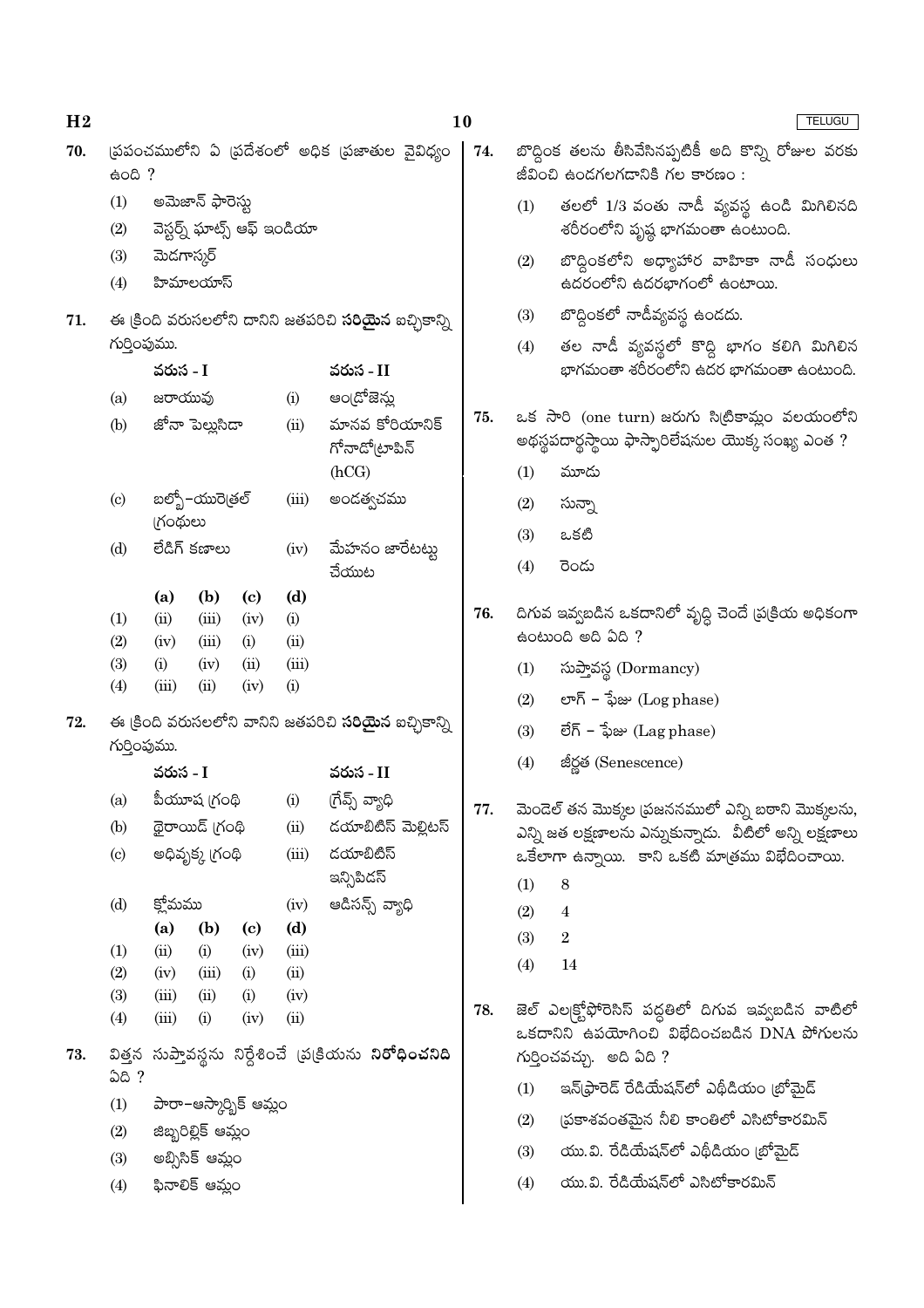| <b>TELUGU</b> |                                                                                                       |                                        |                   |                       |                                      |                                                     |  |  |  |
|---------------|-------------------------------------------------------------------------------------------------------|----------------------------------------|-------------------|-----------------------|--------------------------------------|-----------------------------------------------------|--|--|--|
| 79.           |                                                                                                       |                                        |                   |                       |                                      | ఈ క్రిందివానిలో క్షార అమైనో ఆమ్లాన్ని గుర్తింపుము.  |  |  |  |
|               | (1)                                                                                                   | వాలిన్                                 |                   |                       |                                      |                                                     |  |  |  |
|               | (2)                                                                                                   | టైరోసిన్                               |                   |                       |                                      |                                                     |  |  |  |
|               |                                                                                                       | (3) గ్లుటామిక్ ఆమ్లం                   |                   |                       |                                      |                                                     |  |  |  |
|               | (4)                                                                                                   | లైసిన్                                 |                   |                       |                                      |                                                     |  |  |  |
|               |                                                                                                       |                                        |                   |                       |                                      |                                                     |  |  |  |
| 80.           |                                                                                                       |                                        |                   |                       |                                      | క్షయకరణ విభజనకు సంబంధించి దిగువ వాటిని              |  |  |  |
|               |                                                                                                       | జతపరుచుము :                            |                   |                       |                                      |                                                     |  |  |  |
|               | (a)                                                                                                   | జైగోటీన్                               |                   | (i)                   |                                      | అంతమొందుట                                           |  |  |  |
|               |                                                                                                       |                                        |                   |                       |                                      | (Terminalization)                                   |  |  |  |
|               | (b)                                                                                                   | పాఖీటీన్                               |                   | (ii)                  | ఖయస్మాట                              |                                                     |  |  |  |
|               |                                                                                                       |                                        |                   |                       | (c) డిప్లోటీన్ (iii) వినిమయం         |                                                     |  |  |  |
|               |                                                                                                       |                                        |                   |                       |                                      | (d) దయాఖైనిసిస్ (iv) సూత్రయుగ్మనం (Synapsis)        |  |  |  |
|               |                                                                                                       | <b>సరియైన</b> ఐచ్ఛికాన్ని గుర్తించుము. |                   |                       |                                      |                                                     |  |  |  |
|               |                                                                                                       |                                        | (a) (b) (c) (d)   |                       |                                      |                                                     |  |  |  |
|               | (1)<br>(2)                                                                                            | (ii)<br>(iii) (iv) (i) (ii)            | $(iv)$ $(iii)$    |                       | (i)                                  |                                                     |  |  |  |
|               | (3)                                                                                                   | $(iv)$ $(iii)$ $(ii)$ $(i)$            |                   |                       |                                      |                                                     |  |  |  |
|               | (4)                                                                                                   | $\rm(i)$                               |                   | $(ii)$ $(iv)$ $(iii)$ |                                      |                                                     |  |  |  |
| 81.           |                                                                                                       |                                        |                   |                       |                                      |                                                     |  |  |  |
|               | ఈ క్రింద ఇవ్వబడిన వ్యాధులు, వాటిని కలుగజేసే జీవులను<br>జతపరిచి <b>సరియైన</b> ఐచ్చికాన్ని గుర్తింపుము. |                                        |                   |                       |                                      |                                                     |  |  |  |
|               |                                                                                                       | వరుస - I                               |                   |                       |                                      | వరుస - II                                           |  |  |  |
|               | (a)                                                                                                   | టైఫాయిడ్                               |                   |                       | (i)                                  | ఉకరేరియా                                            |  |  |  |
|               |                                                                                                       | (b) న్యుమోనియా                         |                   |                       |                                      | $\lim$ are and $\lim_{\mathcal{A} \to \mathcal{A}}$ |  |  |  |
|               |                                                                                                       | (c) ప్లైలేరియాసిస్                     |                   |                       |                                      | $(iii)$ సాల్మోనెల్లా                                |  |  |  |
|               | (d)                                                                                                   | మలేరియా                                |                   |                       |                                      | $(iv)$ ప్రీామోఫిలస్                                 |  |  |  |
|               |                                                                                                       |                                        | (a) (b) (c) (d)   |                       |                                      |                                                     |  |  |  |
|               | (1)                                                                                                   | $(iv)$ (i)                             |                   | (ii)                  | (iii)                                |                                                     |  |  |  |
|               | (2)                                                                                                   | (i)                                    | (iii)             | (ii)                  | (iv)                                 |                                                     |  |  |  |
|               | (3)                                                                                                   | (iii)                                  | (iv)              | (i)                   | (ii)                                 |                                                     |  |  |  |
|               | (4)                                                                                                   | (ii)                                   | (i)               | (iii)                 | (iv)                                 |                                                     |  |  |  |
| 82.           |                                                                                                       |                                        |                   |                       |                                      | మొక్కల సంబంధిత అవసరమైన ముఖ్య మూలకాలు మరియు          |  |  |  |
|               |                                                                                                       |                                        |                   |                       |                                      | వాటి సంబంధిత విధుల గురించి ఇవ్వబడిన వాటిని          |  |  |  |
|               |                                                                                                       | జతపరచుము :                             |                   |                       |                                      |                                                     |  |  |  |
|               | (a)                                                                                                   | ఐరన్                                   |                   | (i)                   |                                      | కాంతిజల విచ్ఛేధన                                    |  |  |  |
|               |                                                                                                       |                                        |                   |                       |                                      | (Photolysis)                                        |  |  |  |
|               | (b)                                                                                                   | జింకు                                  |                   | (ii)                  |                                      | పరాగ రేణువుల అంకురోత్పత్తి                          |  |  |  |
|               | $\left( \mathrm{c}\right)$                                                                            | బోరాన్                                 |                   | (iii)                 |                                      | ప(తహరిత జీవసంశ్లేషణ                                 |  |  |  |
|               | (d)                                                                                                   | మాంగనీస్                               |                   | (iv)                  |                                      | IAA జీవసంశ్లేషణ                                     |  |  |  |
|               |                                                                                                       |                                        |                   |                       | <b>సరియైన</b> సమాధానం ఎంపిక చేయుము : |                                                     |  |  |  |
|               |                                                                                                       | (a)                                    | (b)               | (c)                   | (d)                                  |                                                     |  |  |  |
|               | (1)                                                                                                   | (iv)                                   | (i)               | (ii)                  | (iii)                                |                                                     |  |  |  |
|               | (2)<br>(3)                                                                                            | (ii)<br>(iv)                           | $\rm(i)$<br>(iii) | (iv)<br>(ii)          | (iii)<br>(i)                         |                                                     |  |  |  |
|               | (4)                                                                                                   | (iii)                                  | (iv)              | (ii)                  | $\rm(i)$                             |                                                     |  |  |  |

|     | H <sub>2</sub>                                                                                                                                                                            |  |  |  |  |  |  |
|-----|-------------------------------------------------------------------------------------------------------------------------------------------------------------------------------------------|--|--|--|--|--|--|
|     | ఈ (కింది వానిలో ఏది మూ(తానుకూలనాన్ని (డైయురెసిస్)ను<br>నిరోధించడంలో తోడ్పడుతుంది ?                                                                                                        |  |  |  |  |  |  |
| (1) | $\rm{JG}$ కణాలచే రెనిన్ (సావములో తగ్గుదల                                                                                                                                                  |  |  |  |  |  |  |
| (2) | ${\rm ADH}$ తక్కువ (సావమువలన ఎక్కువ నీటి<br>పున:శోషణము                                                                                                                                    |  |  |  |  |  |  |
| (3) | ఆల్డోస్టిరాన్ వలన వృక్క నాళికలనుండి $\mathrm{Na}^+$ మరియు<br>నీటి పున:శోషణ                                                                                                                |  |  |  |  |  |  |
| (4) | కర్ణికా నా(బీయురెటిక్ కారకం రక్తనాళ సంకోచనాన్ని<br>(వేసోకన్ స్టిక్షన్)ను కలిగిస్తుంది                                                                                                     |  |  |  |  |  |  |
|     | అంటార్కిటికాలోని మంచు అంధత్వంకు కారణం :                                                                                                                                                   |  |  |  |  |  |  |
| (1) | ఇన్(ఫ్రారెడ్ కిరణాలచే కళ్ళలోని రెటినా పాడవటం                                                                                                                                              |  |  |  |  |  |  |
| (2) | తక్కువ ఉష్ణో(గతలచే కళ్ళలోని (దవాలు గడ్డ కట్టడం                                                                                                                                            |  |  |  |  |  |  |
| (3) | అధిక డోసులలో UV-B రేడియేషన్ కారణంగా<br>కార్నియాలో వాపు                                                                                                                                    |  |  |  |  |  |  |
| (4) | మంచునుండి కాంతి అధిక పరావర్తనం                                                                                                                                                            |  |  |  |  |  |  |
|     | <i>బాసిల్లస్ ధూరింజియెన్సిస్</i> (Bt) యొక్క హానికారక జన్యువును<br>(పవేశపెట్టి అభివృద్ధి చేసిన Bt పత్తి వంగడం (రకం) దీనికి<br>రోగనిరోధకత (దాఢినుండి తట్టుకునే సామర్థ్యం) కలిగి<br>ఉంటుంది. |  |  |  |  |  |  |
| (1) | కీటక పరభక్షులు                                                                                                                                                                            |  |  |  |  |  |  |
| (2) | కీటకాల చీడపురుగులు                                                                                                                                                                        |  |  |  |  |  |  |
| (3) | శిలీం(ధ వ్యాధులు                                                                                                                                                                          |  |  |  |  |  |  |
| (4) | వృక్ష నిమటోద్లు                                                                                                                                                                           |  |  |  |  |  |  |
|     | ఉచ్చ్యాస జరిగేటప్పుడు జరిగే <b>సరియైన</b> క్రియలను గుర్తింపుము.                                                                                                                           |  |  |  |  |  |  |

- విభాజకపటలం సంకోచిస్తుంది.  $(a)$
- బాహ్య పర్శుకాంతర కండరాలు సంకోచిస్తాయి  $(b)$
- పుపుస ఘనపరిమాణం తగ్గుతుంది  $\left( \mathrm{c}\right)$
- పుపుస అంతర పీడనం పెరుగుతుంది  $\left(\mathrm{d}\right)$
- $(d)$  మా $e$ తమే  $(1)$

 $11$ 

83.

84.

85.

86.

- (a) మరియు $(b)$  $(2)$
- $(c)$  మరియు $(d)$  $(3)$
- $(a)$ ,  $(b)$  మరియు $(d)$  $(4)$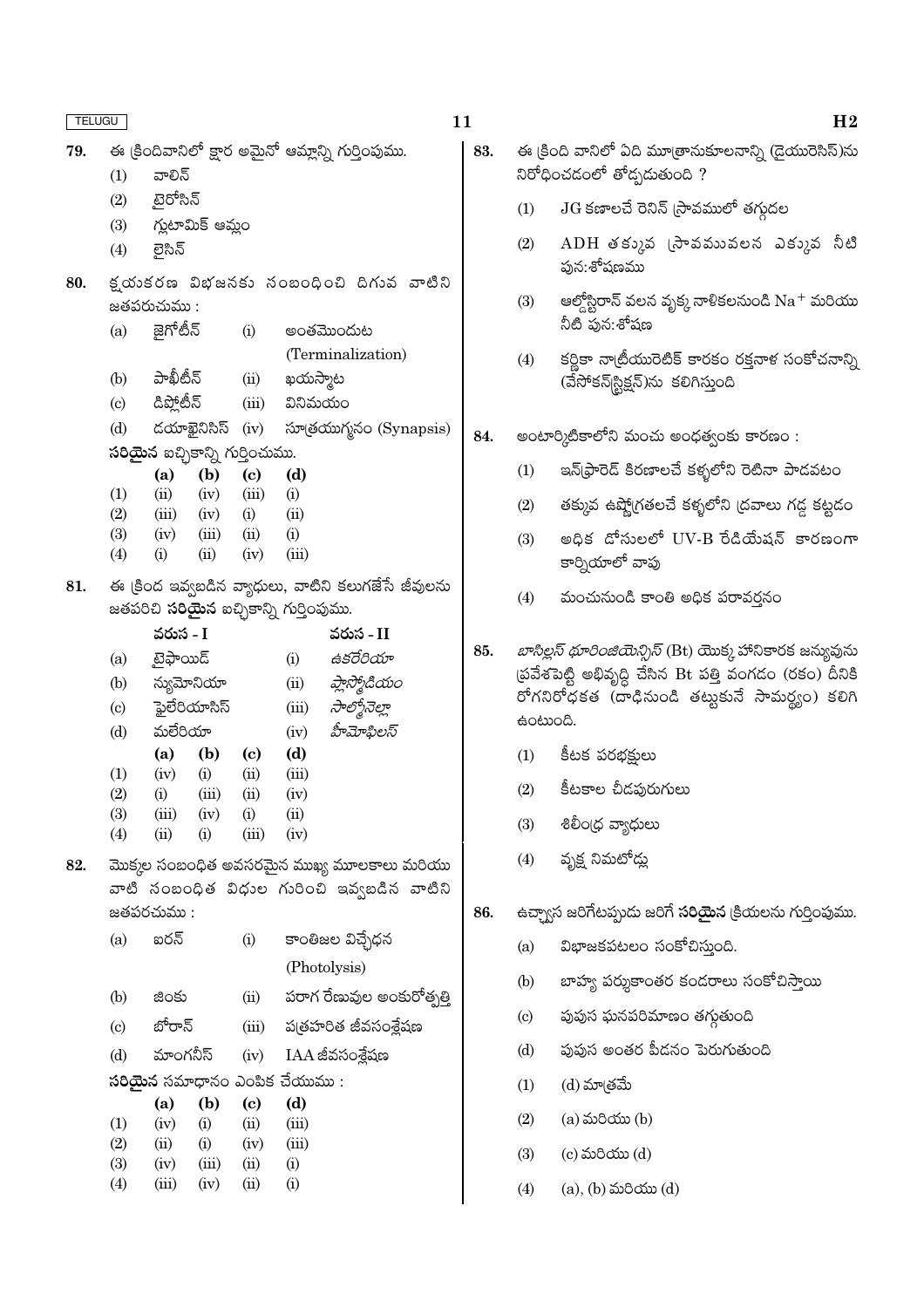| H <sub>2</sub> |                            |                                                        |                                    |                                   |               |           |                                                             | 12  |                                                   |                                                                              |                                 |                             |                            |                                                        | TELUGU |
|----------------|----------------------------|--------------------------------------------------------|------------------------------------|-----------------------------------|---------------|-----------|-------------------------------------------------------------|-----|---------------------------------------------------|------------------------------------------------------------------------------|---------------------------------|-----------------------------|----------------------------|--------------------------------------------------------|--------|
| 87.            |                            |                                                        |                                    |                                   |               |           | వైరాయిద్స్ కు సంబంధించి దిగువ వాటిలో ఏది సరియైనది ?         | 90. | రేఖ లఘు కిరణ పుష్పములు (Ray florets) దీనిని కలిగి |                                                                              |                                 |                             |                            |                                                        |        |
|                | (1)                        |                                                        |                                    |                                   |               |           | వీటిలో (పోటీను తొడుగు లేని స్వేచ్చా డి.ఎన్.ఎ.               |     | ఉందును ?                                          |                                                                              |                                 |                             |                            |                                                        |        |
|                |                            |                                                        | (DNA) සංයාහ.                       |                                   |               |           |                                                             |     | (1)                                               |                                                                              |                                 | అర్ద నిమ్న అండాశయం          |                            |                                                        |        |
|                | (2)                        |                                                        |                                    |                                   |               |           | వీటిలో (పోటీను తొడుగు కల్గిన ఆర్.ఎన్.ఎ.(RNA)                |     | (2)                                               |                                                                              | నిమ్న అండాశయం                   |                             |                            |                                                        |        |
|                |                            | ఉందుట.                                                 |                                    |                                   |               |           |                                                             |     | (3)                                               |                                                                              | ఊర్థ్య అందాశయం                  |                             |                            |                                                        |        |
|                | (3)                        |                                                        | $(RNA)$ ఉందుట.                     |                                   |               |           | వీటిలో (పోటీను తొడుగు లేని స్వేచ్చా ఆర్.ఎన్.ఎ.              |     | (4)                                               |                                                                              |                                 |                             | అందకోశాధిస్థిత అందాశయం     |                                                        |        |
|                | (4)                        | వీటిలో (పోటీను తొడుగు కల్గిన డి.ఎన్.ఎ. (DNA)<br>ఉండుట. |                                    |                                   |               |           |                                                             | 91. |                                                   | విందాలను బదిలీ చేస్తారు ?                                                    |                                 |                             |                            | ఈ క్రింది పద్దతులలో దేనివలన గర్భధారణ చేయలేని స్త్రీలలో |        |
|                |                            |                                                        |                                    |                                   |               |           |                                                             |     | (1)                                               |                                                                              |                                 | GIFT మరియు ICSI             |                            |                                                        |        |
| 88.            |                            |                                                        |                                    |                                   |               |           | (కింది వరుసలలోని వానిని జతపరిచి <b>సరియైన</b> ఐచ్చికాన్ని   |     | (2)                                               |                                                                              |                                 | ZIFT మరియు IUT              |                            |                                                        |        |
|                | గుర్తింపుము.               |                                                        |                                    |                                   |               |           |                                                             |     | (3)                                               |                                                                              |                                 | GIFT మరియు ZIFT             |                            |                                                        |        |
|                |                            | వరుస - I                                               |                                    |                                   |               |           | వరుస - II                                                   |     | (4)                                               |                                                                              |                                 | ICSI మరియు ZIFT             |                            |                                                        |        |
|                | (a)                        |                                                        | ప్లవక పర్శుకలు                     |                                   | (i)           | ఉంటుంది   | రెండవ మరియు ఏడవ<br>పర్శుకల మధ్య                             | 92. |                                                   | ఈ క్రింది వరుసలలోని వానిని జతపరిచి <b>సరియైన</b> ఐచ్చికాన్ని<br>గుర్తింపుము. |                                 |                             |                            |                                                        |        |
|                | (b)                        | ఏ(కోమియన్                                              |                                    |                                   | (ii)          |           | భుజాస్థి శీర్వము                                            |     |                                                   | వరుస - I                                                                     |                                 |                             |                            | వరుస - II                                              |        |
|                | $\left( \mathrm{c}\right)$ | అంసఫలకం                                                |                                    |                                   | (iii)         | జ@తుక     |                                                             |     | (a)                                               |                                                                              | క్లాథ్టీడియం                    |                             | (i)                        | సైక్లోస్పోరిన్– $\rm A$                                |        |
|                | (d)                        |                                                        | అంసకుహరం                           |                                   | (iv)          | ఉరోస్థితో |                                                             |     |                                                   |                                                                              | బ్యుటిలికమ్                     |                             |                            |                                                        |        |
|                |                            |                                                        |                                    |                                   |               |           | సంధించబడి ఉందవు                                             |     | (b)                                               | టైకోడర్మా<br>(ii)<br>పాలీస్పోరమ్                                             |                                 |                             | బ్యుటిరిక్ ఆమ్లం           |                                                        |        |
|                | (1)                        | (a)<br>(iv)                                            | (b)<br>(iii)                       | $\left( \mathrm{c}\right)$<br>(i) | (d)<br>(ii)   |           |                                                             |     | $\left( \mathrm{c}\right)$                        | మొనాస్కస్                                                                    |                                 |                             | (iii)                      | సి(టిక్ ఆమ్లం                                          |        |
|                | (2)                        | (ii)                                                   | (iv)                               | (i)                               | (iii)         |           |                                                             |     | (d)                                               |                                                                              | పర్బూరియస్<br>ఆస్పర్జిలస్ నిగర్ |                             |                            |                                                        |        |
|                | (3)                        | (i)                                                    | (iii)                              | (ii)                              | (iv)          |           |                                                             |     |                                                   |                                                                              |                                 |                             | (iv)                       | రక్త కోలెస్టెరాల్సు<br>తగ్గించే కారకం                  |        |
|                | (4)                        | (iii)                                                  | (ii)                               | (iv)                              | (i)           |           |                                                             |     |                                                   | (a)                                                                          | (b)                             | $\left( \mathbf{c} \right)$ | (d)                        |                                                        |        |
| 89.            |                            |                                                        |                                    |                                   |               |           | ఈ (కింది వరుసలలోని వానిని జతపరిచి <b>సరియైన</b> ఐచ్ఛికాన్ని |     | (1)                                               | (iv)                                                                         | (iii)                           | (ii)                        | (i)                        |                                                        |        |
|                | గుర్తింపుము.               |                                                        |                                    |                                   |               |           |                                                             |     | (2)                                               | (iii)                                                                        | (iv)                            | (ii)                        | (i)                        |                                                        |        |
|                |                            | వరుస - I                                               |                                    |                                   |               |           | వరుస - II                                                   |     | (3)                                               | (ii)                                                                         | (i)                             | (iv)                        | (iii)                      |                                                        |        |
|                | (a)                        |                                                        | గుంపులుగా ఉన్న,<br>పాలీఫాగస్ కీటకం |                                   |               | (i)       | ఆస్టరియాస్                                                  | 93. | (4)                                               | (i)                                                                          | (ii)                            | (iv)                        | (iii)                      | ఒక మొక్క భాగాలలో రెండు తరాలు ఉంటాయి - ఒకటి మరొక        |        |
|                | (b)                        |                                                        |                                    | కిరణ వలయ సౌష్ఠవంతో                |               | (ii)      | తేలు                                                        |     | దానిలో :                                          |                                                                              |                                 |                             |                            |                                                        |        |
|                |                            |                                                        |                                    | కూడిన (పౌఢ జీవి మరియు             |               |           |                                                             |     | (a)                                               |                                                                              |                                 |                             | పరాగకోశంలోని పరాగ రేణువులు |                                                        |        |
|                |                            |                                                        | ద్విపార్శ్వ సౌష్ఠవం                |                                   |               |           |                                                             |     | (b)                                               |                                                                              |                                 |                             |                            | అంకురోత్పత్తి చెందుతున్న పరాగ రేణువు లోపల              |        |
|                |                            |                                                        | కలిగిన డింభకం                      |                                   |               |           |                                                             |     |                                                   |                                                                              |                                 |                             |                            | ఉన్న రెండు పురుష సంయోగ బీజాలు                          |        |
|                | $\left( \mathrm{c}\right)$ |                                                        |                                    | పుస్తకాకార ఊపిరితిత్తులు          |               | (iii)     |                                                             |     | $\left( \mathrm{c}\right)$                        |                                                                              | ఫలములోని విత్తనం                |                             |                            |                                                        |        |
|                | (d)                        | జీవసందీప్తి                                            |                                    |                                   |               | (iv)      |                                                             |     | (d)                                               |                                                                              |                                 | అండంలోని పిండకోశము          |                            |                                                        |        |
|                |                            | (a)                                                    | (b)                                | $\left( \mathrm{c}\right)$        | (d)           |           |                                                             |     | (1)                                               |                                                                              | $(a)$ మరియు $(d)$               |                             |                            |                                                        |        |
|                | (1)                        | (ii)                                                   | (i)                                | (iii)                             | (iv)          |           |                                                             |     | (2)                                               |                                                                              | $(a)$ మా $e$ ్రమే               |                             |                            |                                                        |        |
|                | (2)                        | (i)                                                    | (iii)                              | (ii)                              | (iv)          |           |                                                             |     | (3)                                               |                                                                              | (a), (b) మరియు (c)              |                             |                            |                                                        |        |
|                | (3)<br>(4)                 | (iv)<br>(iii)                                          | (i)<br>(ii)                        | (ii)<br>(i)                       | (iii)<br>(iv) |           |                                                             |     | (4)                                               |                                                                              | (c) మరియు (d)                   |                             |                            |                                                        |        |
|                |                            |                                                        |                                    |                                   |               |           |                                                             |     |                                                   |                                                                              |                                 |                             |                            |                                                        |        |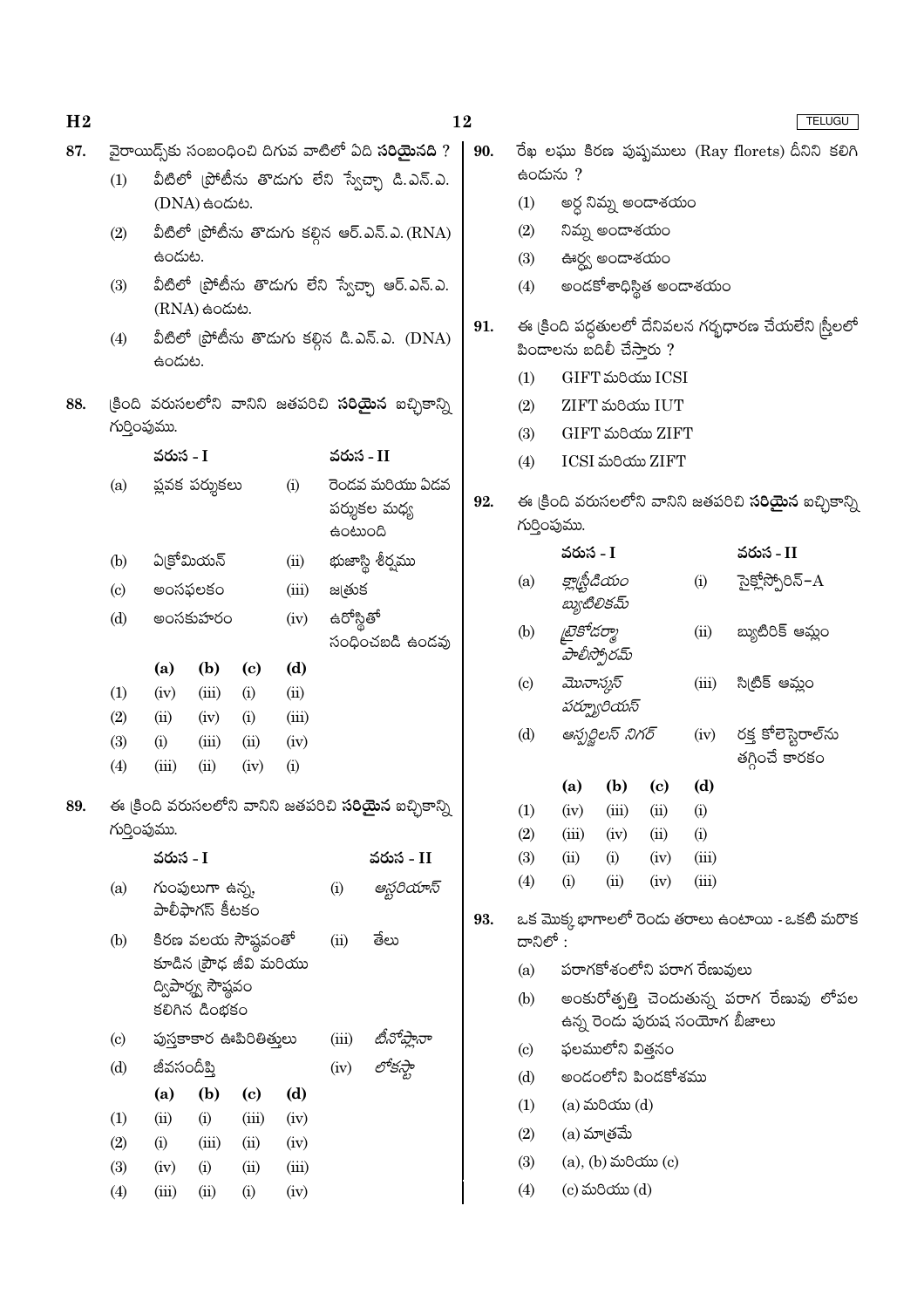| ×<br>×<br>×<br>۰. |
|-------------------|
|-------------------|

| TELUGU |       | 13                                                                                                |             |                            |              |                            |                             |       |                                                                        | H <sub>2</sub> |
|--------|-------|---------------------------------------------------------------------------------------------------|-------------|----------------------------|--------------|----------------------------|-----------------------------|-------|------------------------------------------------------------------------|----------------|
| 94.    | కాదు. | దిగువ ఇవ్వబడిన వాటిలో ఒకటి జనాభకు సంబంధించినది                                                    | 99.         |                            | గుర్తింపుము. |                            |                             |       | ఈ క్రింది వరుసలలోని వానిని జతపరిచి <b>సరియైన</b> ఐచ్చికాన్ని           |                |
|        | (1)   | జాతుల మధ్య జరిగే (ప్రక్రియ                                                                        |             |                            | వరుస - I     |                            |                             |       | వరుస - II                                                              |                |
|        | (2)   | లింగ నిష్పత్తి                                                                                    |             | (a)                        |              | $6 - 15$ జతల మొప్ప         |                             | (i)   | চ্ট্ৰাস্ক                                                              |                |
|        | (3)   | జనన సంఖ్య (Natality)                                                                              |             |                            | చీలికలు      |                            |                             |       |                                                                        |                |
|        | (4)   | మరణ సంఖ్య                                                                                         |             | (b)                        |              | హెటెరోసర్కల్<br>పుచ్ఛవాజము |                             | (ii)  | సైక్లోస్టోములు                                                         |                |
| 95.    |       | ఒక వాహకానికి సంబంధించిన విషయంలో, ఏ రకమైన                                                          |             |                            |              |                            |                             |       |                                                                        |                |
|        | ఏది ? | (కమకం DNA బంధిత కాపీ సంఖ్యను నిర్దేశిస్తుంది.<br>అది                                              |             | $\left( \mathrm{c}\right)$ |              | వాయు కోశము                 |                             | (iii) | కాండ్రిక్టిస్                                                          |                |
|        |       |                                                                                                   |             | (d)                        |              | విషపు ముల్లు               |                             | (iv)  | అస్టిక్దీస్                                                            |                |
|        | (1)   | రికగ్నిషన్ సైటు (Recognition site)                                                                |             |                            | (a)          | (b)                        | $\left( \mathbf{c} \right)$ | (d)   |                                                                        |                |
|        | (2)   | సెలెక్టెబుల్ మార్కర్ (Selectable marker)                                                          |             | (1)                        | (i)          | (iv)                       | (iii)                       | (ii)  |                                                                        |                |
|        | (3)   | ಓರಿ ಸಟರ್ (Ori site)                                                                               |             | (2)                        | (ii)         | (iii)                      | (iv)                        | (i)   |                                                                        |                |
|        | (4)   | పాలిండ్రోమిక్ క్రమకం (Palindromic sequence)                                                       |             | (3)                        | (iii)        | (iv)                       | (i)                         | (ii)  |                                                                        |                |
| 96.    |       | $EcoRI$ చే గుర్తించబడే ఒక (వత్యేక పాలిం(డోమిక్                                                    |             | (4)                        | (iv)         | (ii)                       | (iii)                       | (i)   |                                                                        |                |
|        |       | వరుసక్రమం :                                                                                       |             |                            |              |                            |                             |       |                                                                        |                |
|        | (1)   | $5'$ - $\operatorname{GGATCC}$ - $3'$                                                             | <b>100.</b> |                            |              |                            |                             |       | దిగువ ఇవ్వబడిన వాటిలో ఏ వివరణ సరియైనది <b>కాదు</b> ?                   |                |
|        |       | 3' - CCTAGG - 5'                                                                                  |             | (1)                        |              |                            |                             |       | టానిన్అు, రెసిన్లు, నూనేలు మొదలగునవి పేరుకొని                          |                |
|        | (2)   | $5'$ - $\text{GAATTC}$ - $3'$                                                                     |             |                            |              |                            |                             |       | ఉండటంచే అంతర్ధారువు ముదురు గోధుమ (dark)                                |                |
|        |       | $3'$ - $\operatorname{CTTAAG}$ - $5'$                                                             |             |                            |              |                            | రంగును కల్గి ఉందును.        |       |                                                                        |                |
|        | (3)   | 5' - GGAACC - 3'                                                                                  |             | (2)                        |              |                            |                             |       | అంతర్గారువు నీటి (పసరణను జరుపదు కాని యాంట్రిక                          |                |
|        |       | 3' - CCTTGG - 5'                                                                                  |             |                            |              | బలాన్ని ఇస్తుంది.          |                             |       |                                                                        |                |
|        | (4)   | $5^{\circ}$ - CTTAAG - $3^{\circ}$<br>$3'$ - $\text{GAATTC}$ - $5'$                               |             | (3)                        |              |                            | ప(తాలకు అంద చేయును.         |       | రసదారువు నీరు మరియు ఖనిజలవణాలను వేరునుండి                              |                |
| 97.    |       | క్రోమోజోముల ద్వారా వంశపారంప్యత అనే సిద్ధాంతాన్ని<br>ప్రయోగాత్మకంగా నిరూపించిన శాస్ర్రవేత్త ఎవరు ? |             | (4)                        |              | లోపల ఉంటుంది.              |                             |       | రసదారువు తేలికైన రంగును కల్గి ద్వితీయ దారువు                           |                |
|        | (1)   | మోర్గాన్                                                                                          |             |                            |              |                            |                             |       |                                                                        |                |
|        | (2)   | ಮಿಂದಲ್                                                                                            | 101.        |                            |              |                            |                             |       | ఆవరణ వ్యవస్థలో మొత్తం (పాథమిక ఉత్పాదన మరియు నికర                       |                |
|        | (3)   | సట్టన్                                                                                            |             |                            |              |                            |                             |       | (పాథమిక ఉత్పాదనల సంబంధిత విషయాలలో దిగువ                                |                |
|        | (4)   | బవేరి                                                                                             |             |                            |              |                            |                             |       | ఇవ్వబడిన వ్యాఖ్యలలో ఏది <b>సమంజసమైనది</b> ?                            |                |
| 98.    |       | లెగ్యుమినస్ కుటుంబములోని వేరు బొడిపలలో నైటోజినేజు                                                 |             | (1)                        |              |                            |                             |       | స్థూల (పాథమిక ఉత్పాదనకు, నికర (పాథమిక<br>ఉత్పాదనకు ఎలాంటి సంబంధం లేదు. |                |
|        |       | జరుపు ఉత్ప్రేరక చర్యచే (catalyzed) ఏర్పడిన ఉత్పన్నం<br>(ఉత్పన్నాలు) :                             |             | (2)                        |              |                            | కంటె ఎప్పుడూ తక్కువే.       |       | స్థూల (పాథమిక ఉత్పాదన, నికర (పాథమిక ఉత్పాదన                            |                |
|        | (1)   | అమ్మోనియా మరియు ఉదజని                                                                             |             | (3)                        |              |                            |                             |       |                                                                        |                |
|        | (2)   | అమ్మోనియా మాత్రమే                                                                                 |             |                            |              |                            | కంటె ఎప్పుడూ ఎక్కువే.       |       | స్థూల (పాథమిక ఉత్పాదన, నికర (పాథమిక ఉత్పాదన                            |                |
|        | (3)   | నైటేట్ మాత్రమే                                                                                    |             |                            |              |                            |                             |       |                                                                        |                |
|        | (4)   | అమ్మోనియా మరియు ఆమ్లజని                                                                           |             | (4)                        |              |                            | ఉత్పాదనలు ఒకలాగే ఉంటాయి.    |       | స్యూల (పాథమిక ఉత్పాదన, నికర (పాథమిక                                    |                |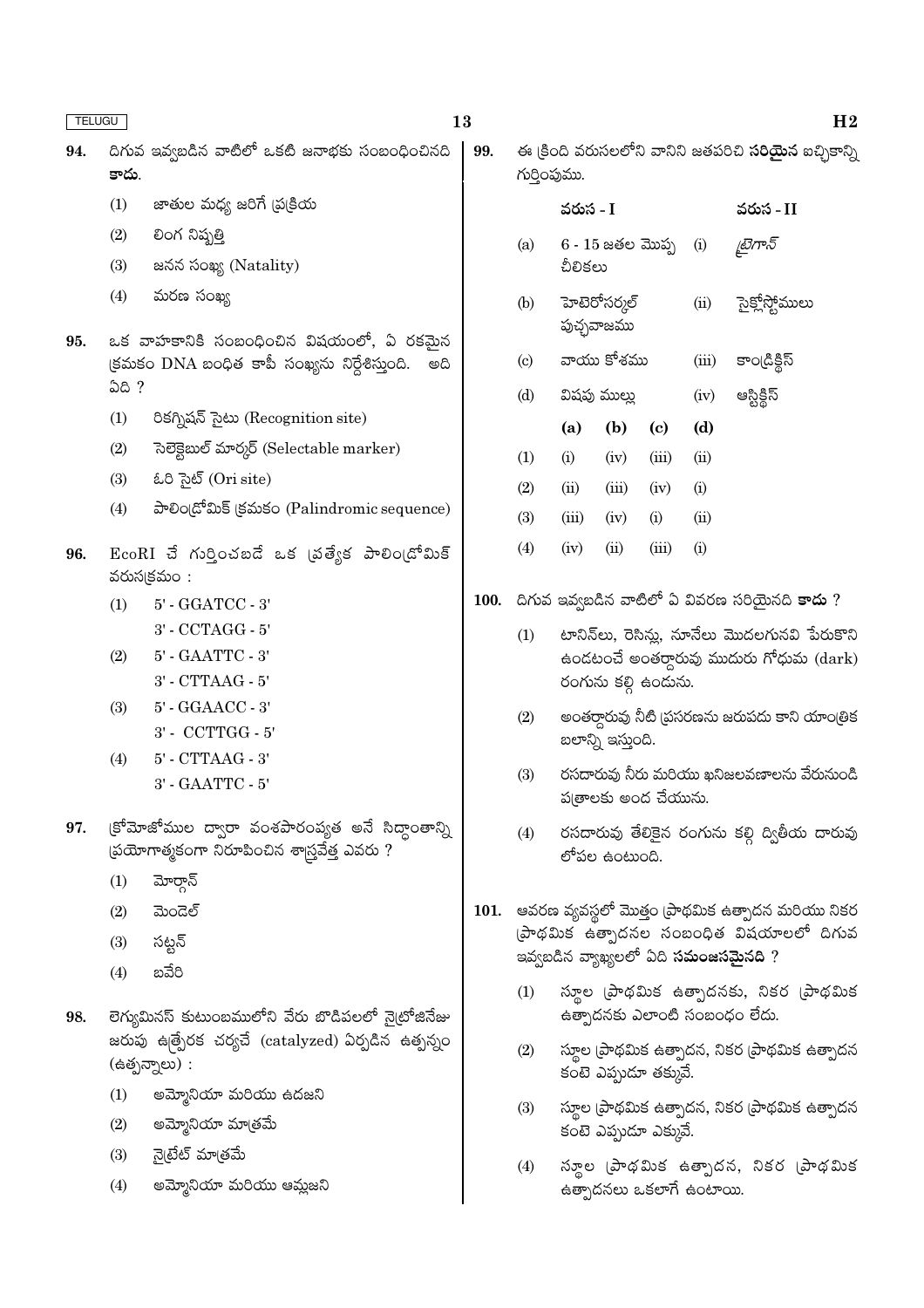- $102.$  మానవ చర్యల వలన కలిగిన వాతావరణంలో మార్చుల వలన 106. పరిణామం చెందిన జీవులకు సంబంధించి **సరియైన** ఉదాహరణ(ల)ను గుర్తింపుము.
	- గాలపెగొస్ ద్వీపాలలోని డార్విన్ ఫించ్లు.  $(a)$
	- గుల్మనాశక రోగనిరోధక కలుపు మొక్కలు.  $(b)$
	- మందులకు తట్టుకొను నిజ కేంద్రక జీవులు.  $\left( \mathrm{c}\right)$
	- $(d)$ మానవునిచే సృష్టించబడిన కుక్కలవంటి పెంపుడు జంతువుల జాతులు.
	- $(1)$ (d) మా[తమే
	- (a) మాత్రమే  $(2)$
	- $(a)$  మరియు $(c)$  $(3)$
	- $(4)$ (b), (c) మరియు (d)
- 103. ఈ క్రింది వానిలో ఏ హార్మోన్ స్థాయిలు అందోత్సర్గాన్ని (అందం విడుదల) గ్రాఫియన్ పుటికలనుండి కలిగిస్తాయి ?
	- $FSH$  యొక్క తక్కువ గాఢత  $(1)$
	- ఇస్త్రోజన్ అధిక గాఢత  $(2)$
	- ప్రోజెస్టెరాన్ అధిక గాఢత  $(3)$
	- $LH$  యొక్క తక్కువ గాఢత  $(4)$
- 104. కాంతి చర్యలో, ప్లాస్త్రోక్వినోన్ ఎల్కక్టానులలో బదిలీలను కల్గించడానికి వీలు కల్పిస్తుంది.
	- PS-I నుండి ATP సింథేజు  $(1)$
	- PS-II నుండి Cytb<sub>6</sub>f కాంప్లెక్స్ (complex)  $(2)$
	- $\mathrm{Cytb}_c$ f కాంపైక్స్ నుండి PS-I  $(3)$
	- PS-I నుండి NADP<sup>+</sup>  $(4)$
- 105. ఈ క్రింది వ్యాఖ్యలలో సరిగాలేని వ్యాఖ్యను గుర్తింపుము.
	- జన్యు ఇంజనీరింగ్ ద్వారా లభించే ఇన్సులిన్  $E\text{-}Coli$  $(1)$ లో ఉత్పత్తి అవుతుంది.
	- వూనవునిలో ఇన్సులిన్ (పోఇన్పులిన్ గా  $(2)$ సంశ్లేషించబడుతుంది.
	- (పోఇన్సులిన్ C–పెప్త్టెడ్ అనే అదనపు పెప్త్టెడ్ కలిగి  $(3)$ ఉంటుంది.
	- $(4)$  $\xi$ యాశీల ఇన్సులిన్ A మరియు B శృంఖలాలు కలిగి  $H^+$  బంధాలతో సహలగ్నమయి ఉంటాయి.

|      |     |                                                                                                                                                   | <b>TELUGU</b>                                       |  |  |  |  |  |  |  |  |
|------|-----|---------------------------------------------------------------------------------------------------------------------------------------------------|-----------------------------------------------------|--|--|--|--|--|--|--|--|
| 106. |     | ఎస్.ఎల్. మిల్లర్ జరిపిన (పయోగాలలో, దిగువ ఇవ్వబడిన<br>వాటిలో (గూపు/సముదాయాన్ని కలపడం చే అమైనో ఆమ్లాలను<br>ఒక మూసి వేయబడిన ఫ్లాస్కులో సృష్టించాడు : |                                                     |  |  |  |  |  |  |  |  |
|      | (1) | $CH_3, H_2, NH_3$ మరియు నీటి ఆవిరి – 600°C వద్ద                                                                                                   |                                                     |  |  |  |  |  |  |  |  |
|      | (2) | $CH_4$ , $H_2$ , $NH_3$ మరియు నీటి ఆవిరి – $800^{\circ}$ C వద్ద                                                                                   |                                                     |  |  |  |  |  |  |  |  |
|      | (3) | $CH_3, H_2, NH_4$ మరియు నీటి ఆవిరి – $800^{\circ}$ C వద్ద                                                                                         |                                                     |  |  |  |  |  |  |  |  |
|      | (4) | $CH_4$ , $H_2$ , $NH_3$ మరియు నీటి ఆవిరి – $600^{\circ}$ C వద్ద                                                                                   |                                                     |  |  |  |  |  |  |  |  |
| 107. |     | సరిగా జతపరిచిన ఐచ్ఛికాన్ని గుర్తింపుము.                                                                                                           |                                                     |  |  |  |  |  |  |  |  |
|      | (1) | థలస్సీమియా                                                                                                                                        | $X \text{ x}$ హలగ్న                                 |  |  |  |  |  |  |  |  |
|      | (2) | హీమోఫిలియా                                                                                                                                        | $Y$ సహలగ్న                                          |  |  |  |  |  |  |  |  |
|      | (3) | ఫినైల్కీటోన్యూరియా                                                                                                                                | ఆటోసోమల్<br><mark>దామినెంట్ (టెయిట్</mark>          |  |  |  |  |  |  |  |  |
|      | (4) | కొడవలి కణ రక్త హీనత -                                                                                                                             | ఆటోసోమల్ రెసెసివ్<br>టైయిట్,<br>$ S^6$ మోసోమ్ $-11$ |  |  |  |  |  |  |  |  |
| 108. |     | పరిణామంకు పిందోత్పత్తి ఆధారం అనునది సరియైనది కాదని<br>వాదించిన శాద్ర్షవేత్త :                                                                     |                                                     |  |  |  |  |  |  |  |  |
|      | (1) | ఒపారిన్                                                                                                                                           |                                                     |  |  |  |  |  |  |  |  |
|      |     | (2) - కార్ల్ ఎర్న్స్ట్ వాన్ బేర్                                                                                                                  |                                                     |  |  |  |  |  |  |  |  |
|      |     | (3) ఆల్(ఫెడ్ వాల్లెస్                                                                                                                             |                                                     |  |  |  |  |  |  |  |  |
|      | (4) | చార్లెస్ దార్విన్                                                                                                                                 |                                                     |  |  |  |  |  |  |  |  |

- 109. దయాబిటిస్ మెల్లిటస్ నిర్ధారణకు మూత్రంలో వీటివల్ల అవుతుంది :
	- వృక్క కాల్క్యులై మరియు హైపర్గ్లైకేమియా  $(1)$
	- యురీమియా మరియు కీటోన్వూరియా  $(2)$
	- $(3)$ యురీమియా మరియు వృక్క కాల్క్యులై
	- కీటోన్యూరియా మరియు గ్లైకోస్యూరియా  $(4)$
- 110. ఎంటెరోకైనేజ్ ఎంజైమ్ దీనిని మార్సు చేయడంలో సహాయపడుతుంది:
	- పెప్పినోజెన్ను పెప్పిన్గా  $(1)$
	- (పోటీనును పాలీపెప్త్టెడులుగా  $(2)$
	- (టిప్పినోజెన్ను (టిప్పిన్గా  $(3)$
	- కాసినోజెన్ను కాసిన్గా  $(4)$

14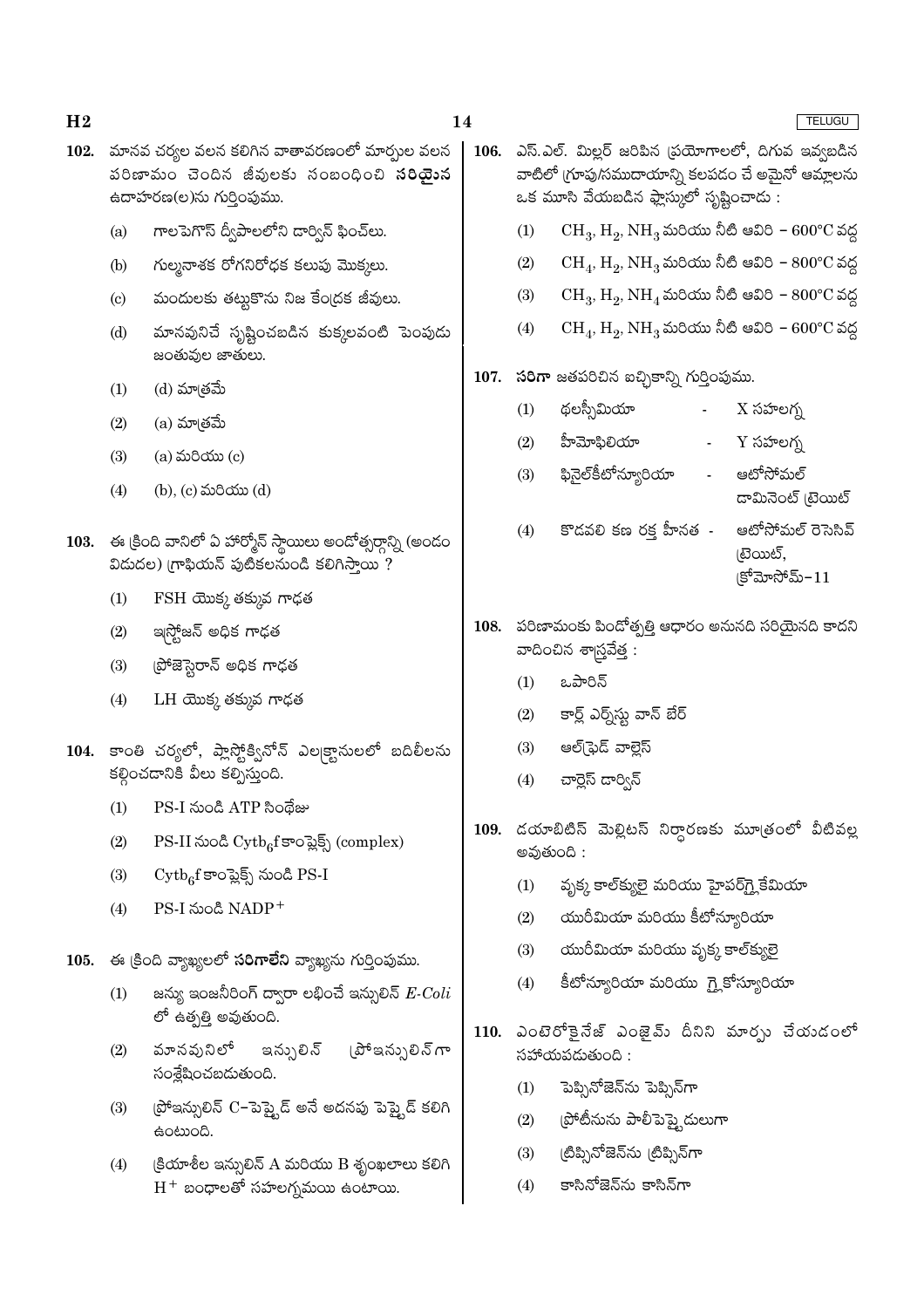|      | <b>TELUGU</b>                                                                                   |                                                           | 15   |                                                                                                          | H <sub>2</sub>                                                                           |  |
|------|-------------------------------------------------------------------------------------------------|-----------------------------------------------------------|------|----------------------------------------------------------------------------------------------------------|------------------------------------------------------------------------------------------|--|
| 111. |                                                                                                 | ్గస్టాబిలి (Strobili) లేదా శంకు (cone) కల్గి ఉన్నది ఏది ? |      | 116. దిగువ ఇవ్వబడిన వృద్ధికారకాన్ని చెఱకు మొక్కల పంట పైన<br>పిచికారి చేయడంచే మొక్కల కాండము పొడవు పెరగడమే |                                                                                          |  |
|      | (1)                                                                                             | ఈక్విజిటము                                                |      |                                                                                                          | కాకుండా, పంట దిగుబడి పెరుగుతుంది ఆ వృద్ధి కారకము                                         |  |
|      | (2)                                                                                             | సాల్వినియ                                                 |      |                                                                                                          | ఏది ?                                                                                    |  |
|      | (3)                                                                                             | టెరిస్                                                    |      | (1)                                                                                                      | అబ్సిసిక్ ఆమ్లం                                                                          |  |
|      | (4)                                                                                             | మార్ఖాన్షియ                                               |      | (2)                                                                                                      | సైటొఖైనిన్                                                                               |  |
|      |                                                                                                 |                                                           |      | (3)                                                                                                      | జిబ్బరిల్లిన్                                                                            |  |
| 112. | ద్వితీయ అండమాతృకణ యొక్క క్షయకరణ విభజన పూర్తి<br>అయ్యే సమయం :                                    |                                                           |      | (4)                                                                                                      | ఎథిలీన్                                                                                  |  |
|      | (1)                                                                                             | శు(కకణము అండముతో అతుక్కుంటున్నప్పుడు                      |      | మానవ జీర్ణ వ్యవస్థకు సంబంధించిన <b>సరియైన</b> వ్యాఖ్యను<br>గుర్తింపుము.                                  |                                                                                          |  |
|      |                                                                                                 | (అతికేటప్పుడు)                                            |      | (1)                                                                                                      | క్రిమిరూప ఉండూకం ఆంత్రమూలంనుండి వచ్చినది                                                 |  |
|      | (2)                                                                                             | అందోత్సర్గానికి ముందు                                     |      |                                                                                                          | (ఉద్భవించినది).                                                                          |  |
|      | (3)                                                                                             | లైంగిక సంపర్క సమయలో                                       |      | (2)                                                                                                      | శేషాంత్రికం చిన్నపేగులోకి తెరుచుకుంటుంది.                                                |  |
|      | (4)                                                                                             | సంయుక్త బీజము ఏర్పడిన తరువాత                              |      | (3)                                                                                                      | ఆహారనాళంలో సీరోజా అన్నిటికన్నా లోపలి పొర.                                                |  |
|      |                                                                                                 |                                                           |      | (4)                                                                                                      | శేషాంత్రికం ఎక్కువగా మెలికలు తిరిగిన భాగం.                                               |  |
|      | $113.$ ఏ (పదేశం/స్థానములో అండము యొక్క దేహము,<br>అందవృంతము (funicle) తో కలిసి ఉంటుంది :          |                                                           | 118. |                                                                                                          | అర్ధ నిమ్న (half inferior) అందాశయం దీనిలో ఉంటుంది ?                                      |  |
|      |                                                                                                 |                                                           |      | (1)                                                                                                      | ෂಲාසාපර (Plum)                                                                           |  |
|      | (1)                                                                                             | ජපාස (Chalaza)                                            |      | (2)                                                                                                      | వంకాయ                                                                                    |  |
|      | (2)                                                                                             | ವಿత్తుదార (Hilum)                                         |      | (3)                                                                                                      | ఆవాలు                                                                                    |  |
|      | (3)                                                                                             | అండద్వారం (Micropyle)                                     |      | (4)                                                                                                      | సన్ఫ్లవర్                                                                                |  |
|      | (4)                                                                                             | ಅಂದ್ <b>ತೆ: క</b> ಣಜ್ <b>ಲಂ</b> (Nucellus)                | 119. | దశ :                                                                                                     | <i>ప్లాస్మోడియం</i> యొక్క మానవ దేహంలోకి (పవేశించే సాంక్రమిక                              |  |
|      | 114. ఆహారనాళంలోని గోబ్లెట్ కణాలు దీనినుండి మార్చు<br>చెందినవి:                                  |                                                           |      | (1)                                                                                                      | పురుష సంయోగ బీజమాతృకలు                                                                   |  |
|      |                                                                                                 |                                                           |      | (2)                                                                                                      | కోఫోజాయిట్లు                                                                             |  |
|      | (1)                                                                                             | సంయుక్త ఉపకళా కణాలు                                       |      | (3)                                                                                                      | స్పోరోజాయిట్లు                                                                           |  |
|      | (2)                                                                                             | శల్మల ఉపకళా కణాలు                                         | 120. | (4)                                                                                                      | న్తీ సంయోగ బీజమాతృకలు                                                                    |  |
|      | (3)                                                                                             | స్తంభాకార ఉపకళా కణాలు                                     |      | రోగనిరోధకతకు సంబంధించిన <b>సరిగాలేని</b> వ్యాఖ్యను                                                       |                                                                                          |  |
|      | (4)                                                                                             | కాం[డోసైట్లు                                              |      |                                                                                                          | గుర్తింపుము.                                                                             |  |
|      |                                                                                                 |                                                           |      | (1)                                                                                                      | తల్లినుండి పిండం కొన్ని [పతిదేహాలను పొందుతుంది.<br>ఇది "స్తబ్ద రోగనిరోధకత" కు ఒక ఉదాహరణ. |  |
|      | 115. దిగువ ఇవ్వబడిన అంతర్వేశ దేహాల (inclusion bodies)<br>సంబంధిత వ్యాఖ్యలలో ఏది సరియైనది కాదు ? |                                                           |      | (2)                                                                                                      | సజీవ లేక నిర్ణీవ (పతిజనకానికి గురి చేసినప్పుడు                                           |  |
|      | కణ(దవ్యంలో నిల్వ పదార్థాలుగా ఉండటం<br>(1)                                                       |                                                           |      |                                                                                                          | ప్రతిదేహాలు అతిథేయి దేహంలో ఉత్పత్తి అవుతాయి.<br>దీనిని "క్రియాశీల రోగనిరోధకత" అంటారు.    |  |
|      | (2)                                                                                             | ఇవి ఏ రకమైన త్వచాల చే పరిమితం కాకపోవడం                    |      | (3)                                                                                                      | స్రత్యక్షంగా ఇవ్వబడిన తయారైన (పతిదేహాలను                                                 |  |
|      | (3)                                                                                             | ఇవి ఆహార పదార్థ రేణువులను లోపలకి తీసుకోవడం<br>(ingestion) |      |                                                                                                          | ఇచ్చినప్పుడు "స్తబ్ద రోగనిరోధకత" అంటారు.                                                 |  |
|      | (4)                                                                                             | కణ(దవ్యంలో స్వేచ్ఛగా ఉండటం                                |      | (4)                                                                                                      | క్రియాశీల రోగనిరోధకత వేగంగా ఉండి పూర్తి<br>(పతిచర్యను ఇస్తుంది.                          |  |
|      |                                                                                                 |                                                           |      |                                                                                                          |                                                                                          |  |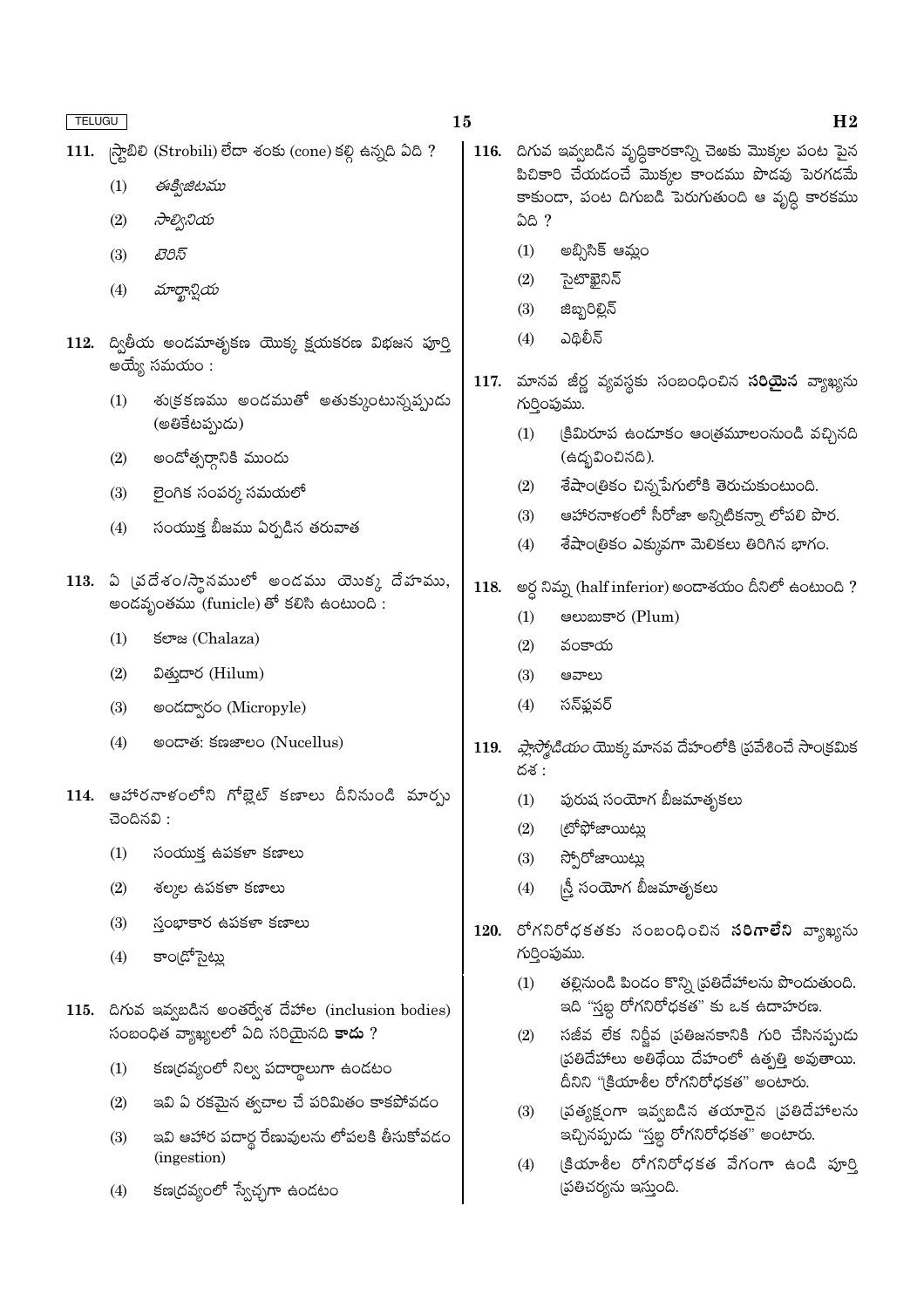121. గడ్డి మైదానాలలోని (ప్రజాతుల సంబంధిత పోషక స్థాయి -

సరియైన ఉదాహరణలతో జతపరుచుము.

125.

TELUGU

అనులేఖన సమయంలో DNA కుండలిని తెరచుటకు ఏ

ఎంజైమ్ సహాయపడుతుంది ?

 $(1)$  $RNA$  పాలీమరేజ్ నాలుగవ పోషక స్థాయి  $(i)$ కాకి  $(a)$  $(2)$ DNA లైగేజ్  $(b)$ రెండవ పోషక స్థాయి  $(ii)$ వల్చర్ DNA హెలికేజ్  $(3)$  $(c)$ స్రథమ పోషక స్థాయి  $(iii)$ కుందేలు  $DNA$  పాలీమరేజ్  $(4)$ మూడవ పోషక స్థాయి  $(d)$  $(iv)$ గడ్డి 126. కాండం యొక్క పీఠభాగం నుండి ఉదృవించు వేర్లను  $\delta$ రియైన సమాధానము తెలుపుము:  $2500$ టారు ?  $(a)$  $(b)$  $\left( \mathrm{c}\right)$  $(d)$ పార్మ్స వేర్హు  $(1)$  $(1)$  $(i)$  $(ii)$  $(iii)$  $(iv)$ తంతుయుత వేర్తు  $(2)$  $(2)$  $(iii)$  $(iv)$  $(i)$  $(ii)$  $(3)$ ్రపాథమిక వేర్తు  $(3)$  $(iii)$  $(ii)$  $(i)$  $(iv)$  $(4)$ ఊడ వేర్తు  $(4)$  $(iv)$  $(iii)$  $(ii)$  $(i)$ 127. ఆక్సిజన్ రవాణాకు సంబంధించిన **సరిగాలేని** వ్యాఖ్యను 122. నిజ కేంద్రక (eukaryotic) కణాలలోని ఏ వ్రత్యేక స్థానంలో గుర్తింపుము. గ్లై కోట్రోటీన్లు (glycoproteins) మరియు గ్లైకోలిపీడులు వాయుకోశ గోణులలో తక్కువ  $\mathrm{pCO}_2$ ఆక్సీహీమోగ్లోబిన్  $(1)$ (glycolipids) ఏర్పడుతాయి? ఏర్పడటానికి అనుకూలంగా ఉంటాయి. పాలిసోమ్సు (Polysomes) హీమోగ్లోబిన్తో ఆక్సిజను బంధనం ముఖ్యంగా  $\mathrm{O}_2$  $(1)$  $(2)$ పాక్షిక పీడనానికి సంబంధించినది. అంతర్జీవ (దవ్య కణజాలం (Endoplasmic  $(2)$  $(3)$  $\mathrm{CO}_2$  పాక్షిక పీడనం ఆక్సిజన్ను హీమోగ్లోబిన్తో reticulum) బందింపబడటానిని ఆటంకపరుసుంది.  $(3)$ పెరాక్సిసోమ్ను (Peroxisomes) వాయుకోశ గోణులలోని అధిక $H^+$  గాడత  $(4)$ గాల్గి దేహాలు (Golgi bodies)  $(4)$ ఆక్సీహీమోగ్తోబిన్ ఏర్పదునట్లు సహాయపడతాయి. 123. అంతరదశలో  $G_1$  దశకు సంబంధించిన సరియైన వ్యాఖ్యను  $128.$  సరియైన వ్యాఖ్యను గుర్తింపుము. గుర్తింపుము. ఇన్సులిన్, హైపర్గ్లెసీమియాతో సంబంధం కలిగి  $(1)$ ఉంటుంది. కేంద్రక విభజన జరుగుతుంది.  $(1)$ గ్లూకోకార్టికాయిడ్లు గ్లూకోనియోజెనెసిస్ను (పేరేపిస్తాయి.  $(2)$  $DNA$  సంశ్లేషణ లేక (పతికృతి జరుగుతుంది.  $(2)$ గ్లూకగాన్ అనునది హైపోగ్గ్లెసీమియాతో సంబంధం  $(3)$ కణాంగాలన్నీ పునర్వ్యవస్థీకరించబడతాయి.  $(3)$ కలిగి ఉంటుంది. కణం జీవ(కియాత్మకంగా చురుకుగా ఉండి,  $(4)$ క్తోమకణాలు మరియు ఎడిపోసైట్లపై ఇన్నులిన్ పని  $(4)$ పెరుగుతుంది కాని DNA ప్రతికృతి చేసుకోదు. చేస్తుంది. 129. ద్విపార్మ్వ సౌష్ఠం కలిగి అశరీర కుహర జంతువులకు  $124.$  అనువాదంలోని మొదటి దశ: ఉదాహరణ : ఒక ఆంటి కోడాన్ను గుర్తించడము  $(1)$  $(1)$ ಅನೆಲಿದ್ ైబోసోముతో  $mRNA$  బంధించబడటము  $(2)$ టీనోఫోరా  $(2)$  $(3)$  $DNA$  అణువును గురించడము  $(3)$ ప్లాటిహెల్మింథెస్  $tRNA$  యొక్క అమైనోఅసైలేషన్  $(4)$  $(4)$ ఆస్కెల్మింథెస్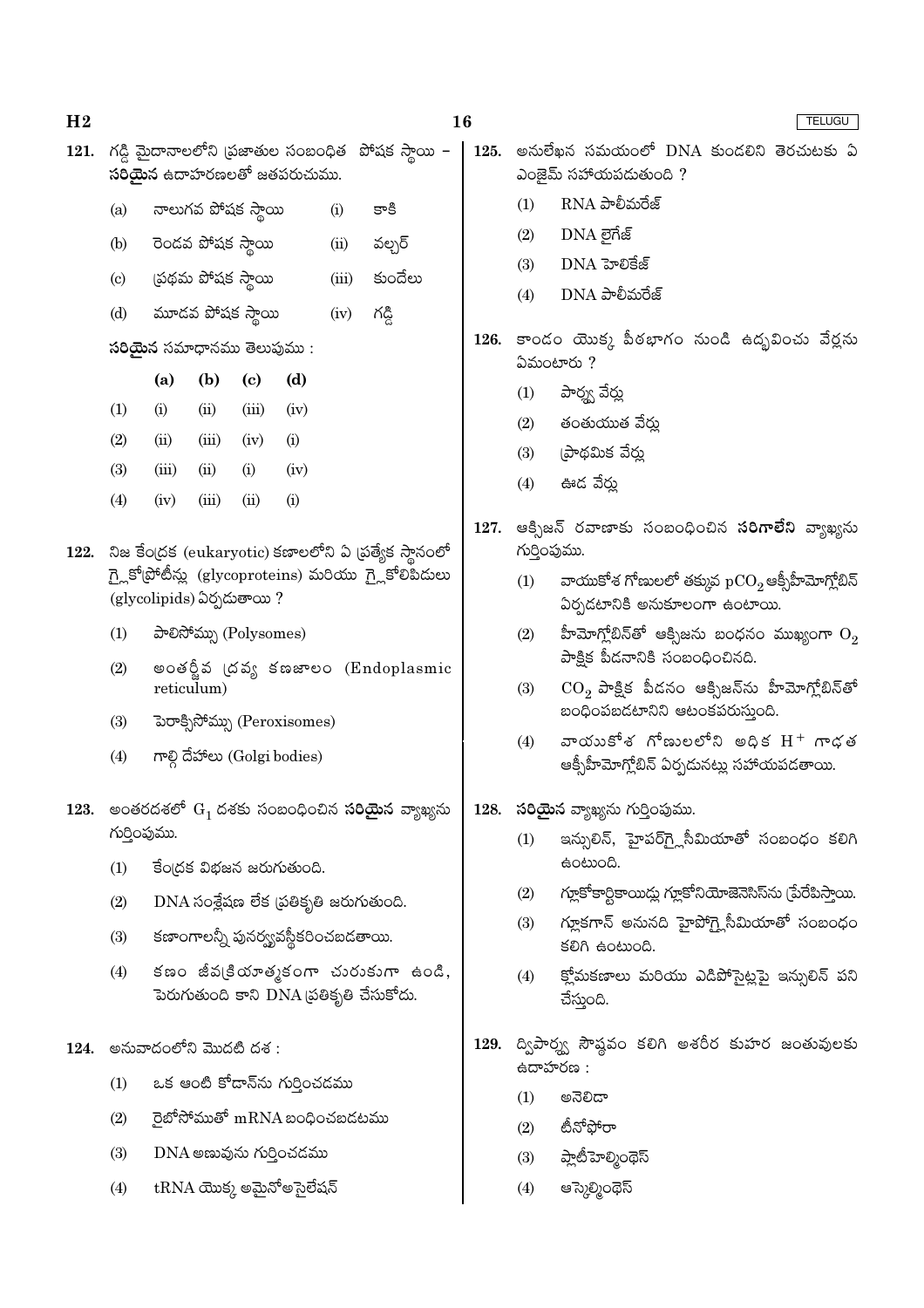|--|

- 130. కాంతి శ్వాస(కియలోని రూబిస్కో (RuBisCo) ఎంజైము చే జరుపబడు ఆక్సీజనీకరణ (oxygenation) చర్యలో ఇవి  $\delta$ ర్చదుతాయి:
	- 4-C యౌగికం (compound) యొక్క ఒక అణువు  $(1)$ మరియు 2-C యౌగికం (compound) యొక్క ఒక అణువు
	- 3-C యౌగికం (compound) యొక్క రెండు అణువులు  $(2)$
	- $(3)$ 3-C యౌగికం (compound) యొక్క ఒక అణువు
	- $6$ - $C$  රාීෆීර් (compound) యొక్క ఒక అణువు  $(4)$
- 131. ఈ క్రిందివానిలో ఏది జంతువులలో పుష్కలంగా ఉండే ౹పోటీను ?
	- ఇన్సులిన్  $(1)$
	- హీమోగ్తోబిన్  $(2)$
	- $(3)$ కొల్లాజెన్
	- లెక్షిన్  $(4)$
- $132.$  దిగువ ఇవ్వబడిన జతలలో (pairs) ఏ జత ఏకకణ శైవలాలకు  $300000?$ 
	- *క్హోరెల్లా* మరియు *స్పిరులినా*  $(1)$
	- లామినేరియా మరియు సరాసం  $(2)$
	- $(3)$ జెలిడియం మరియు గ్రాసిలేరియా
	- *అనాబినా* మరియు *వాలువాక్స్*  $(4)$
- 133. బుడగా తామర మరియు నీటి లిల్లీ మొక్కలలో దీని ద్వారా పరాగ సంపర్శము జరుగును:
	- $(1)$ కీటకాలు మరియు నీరు
	- కీటకాలు లేదా గాలి  $(2)$
	- $(3)$ నీటి అలలు మాౖతమే
	- గాలి మరియు నీరు  $(4)$

134. కింది వ్యాఖ్యలలో ఏది వాసనమైనది ?

- అడినిన్, థైమిన్తో జత కట్టదు  $(1)$
- రెండు H-బాండ్స్ (బంధాల) ద్వారా అడినిన్, థైమిన్**తో**  $(2)$ జత కడుతుంది
- ఒక H-బాండ్ (బంధం) ద్వారా అడినిన్, థైమిన్**తో**  $(3)$ జత కడుతుంది
- $3$  H-బాండ్స్ (బంధాల) ద్వారా అడినిన్, థైమిన్తో  $(4)$ జత కడుతుంది
- ఈ క్రింది వరుసలలోని వానిని జతపరిచి **సరియైన** ఐచ్చికాన్ని 135. గుర్తింపుము.
	- వరుస $-I$ నరుస $-I$ ఇమ్యూన్ (పతిచర్య ఇసనోఫిల్స్  $(a)$  $(i)$ బేసోఫిల్స్  $(b)$ క్రిమిభక్షణము
	- $(ii)$ హిస్టమినేజ్, న్యూటోఫిల్స్  $\left( \mathrm{c}\right)$  $(iii)$ వినాశకారి
		- ఎంజైముల విడుదల
		- హిస్టమిన్ ఉన్న కణికల  $(iv)$ విడుదల

|                   | (a)      | (b)        | (c)   | (d)   |
|-------------------|----------|------------|-------|-------|
| $\left( 1\right)$ | (ii)     | (i)        | (iii) | (iv)  |
| (2)               | (iii)    | (iv)       | (ii)  | (i)   |
| (3)               | (iv)     | (i)        | (ii)  | (iii) |
| $\left( 4\right)$ | $\rm(i)$ | $\rm (11)$ | (iv)  | (iii) |

లింఫోసెట్స్

- 136. ఒక గితార్లో ఒకే పదార్థముతో చేయబడిన A మరియు B రెండు తీగలు మధ్య స్వల్ప శృతి భేదము వలన 6  $\rm Hz$  $\vec{a}$ ిన:పున్యము గల విస్పందనాలు ఉత్పత్తి అవుచున్నవి. B తీగలో స్వల్పంగా తన్యత తగ్గించడము వలన విస్పందనాల పౌన:పున్యము 7 Hz కు పెరిగినది. A తీగ యొక్క పౌన:పున్యం  $530$  Hz అయినచో B తీగ యొక్క మొదటి పౌన:పున్యం:
	- $537\,\mathrm{Hz}$  $(1)$

 $(d)$ 

- $(2)$ 523 Hz
- $(3)$ 524 Hz
- $(4)$ 536 Hz
- 137. గాలి మాధ్యమము కలిగిన సమాంతర ఫలకల కెపాసిటర్ యొక్క కెపాసిటెన్స్ 6  $\mu$ F. రెండు వలకల మధ్య విద్యుత్ రోధకమునుంచినపుడు, కెపాసిటర్ యొక్క కెపాసిటెన్స్  $30 \,\rm \mu F.$ విద్యుత్ రోధకము యొక్క పెర్మిటివిటి :  $(\epsilon_0 = 8.85 \times 10^{-12} \text{ C}^2 \text{ N}^{-1} \text{ m}^{-2})$ 
	- $5.00 C^2 N^{-1} m^{-2}$  $(1)$
	- $0.44 \times 10^{-13}$  C<sup>2</sup> N<sup>-1</sup> m<sup>-2</sup>  $(2)$
	- $1.77 \times 10^{-12}$  C<sup>2</sup> N<sup>-1</sup> m<sup>-2</sup>  $(3)$
	- $0.44 \times 10^{-10}$  C<sup>2</sup> N<sup>-1</sup> m<sup>-2</sup>  $(4)$
- 138. సరళ హరాత్మక చలనములో గల ఒక కణము యొక<u>్</u> స్థాన(భంశము మరియు త్వరణముల మధ్య దిశా భేదము :
	- $(1)$ zero
	- $(2)$  $\pi$  rad

$$
(3) \qquad \frac{3\pi}{2} \text{ rad}
$$

$$
(4) \qquad \frac{\pi}{2} \text{ rad}
$$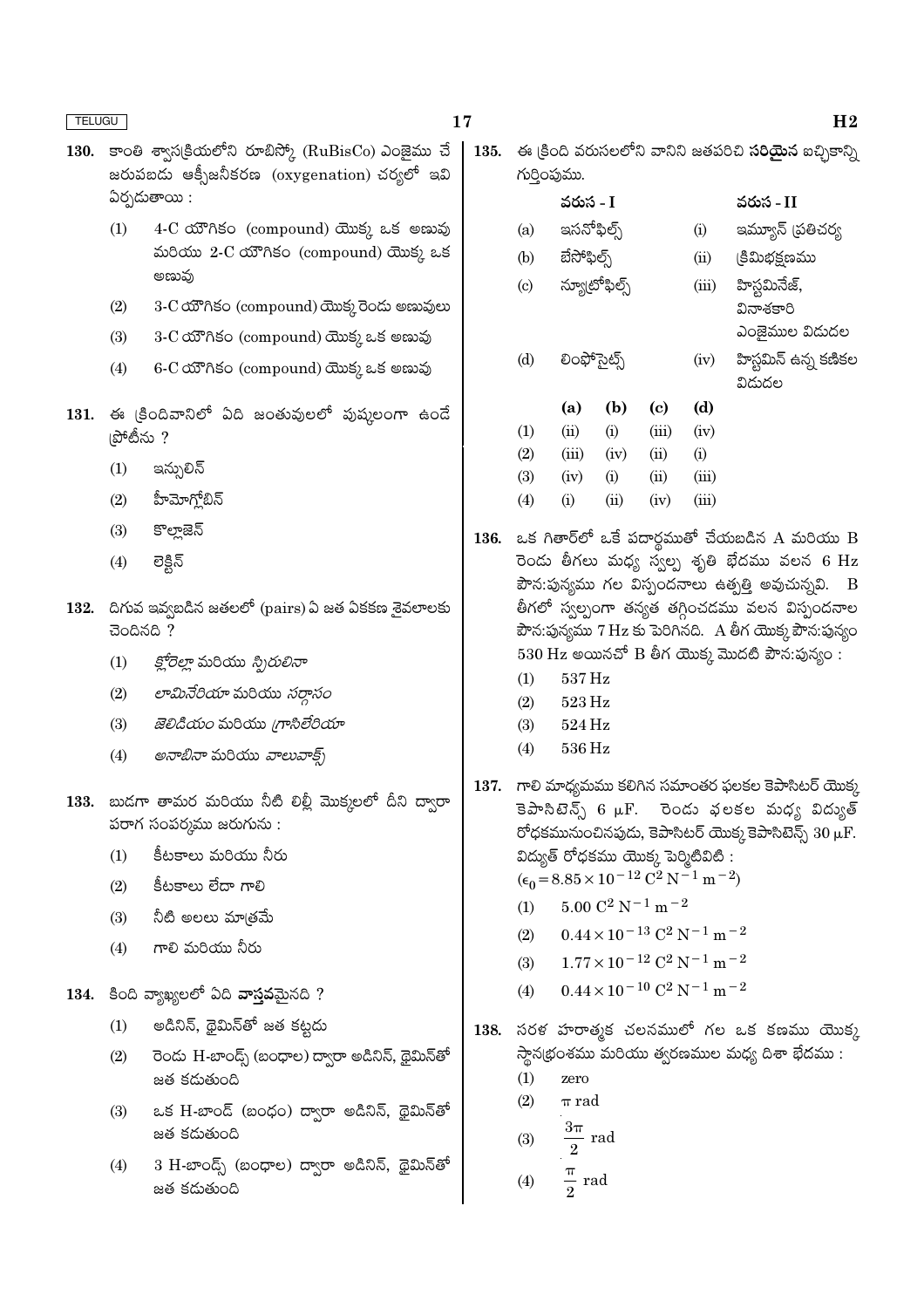- $H<sub>2</sub>$
- 139. ఫోటో సూక్ష్మగ్రాహక పదార్థముపై 1.5 రెట్లు ఆరంభ పౌన:పున్యము గల కాంతి పతనమైనది. పౌన:పున్యాన్ని సగానికి తగ్గించి కాంతి తీవ్రతను రెండింతలు చేసినపుడు వెలువడె ఫోటో విద్యుత్ (పవాహము  $\_$ <u>\_\_\_\_\_\_\_\_\_</u> అవుతుంది.
	- $(1)$ సున్నా
	- రెండింతలు  $(2)$
	- $(3)$ నాలుగింతలు
	- నాల్గవవంతు  $(4)$
- 140. 10 cm వ్యాసార్థము కలిగిన ఒక గోళీయ వాహకముపై  $3.2\times10^{-7}$   $\rm C$  ఆవేశము ఏకరీతిగా వితరణ చెంది ఉన్నది.  $f$ ో కము యొక్క కేంద్రము నుండి 15 cm దూరంలో గల బిందువు వద్ద గల విద్యుత్ క్షేత్రము పరిమాణము:

$$
\left(\frac{1}{4\pi\epsilon_0} = 9 \times 10^9 \text{ N m}^2/\text{C}^2\right)
$$
  
(1) 1.28 × 10<sup>7</sup> N/C

- $1.28 \times 10^4$  N/C  $(2)$
- $(3)$  $1.28 \times 10^5$  N/C
- $1.28 \times 10^6$  N/C  $(4)$
- 141. ఈ క్రింది గ్రాఫులలో ఏది రాగి యొక్క ఉష్ణోగ్రతలోని (T) మారృునకు అనుగుణంగా నిరోధకత  $(p)$  యెుక $p$ మార్చును సూచిస్తుంది ?



- 18
	- 142. (టాన్ఫిస్టర్ పని చేయుటకు ఈ క్రింది వివరణలలో ఏది నిజమైనది ?
		- $(1)$ బేస్ (పాంతము చాల పలుచగా మరియు తేలికగా దోప్ చేయబడవలెను.
		- బేస్, ఎమిటర్ మరియు కలెక్టర్ (ప్రాంతాలు ఒకే డోపింగ్  $(2)$ సాందత కలిగి ఉండాలి.
		- బేస్, ఎమిటర్ మరియు కలెక్టర్ (పాంతాలు ఒకే  $(3)$ పరిమాణము కలిగి ఉండాలి.
		- ఎమిటర్ మరియు కలెక్టర్ సంధులు రెండు పురో  $(4)$ శక్మములో ఉండవలెను.
	- 143. ఒక ఏక పరమాణుక వాయువు యొక్క సగటు ఉష్ణశక్తి :  $(k_B = \mathcal{S}^5 \mathcal{S}_n)$  మన్ స్థిరాంకము మరియు  $T = \mathcal{S} \setminus \mathcal{S}$ మ ఉష్మో(గత)
		- $\frac{7}{2}$  $k_BT$  $(1)$
		- $\frac{1}{2}$  $\rm k_BT$  $(2)$
		- $\frac{3}{2}$  $\rm k_BT$  $(3)$
		- $\frac{5}{2}$  k<sub>B</sub>T  $(4)$
	- 144.  $0.2 \text{ m}^3$  ఘనపరిమాణము గల ఒక (పదేశము అంతట  $5 \text{ V}$ విద్యుత్ పొటెన్షియల్ కలిగియున్నది. ఆ (పదేశంలో గల విద్యుత్ క్టే(తము పరిమాణము:
		- $(1)$  $5$  N/C  $\,$
		- $(2)$ zero
		- $(3)$  $0.5$  N/C
		- $(4)$  $1 N/C$
	- 145. r వ్యాసార్థము గల కేశనాళికను నీటిలో ముంచినపుడు దానిలో నీరు h ఎత్తుకు ఎగట్రాకుతుంది. కేశనాళికలోని నీటి యొక్క  $\beta$ దవ్యరాశి 5 g.  $2r$  వ్యాసార్థము కలిగిన మరొక కేశనాళికను నీటిలో ముంచినపుడు దానిలో పైకి ఎగ(బాకిన నీటి యొక్క (దవ్యరాశి:
		- $(1)$  $20.0\,\mathrm{g}$
		- $2.5 g$  $(2)$
		- $(3)$  $5.0<sub>g</sub>$
		- $(4)$  $10.0<sub>g</sub>$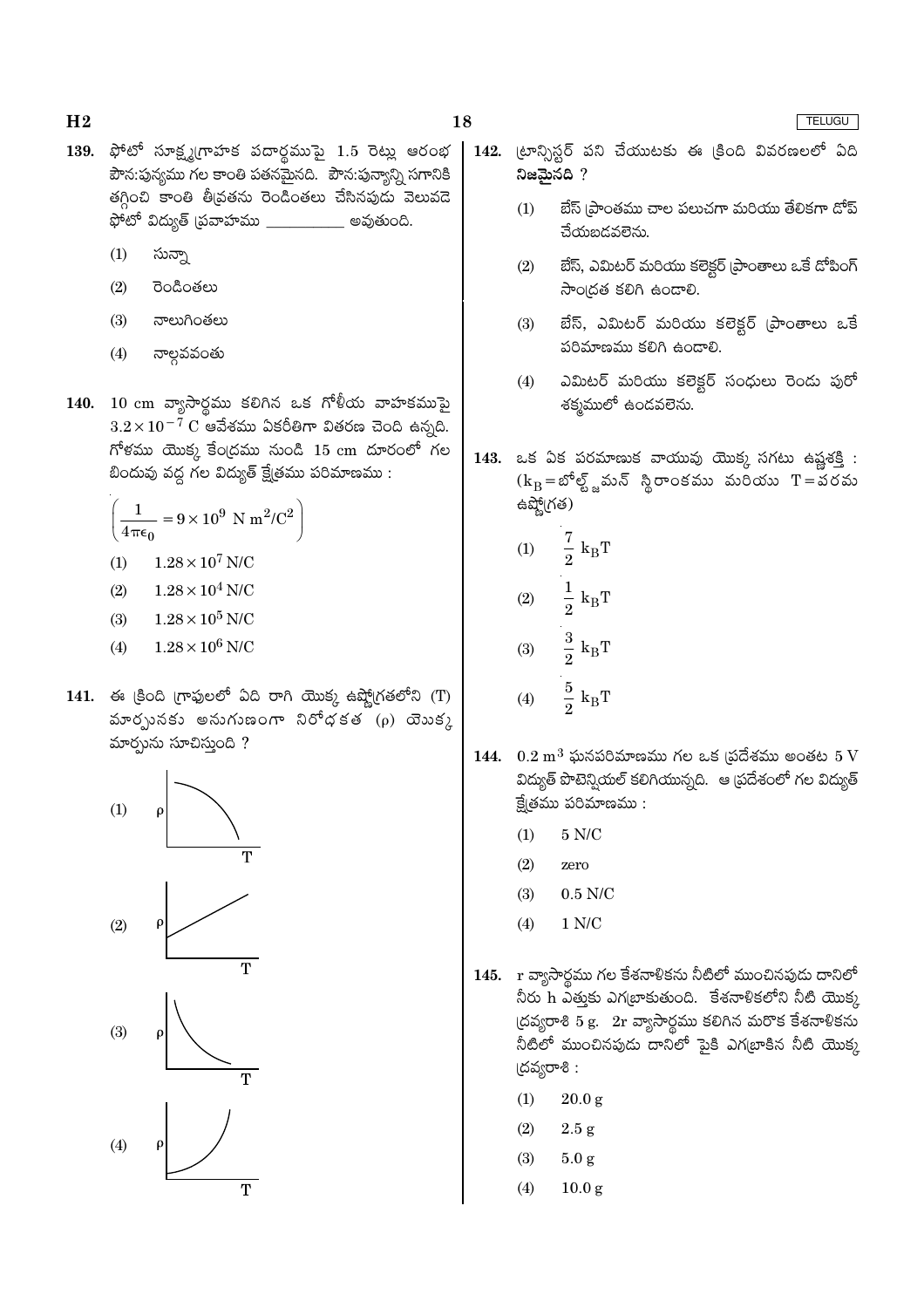146. 5 kg మరియు 10 kg (దవ్యరాశులు గల రెందు కణములు  $1 \text{ m}$  పొడవు మరియు ఉపేక్షణీయ (దవ్యరాశి గల దృఢమైన కడ్డీకి ఇరువైపుల అమర్చబడినవి.

> ఆ వ్యవస్థ యొక్క (దవ్యరాశి కేం(దమునకు 5 kg (దవ్<mark>య</mark>రాశి గల కణము నుండి గల దూరం సుమారుగా:

- 80 cm  $(1)$
- $(2)$ 33 cm
- $50 \text{ cm}$  $(3)$
- $(4)$ 67 cm

147. సమాన సామర్థ్యము గల A మరియు B రెండు సిలిండర్లు స్టాప్ కాక్ ద్వారా కలుపబడినవి. (పమాణ ఉష్ణో(గత మరియు పీడనముల వద్ద A సిలిండరు ఆదర్శ వాయువు కలిగి ఉన్నది.  $\, {\bf B} \,$  సిలిండరు పూర్తిగా ఖాళీగా ఉన్నది. ఈ మొత్తము వ్యవస్థ ఉష్ణీయ బంధకం గావించబడినది. అపుడు అకస్మాత్తుగా స్తాప్ కాక్ తెరచినపుడు జరిగే (ప్రక్రియ :

- సమపీదన  $(1)$
- $(2)$ సమ ఉష్మోగత
- స్థిరోష్ణక  $(3)$
- పీదన ఉష్ణో(గత రేఖ  $(4)$
- 148. DNA బంధాన్ని విదగొట్టడానికి కావలసిన శక్తి  $10^{-20}$  J. దీనిని eV లలో వ్యక్తపరిచినపుడు సుమారుగా:
	- 0.006  $(1)$
	- $(2)$  $\boldsymbol{6}$
	- $(3)$ 0.6
	- $(4)$ 0.06

 $149.$  ఒక బంతి శిఖరము పై నుండి క్రిందికి  $20 \text{ m/s}$  వేగంతో విసరబడినది. ఆ బంతి కొంత సమయం తర్వాత  $80 \text{ m/s}$ వేగంతో భూమిని తాకినచో ఆ శిఖరము యొక్క ఎత్తు:  $(g = 10 \text{ m/s}^2)$ 

- $300 \text{ m}$  $(1)$
- 360 m  $(2)$
- 340 m  $(3)$
- $(4)$ 320 m

150.  $0.5$  g ల పదార్థము యొక్క తుల్య శక్తి:

- $0.5 \times 10^{13}$  J  $(1)$
- $4.5 \times 10^{16}$  J  $(2)$
- $(3)$  $4.5 \times 10^{13}$  J
- $1.5 \times 10^{13}$  J  $(4)$
- 151. ఋణ ఉష్మోగ్రతా నిరోధక గుణకము కలిగిన పదార్థములు :
	- $(1)$ బంధకాలు మరియు అర్ధవాహకాలు
	- లోహాలు  $(2)$
	- $(3)$ బంధకాలు మాౖతమే
	- అర్ధవాహకాలు మాత్రమే  $(4)$
- 152. ఒక ఎల|క్వాన్ విరామము నుండి V వోల్ట్ పొటెన్నియల్ భేదముతో త్వరణించబడినది. ఆ ఎలక్ట్రాన్ యొక్క డీ ట్రాగ్లీ తరంగదైర్ఘ్యము  $1.227\times10^{-2}\,\mathrm{nm}$ . అయినచో పొటెన్నియల్ భేదము యొక్క విలువ :
	- $10^4$  V  $(1)$
	- 10<sub>V</sub>  $(2)$
	- $10^2$  V  $(3)$
	- $10^3\,\rm{V}$  $(4)$

153. 100 చుట్లు కలిగి 50 cm పొడవు గల ఒక పొడవాటి సోలెనాయిడ్లలో  $2.5$  A విద్యుత్తు (పవహిస్తుంది. అ సోలెనాయిడ్ మధ్యలో ఉండె అయస్కాంత క్షేత్రము :

 $(\mu_0 = 4\pi \times 10^{-7} \text{ T m A}^{-1})$ 

- $3.14 \times 10^{-5}$  T  $(1)$
- $6.28 \times 10^{-4}$  T  $(2)$
- $(3)$  $3.14 \times 10^{-4}$  T
- $(4)$  $6.28 \times 10^{-5}$  T
- 154. విద్యుత్ మరియు అయన్కాంత క్షేత్రములు చేయు అంశదానములకు మరియు విద్యుదయస్కాంత తరంగము యొక్క తీ|వతకు గల నిష్పత్తి (c=విద్యుదయస్కాంత తరంగము యొక్క వడి) :
	- $1: c^2$  $(1)$
	- $(2)$  $c:1$
	- $(3)$  $1:1$
	- $(4)$  $1 : c$

155. ఒక లఘు విద్యుత్ ద్విధృవము యొక్క ద్విధృవ (భామకము  $16 \times 10^{-9}$  C m. ద్విధృవ అక్షానికి 60° కోణం చేయుచు మరియు ద్విధృవము మధ్య నుంచి 0.6 m దూరంలో ఉన్న ఒక బిందువు వద్ద ఏర్పడే విద్యుత్ పొటెన్నల్ :

$$
\left(\frac{1}{4\pi\epsilon_0} = 9 \times 10^9 \text{ N m}^2/\text{C}^2\right)
$$

- $(1)$ zero
- $(2)$ 50V
- $(3)$ 200 V
- 400V  $(4)$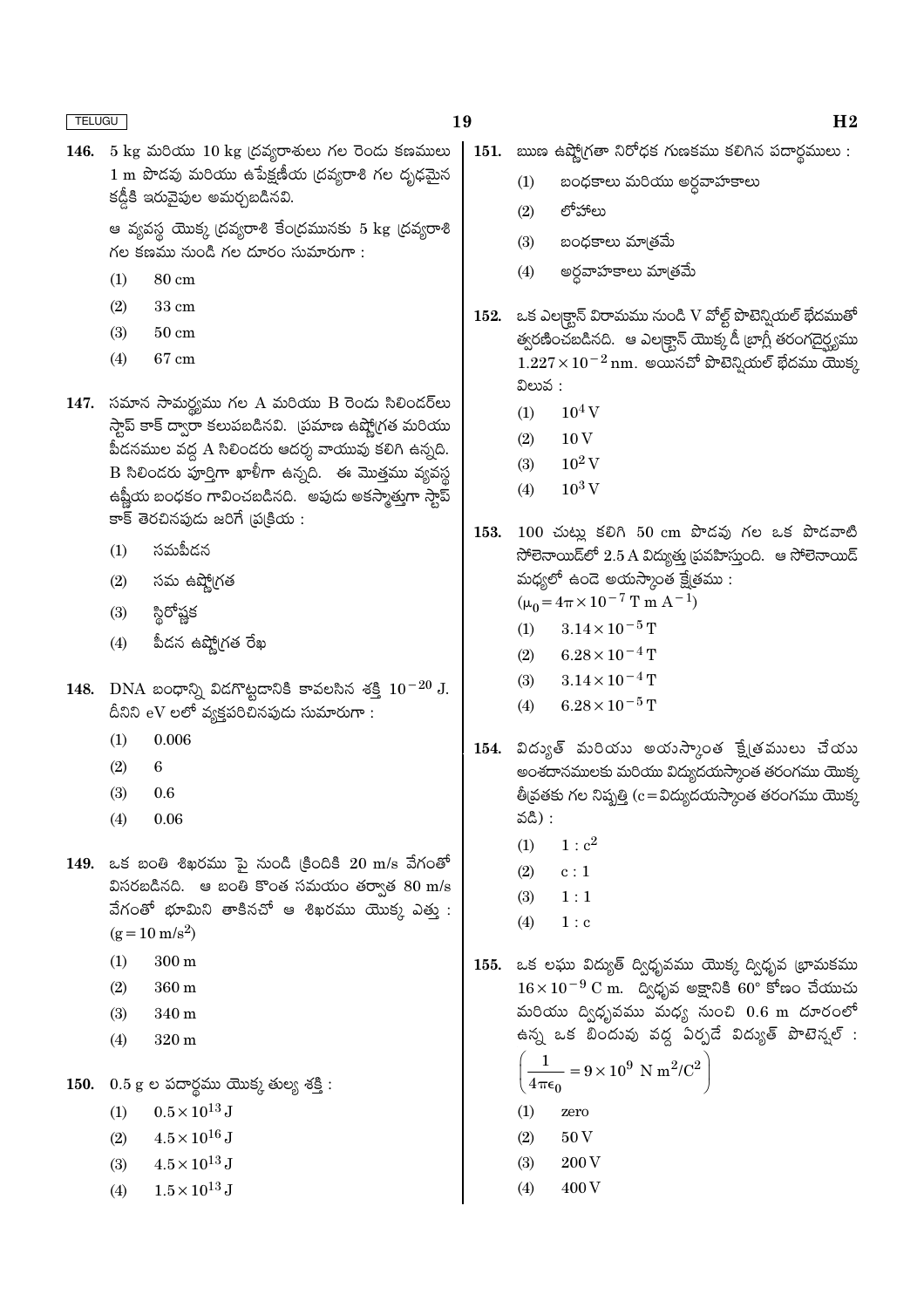20

- 156. 599 ససెప్టబిలిటి కలిగిన ఒక ఇనుపు కడ్డీని  $1200\,\mathrm{A\,m^{-1}}$ అయస్కాంత క్షేత్రములో ఉంచినపుడు ఆ కడ్డీ పదార్థము యొక్క  $\check{\mathfrak{g}}$ వేశ్యశీలత (పెర్మియబిలిటి) :  $(\mu_0 = 4\pi \times 10^{-7} \text{ T m A}^{-1})$ 
	- $2.4\pi \times 10^{-7}$  T m A<sup>-1</sup>  $(1)$
	- $2.4\pi \times 10^{-4}$  T m A<sup>-1</sup>  $(2)$
	- $8.0 \times 10^{-5}$  T m A<sup>-1</sup>  $(3)$
	- $2.4\pi\times10^{-5}\,\mathrm{T}$  m  $\mathrm{A}^{-1}$  $(4)$
- 157. భూమి ఉపరితలం పైన ఒక వస్తువు యొక్క బరువు  $72$  N.  $\thinspace$  భూమి వ్యాసార్థములో సగం ఎత్తులో ఆ వస్తువును ఉంచినపుడు దానిపై పని చేయు గురుత్వ బలం :
	- 24 N  $(1)$
	- $(2)$ 48 N
	- $(3)$ 32 N
	- $(4)$ 30 N
- 158. ఒక స్కూ గేజి యొక్క కనీసపు కొలత 0.01 mm మరియు దాని వృత్తాకారపు స్కేలుపై 50 విభాజనములున్నచో ఆ మ్రా  $\vec{a}$ జి యొక్క పిచ్ :
	- $(1)$  $1.0 \text{ mm}$
	- $(2)$  $0.01$  mm
	- $(3)$  $0.25$  mm
	- $(4)$  $0.5 \text{ mm}$
- 159.  $r_1$  మరియు  $r_2$  వ్యాసార్ధములను  $(r_1 = 1.5 r_2)$  కలిగిన రెండు రాగి ఘన గోళముల ఉష్మోగత 1 $\overline{K}$  పెంచుటకు అవసరమైన ఉష్ణశక్తుల నిష్పత్తి :
	- $\overline{5}$  $(1)$  $\overline{3}$
	- **27**  $(2)$  $\overline{8}$
	- 9  $(3)$  $\overline{4}$
	- $\frac{3}{2}$  $(4)$

 $4 \text{ kg}$  మరియు 6 kg (దవ్యరాశులు కలిగిన రెండు వస్తువులు 160. తాన్య ద్రవ్యరాశి కలిగిన దారంతో బంధించబడినవి. ఆ దారం ఘర్షణ లేని కప్పీ పై పోవుచున్నప్పుడు (పటంలో చూపినట్లు), ఆ వ్యవస్థ యొక్క త్వరణమును గురుత్వ త్వరణాలలో (g) తెలిపినప్పుడు:



- 
- $(2)$ g
- $g/2$  $(3)$
- $(4)$  $g/5$
- 161. 600 nm తరంగదైర్ఘ్యము గల ఒక కాంతి కిరణము ఒక నక్షత్రము నుంచి వచ్చినదను కొనవలెను. (ఆబ్జెక్టివ్) వస్తు .<br>కటకము యొక్క వ్యాసము 2 m అయినచో టెలిస్గాపు యొక్క పృథక్కరణ అవధి:
	- $6.00 \times 10^{-7}$  rad  $(1)$
	- $3.66 \times 10^{-7}$  rad  $(2)$
	- $1.83 \times 10^{-7}$  rad  $(3)$
	- $7.32\times10^{-7}\,\mathrm{rad}$  $(4)$
- p-n జంక్షన్ డైయోడ్లలో లేమి ప్రాంతం (depletion region) 162. యొక్క వెడల్పు పెరుగుటకు గల కారణము :
	- పురోగమ శక్మ విద్యుత్ (పవాహాన్ని పెంచటం వలన  $(1)$
	- $(2)$ పురోగమ శక్మము
	- $(3)$ తిరోగమ శక్మము
	- పురోగమ మరియు తిరోగమ శక్మములు రెండూ  $(4)$
- 163.  $20 \text{ cm}^2$  ఉపరితల వైశాల్యము కలిగిన ఒక అపరావర్తక తలంపై  $20 \text{ W/cm}^2$  సగటు అభివాహము (ఫ్లక్స్) గల కాంతి అభిలంబంగా పతనమైనపుడు, ఒక నిమిష కాలం నిడివిలో ఆ తలం పొందిన శక్తి :
	- $48 \times 10^3$  J  $(1)$
	- $10\times10^3\,\mathrm{J}$  $(2)$
	- $12\times10^3\,\mathrm{J}$  $(3)$
	- $24 \times 10^3$  J  $(4)$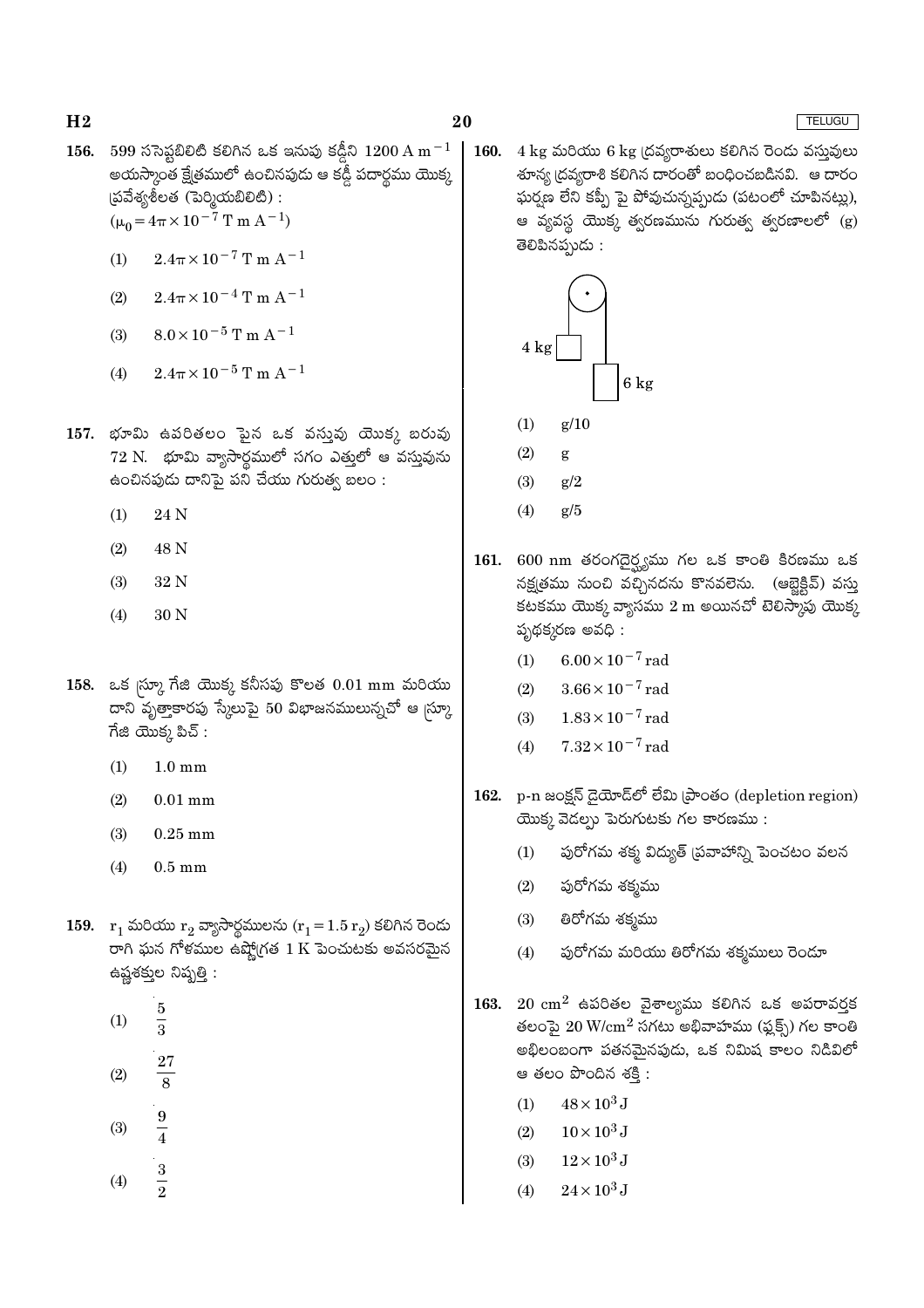164. d అణు వ్యాసము మరియు అణుసంఖ్యా సాంద్రత n కలిగిన వాయువు యొక్క స్వేచ్చా పథ మధ్యమమును (కింది విధంగా వ్యక్తీకరించవచ్చును :

(1) 
$$
\frac{1}{\sqrt{2} n^2 \pi^2 d^2}
$$
  
(2) 
$$
\frac{1}{\sqrt{2} n \pi d}
$$
  
(3) 
$$
\frac{1}{\sqrt{2} n \pi d}
$$

(4) 
$$
\frac{1}{\sqrt{2} \pi^2 \pi d^2}
$$

- 165.  $40 \mu$ F Κυ a Ξαλδεύδ 200 V ώθο 50 Hz ac సరఫరాకు కలుపబడినది. ఆ వలయంలోని విద్యుత్ (పవాహము యొక్క $rm$ ms విలువ సుమారుగా:
	- $(1)$ 25.1 A
	- $(2)$  $1.7A$
	- $(3)$  $2.05A$
	- $(4)$  $2.5A$
- 166. నిరోధము యొక్క రంగుల కోడ్సు (కింద చూపబడినది :



నిరోధము యొక్క విలువ మరియు దానికి అనుమతించిన పరిమితి, వరుసగా:

- $(1)$  $470 \Omega, 5\%$
- $(2)$  $470 \text{ k}\Omega, 5\%$
- $(3)$  $47 \text{ k}\Omega, 10\%$
- $4.7 \text{ k}\Omega, 5\%$  $(4)$
- 167. L పొడవు మరియు A మధ్యచ్చేద వైశాల్యము గల ఒక తీగ స్థిర ఆధారమునకు వేలాడ తీయబడినది. ఆ తీగకు M (దవ్యరాశిని వేలాడ తీసినపుడు దాని యొక్క పొడవు  $L_1$  నకు మార్పు చెందినది. దాని యంగ్స్ గుణకమునకు సమాసము :
	- MgL  $(1)$  $A(L_1 - L)$  $MgL_1$  $(2)$
	- $AI<sub>1</sub>$  $Mg(L_1 - L)$  $(3)$  $AL$  $M\sigma I$

$$
(4) \qquad \frac{\text{mgn}}{\text{AL}_1}
$$



- 169. ఒక LCR (శేణి వలయము ac వోల్టేజి జనకమునకు కలుపబడినది. వలయము నుంచి L ను తొలగించినపుడు విద్యుత్ (పవాహము మరియు వోల్టేజిల మధ్య దిశా భేదం $\frac{\pi}{3}$ దీనికి బదలు C ని తొలగించినపుడు కూడా విద్యుత్ (పవాహం, వోల్టేజిల మధ్య దిశా భేదము $\frac{\pi}{3}$  అయినచో వలయం యొక్క సామర్థ్య కారకము (power factor):
	- $(1)$  $-1.0$
	- $(2)$ zero
	- $(3)$  $0.5$
	- $(4)$  $1.0$
- (పతిబలము యొక్క మితి ఫార్ములా: 170.
	- $[ML^{-1}T^{-2}]$  $(1)$
	- $[MLT^{-2}]$  $(2)$
	- $[ML^{2}T^{-2}]$  $(3)$
	- $[ML^0T^{-2}]$  $(4)$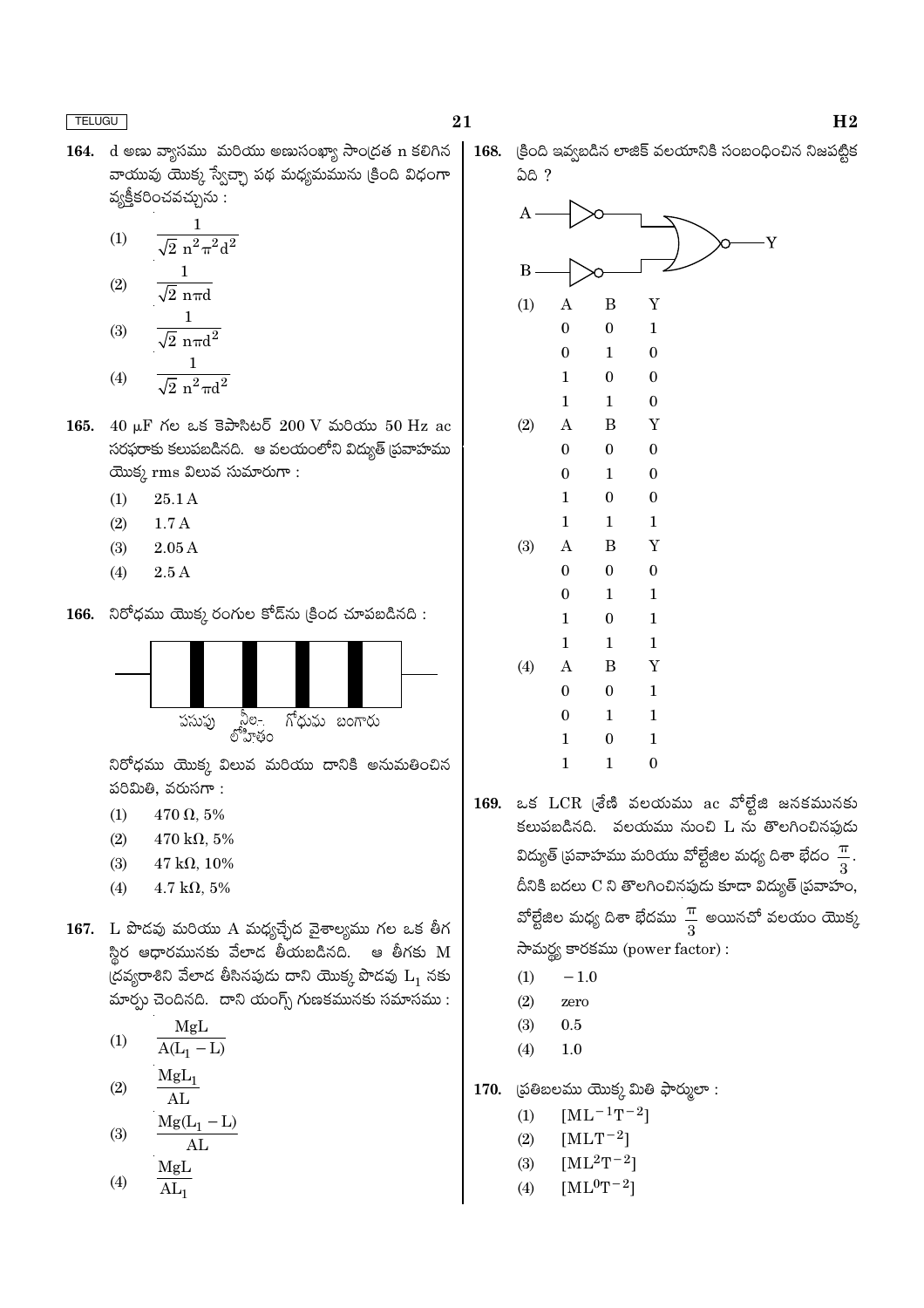- 171. ఒక సిలిందరు  $249$  kPa పీడనము మరియు  $27^{\circ}$ C ఉష్నోగత వద్ద హై(దోజన్ వాయువును కలిగియున్నచో దాని యొక్క సాంద్రత:  $(R = 8.3 J \text{ mol}^{-1} K^{-1})$ 
	- $0.02 \text{ kg/m}^3$  $(1)$
	- $0.5 \text{ kg/m}^3$  $(2)$
	- $(3)$  $0.2 \text{ kg/m}^3$
	- $0.1 \text{ kg/m}^3$  $(4)$
- 172.  $2\,k$  m  $\,$ స్తాన సదిశ కలిగిన ఒక కణంపై మూల బిందువు దగ్గర గల $\hat{a}$   $\hat{i}$  N బలం పని చేసినపుడు ఉత్పన్నమయ్యె టార్⁄ై :
	- $(1)$  $6k$  N m
	- $6i$  N m  $(2)$
	- $6\hat{i}$  N m  $(3)$
	- $-6i$  N m  $(4)$
- $173.$  ఈ క్రింది వాటిలో దేనికి బోర్ నమోనా చెల్లదు ?
	- ఒకే సారి అయనీకరించిన నియాన్ పరమాణువు  $(1)$  $(Ne^+)$
	- హై[దోజన్ పరమాణువు  $(2)$
	- ఒకే సారి అయనీకరించిన హీలియం పరమాణువు  $(3)$  $(He<sup>+</sup>)$
	- డూటెరాన్ పరమాణువు  $(4)$
- 174. యురేనియం ఐసొటోపు  $^{235}_{92}$ U ను న్యూటాన్చే తాదనం చెందించినపుడు  $^{89}_{36}\mathrm{Kr}$ , మూడు న్యూటాన్లు మరియు \_\_ లను ఉత్పాదనము చేస్తుంది.
	- $^{103}_{\phantom{1}36}\mathrm{Kr}$  $(1)$
	- $^{144}_{\ 56}$ Ba  $(2)$
	- $^{91}_{40}Zr$  $(3)$
	-
	- $^{101}_{36}\mathrm{Kr}$  $(4)$
- 175. సార్థక నంఖ్యలను వరిగణనలోకి తీసికొనినవుడు  $9.99 \text{ m} - 0.0099 \text{ m}$  cross 2 කාර :
	- $(1)$  $9.9<sub>m</sub>$
	- $(2)$  $9.9801 m$
	- $(3)$  $9.98<sub>m</sub>$
	- $(4)$  $9.980 \text{ m}$
- 176. ఉమ్మడి తలమునకు ఉండవలసిన (బివిస్టర్ కోణము  $i_b$ విలువ :
	- $(1)$  $i_h = 90^\circ$
	- $(2)$  $0^{\circ} < i_b < 30^{\circ}$
	- $(3)$  $30^{\circ} < i_b < 45^{\circ}$
	- $45^{\circ} < i_h < 90^{\circ}$  $(4)$
- $3\times10^{-10}\,\mathrm{Vm^{-1}}$  విద్యుత్ క్షేత్రములో ఒక ఆవేశిత కణము 177. యొక్క అపసర వేగం  $7.5 \times 10^{-4}$  m  $\rm s^{-1}$ . ఆ కణము యొక్క చలనశీలత $m^2 V^{-1} s^{-1}$  లో :
	- $2.25\times10^{-15}$  $(1)$
	- $2.25 \times 10^{15}$  $(2)$
	- $2.5\times10^6$  $(3)$
	- $(4)$  $2.5 \times 10^{-6}$
- 178. యంగ్ జంట చీలికల (పయోగంలో రెండు సంబద్ధ కాంతి జనకాల మధ్య వేర్పాటును సగానికి తగ్గించి తెర మరియు సంబద్ధ కాంతి జనకాల మధ్య దూరాన్ని రెండింతలు చేసినపుడు పట్టిక యొక్క వెడల్పు :
	- నాల్గవవంతు  $(1)$
	- $(2)$ రెండింతలు
	- $(3)$ సగం
	- నాలుగింతలు  $(4)$
- 179. ఒక మీటరు (బిడ్జ్ ఎడమ అంతరములో ఒక నిరోధపు తీగను ఉంచి కుడి వైపు అంతరములో  $10\,\Omega$  నిరోధమునుంచినపుడు మీటరు (బిడ్జ్ యొక్క తీగను  $3:2$  నిష్పత్తిలో విభాజించె బిందువు వద్ద తుల్యత చెందుతుంది. ఒక వేళ నిరోధపు తీగ యొక్క పొడవు  $1.5\ \text{m}$  అయినచో  $1\ \Omega$  పొడవు గలగిన నిరోధపు తీగ యొక్క పొడవు:
	- $1.5 \times 10^{-2}$  m  $(1)$
	- $(2)$  $1.0 \times 10^{-2}$  m
	- $1.0 \times 10^{-1}$  m  $(3)$
	- $1.5 \times 10^{-1}$  m  $(4)$
- 180. ఒక అల్ప కోణ పట్టకము ((పిజమ్ కోణం A) తలంపై పతన కోణం  $i$  చేస్తూ ఒక కిరణము పతనమైనపుడు సాధారణంగా ఆ కిరణం ఎదురు తలం గుండా బహిర్గతమవుతుంది. ఆ పట్టకము యొక్క వక్రీభవన గుణకము  $\mu$  అయినచో పతన కోణం  $i$  సుమారుగా :

(1) 
$$
\frac{\mu A}{2}
$$
  
(2) 
$$
\frac{A}{2\mu}
$$
  
(3) 
$$
\frac{2A}{\mu}
$$
  
(4) 
$$
\mu A
$$

 $-000-$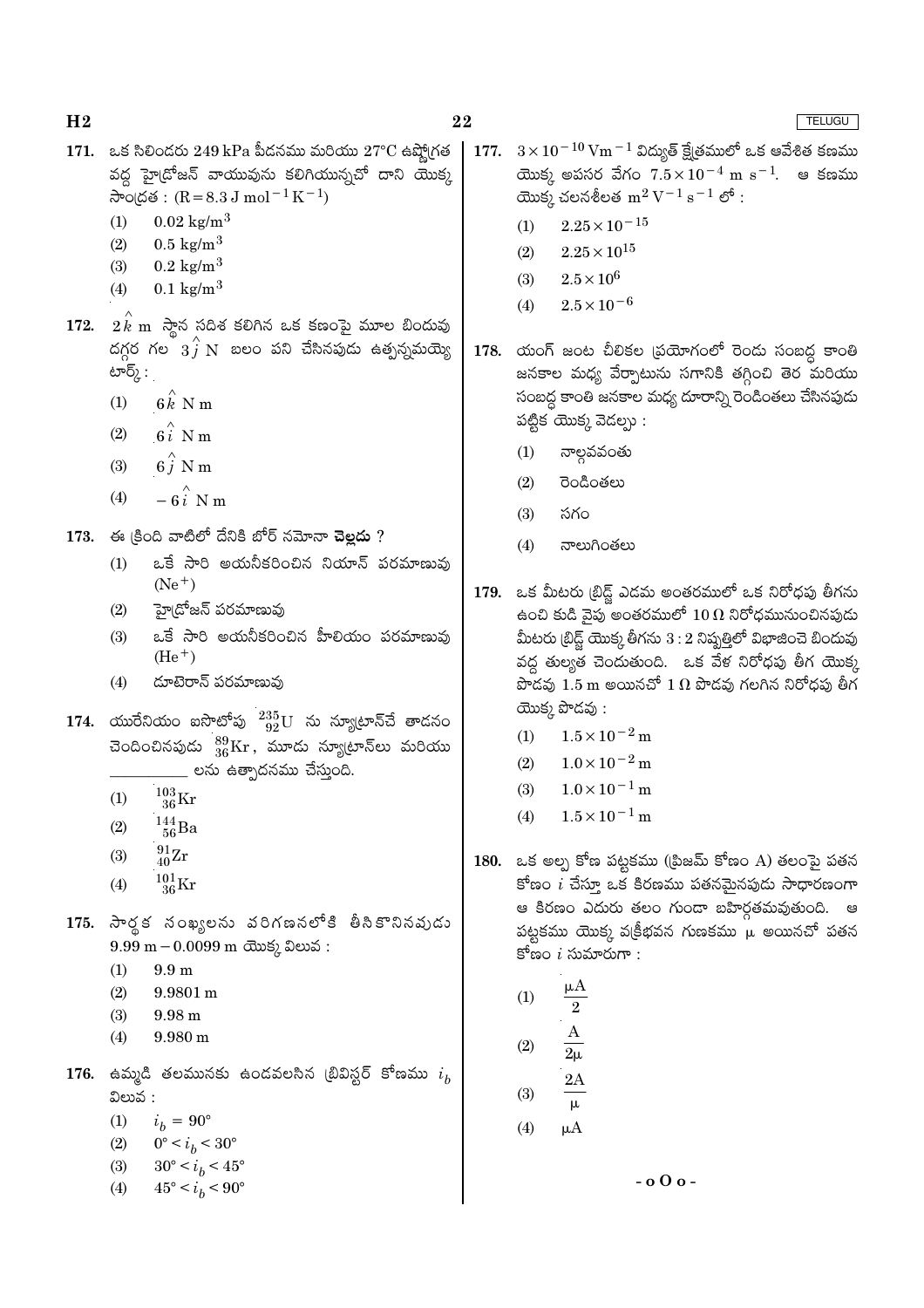Space For Rough Work / చిత్తుపని గురించి కేటాయించిన స్థలం